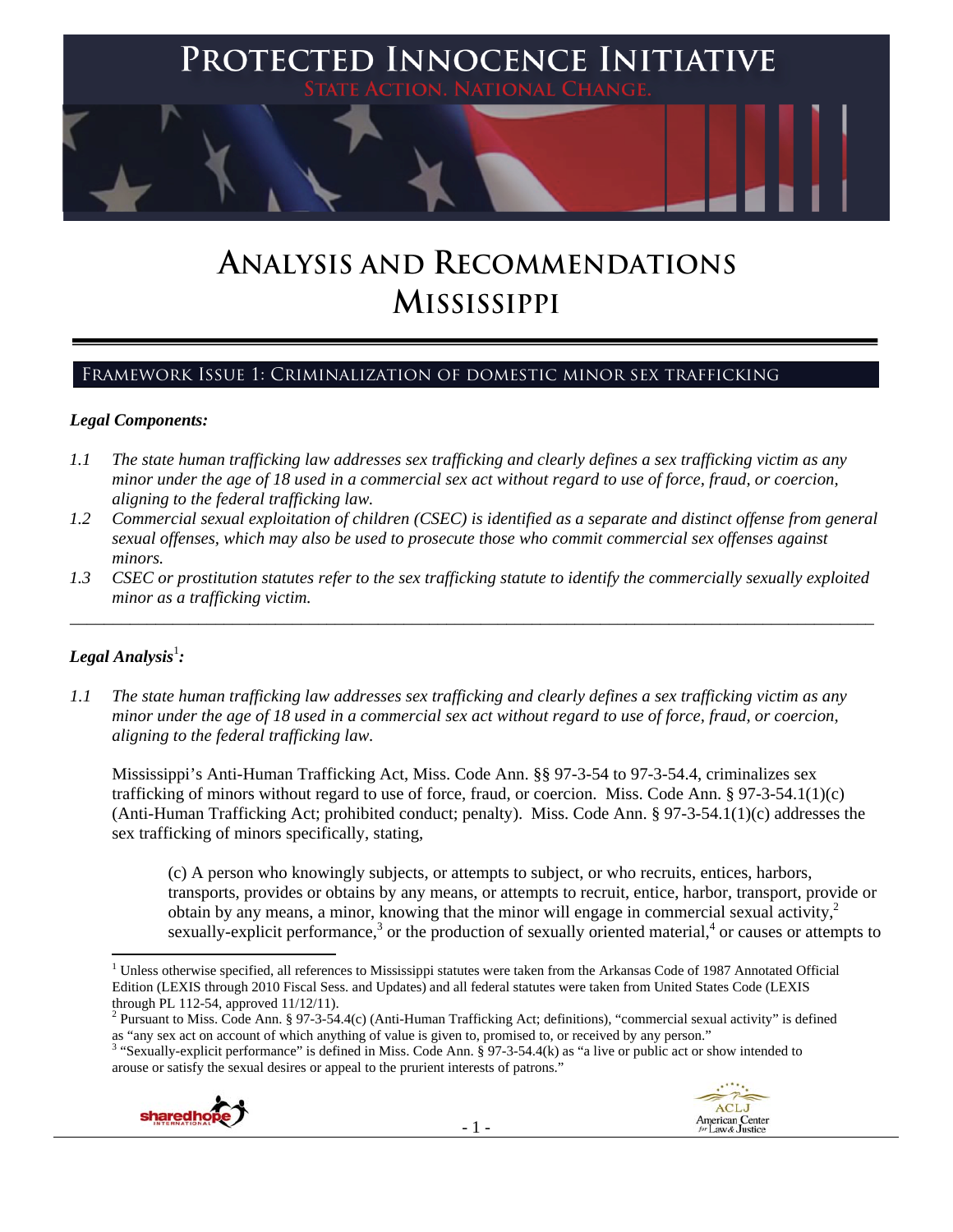cause a minor to engage in commercial sexual activity, sexually explicit performance, or the production of sexually oriented material, shall be guilty of procuring sexual servitude of a minor and shall be punished by commitment to the custody of the Department of Corrections for not more than thirty (30) years.

Miss. Code Ann. § 97-3-54.4(h) (Anti-Human Trafficking Act; definitions) defines a "minor" as a person under 18. Under Miss. Code Ann. § 97-3-54.4(l), "trafficked person" is defined as "a person subjected to the practices prohibited by Sections 97-3-54 through 97-3-54.4 and is a term used interchangeably with the terms 'victim of trafficking' and 'trafficking victim.'"

Persons convicted of trafficking minors under Miss. Code Ann. § 97-3-54.1(1)(c) face higher penalties than those convicted of trafficking adults. A conviction under Miss. Code Ann. § 97-3-54.1(1)(c) carries a maximum sentence of 30 years compared to a maximum of 20 years for trafficking adults under Miss. Code Ann. § 97-3-54.1(1)(a) and (b). The Anti-Human Trafficking Act does not provide for fines as part of its penalty scheme; however, a maximum fine of \$10,000 may be imposed as provided in Miss. Code Ann. § 99- 19-32(1) (Fines and assessments upon persons convicted of offenses punishable by imprisonment for more than one year; deposit in Criminal Justice Fund).<sup>5</sup>

*1.2 Commercial sexual exploitation of children (CSEC) is identified as a separate and distinct offense from general sexual offenses, which may also be used to prosecute those who commit commercial sex offenses against minors.*

Miss. Code Ann. § 97-5-5 (Enticing child for concealment, prostitution or marriage) makes it a crime to "maliciously, willfully, or fraudulently lead, take, carry away, decoy or entice away, any child under the age of fourteen years, with intent to detain or conceal such child from its parents, guardian, or other person having lawful charge of such child, or for the purpose of prostitution, concubinage, or marriage." Upon conviction, a person will "be imprisoned in the penitentiary not exceeding ten years, or imprisoned in the county jail not more than one year, or fined not more than one thousand dollars, or both." Miss. Code Ann. § 97-5-5.

Miss. Code Ann. § 97-5-33 (Exploitation of children; prohibitions) makes it a crime to use a minor in a sexually explicit performance with the intention of recording the conduct. Subsections (1)-(7) state,

1. No person shall, by any means including computer, cause, solicit or knowingly permit any child $<sup>6</sup>$  to</sup> engage in sexually explicit conduct or in the simulation of sexually explicit conduct for the purpose of producing any visual depiction of such conduct.

2. No person shall, by any means including computer, photograph, film, video tape or otherwise depict or record a child engaging in sexually explicit conduct or in the simulation of sexually explicit conduct.

penalty authorized by law."<br><sup>6</sup> Child is defined in Miss. Code Ann. § 97-5-31(a) (Exploitation of children; definitions) as "any individual who has not attained the age of eighteen (18) years."



 <sup>4</sup> "Sexually oriented material" is defined in § 97-3-54.4(n) by referring to Miss. Code Ann. § 97-5-27, which defines the term as material that "contains representations or descriptions, actual or simulated, of masturbation, sodomy, excretory functions, lewd exhibition of the genitals or female breasts, sadomasochistic abuse (for the purpose of sexual stimulation or gratification), homosexuality, lesbianism, bestiality, sexual intercourse, or physical contact with a person's clothed or unclothed genitals, pubic area, buttocks, or the breast or breasts of a female for the purpose of sexual stimulation, gratification or perversion."

 $<sup>5</sup>$  Miss. Code Ann. § 99-19-32(1) (Fines and assessments upon persons convicted of offenses punishable by imprisonment for</sup> more than one year; deposit in Criminal Justice Fund) states, "(1) Offenses punishable by imprisonment in the State Penitentiary for more than one (1) year and for which no fine is provided elsewhere by statute may be punishable by a fine not in excess of Ten Thousand Dollars (\$10,000.00). Such fine, if imposed, may be in addition to imprisonment or any other punishment or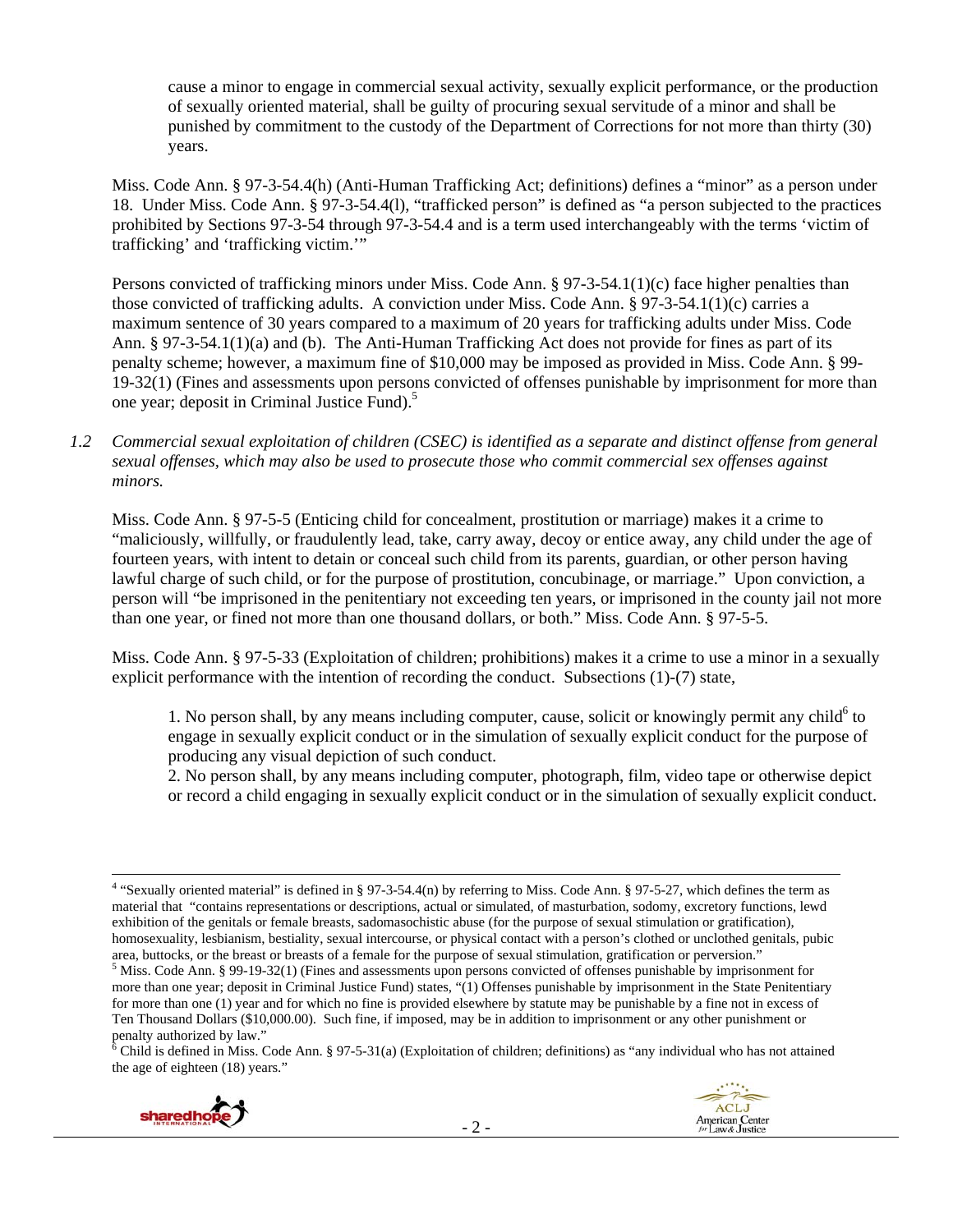3. No person shall, by any means including computer, knowingly send, transport, transmit, ship, mail or receive any photograph, drawing, sketch, film, video tape or other visual depiction of an actual child engaging in sexually explicit conduct.

4. No person shall, by any means including computer, receive with intent to distribute, distribute for sale, sell or attempt to sell in any manner any photograph, drawing, sketch, film, video tape or other visual depiction of an actual child engaging in sexually explicit conduct.

5. No person shall, by any means including computer, possess any photograph, drawing, sketch, film, video tape or other visual depiction of an actual child engaging in sexually explicit conduct. 6. No person shall, by any means including computer, knowingly entice, induce, persuade, seduce, solicit, advise, coerce, or order a child to meet with the defendant or any other person for the purpose of engaging in sexually explicit conduct.

7. No person shall by any means, including computer, knowingly entice, induce, persuade, seduce, solicit, advise, coerce or order a child to produce any visual depiction of adult sexual conduct or any sexually explicit conduct.

Pursuant to Miss. Code Ann. § 97-5-35, a first-time conviction for violating any provision of Miss. Code Ann. § 97-5-33 is punishable by imprisonment for 5–40 years and a \$50,000–\$500,000 fine.<sup>7</sup> Repeat offenders face 20 years to life imprisonment and a \$100,000–\$1,000,000 fine. Miss. Code Ann. § 97-5-35.

Mississippi has several laws that, although not specifically directed towards commercial sexual exploitation, could potentially be used to convict persons engaged in the commercial sexual exploitation of children.

- 1. Miss. Code Ann. § 97-5-27(3)(a) (Dissemination of sexually oriented material to persons under eighteen years of age; use of computer for purpose of luring or inducing persons under eighteen years of age to engage in sexual contact) states,
	- (3) (a) A person is guilty of computer luring when:

(i) Knowing the character and content of any communication of sexually oriented material, he intentionally uses any computer communication system allowing the input, output, examination or transfer of computer data or computer programs from one computer to another, to initiate or engage in such communication with a person under the age of eighteen (18); and (ii) By means of such communication he importunes, invites or induces a person under the age of eighteen (18) years to engage in sexual intercourse, deviant sexual intercourse or sexual contact with him, or to engage in a sexual performance, obscene sexual performance or sexual conduct for his benefit.

A conviction is punishable as a felony by imprisonment up to 3 years and a fine up to \$10,000. Miss. Code Ann. § 97-5-27(3)(e).

2. Miss. Code Ann. § 97-5-39(1)(a) (Contributing to the neglect or delinquency of a child; felonious abuse and/or battery of a child) penalizes a "parent, guardian or any other person who willfully commits any act or omits the performance of any duty, which act or omission contributes to or tends to contribute to the neglect or delinquency of any child or which act or omission results in the abuse of any child . . . ."<sup>8</sup> A conviction is punishable as a misdemeanor by up to 1 year in jail, a fine of up to \$1,000, or both. Miss. Code Ann. §  $97-5-39(1)(a)$ . "A parent, legal guardian or other person who knowingly permits the continuing physical or

<sup>&</sup>lt;sup>8</sup> Abused child is defined in Miss. Code Ann. § 43-21-105(m) in part as "a child whose parent, guardian or custodian or any person responsible for his care or support, whether legally obligated to do so or not, has caused or allowed to be caused upon the child sexual abuse, sexual exploitation, emotional abuse, mental injury, nonaccidental physical injury or other maltreatment."



Mississippi does not use a felony crime classification system.<sup>8</sup> Abused shild is defined in Miss. Code Ann  $8.43, 21, 105$ (m) is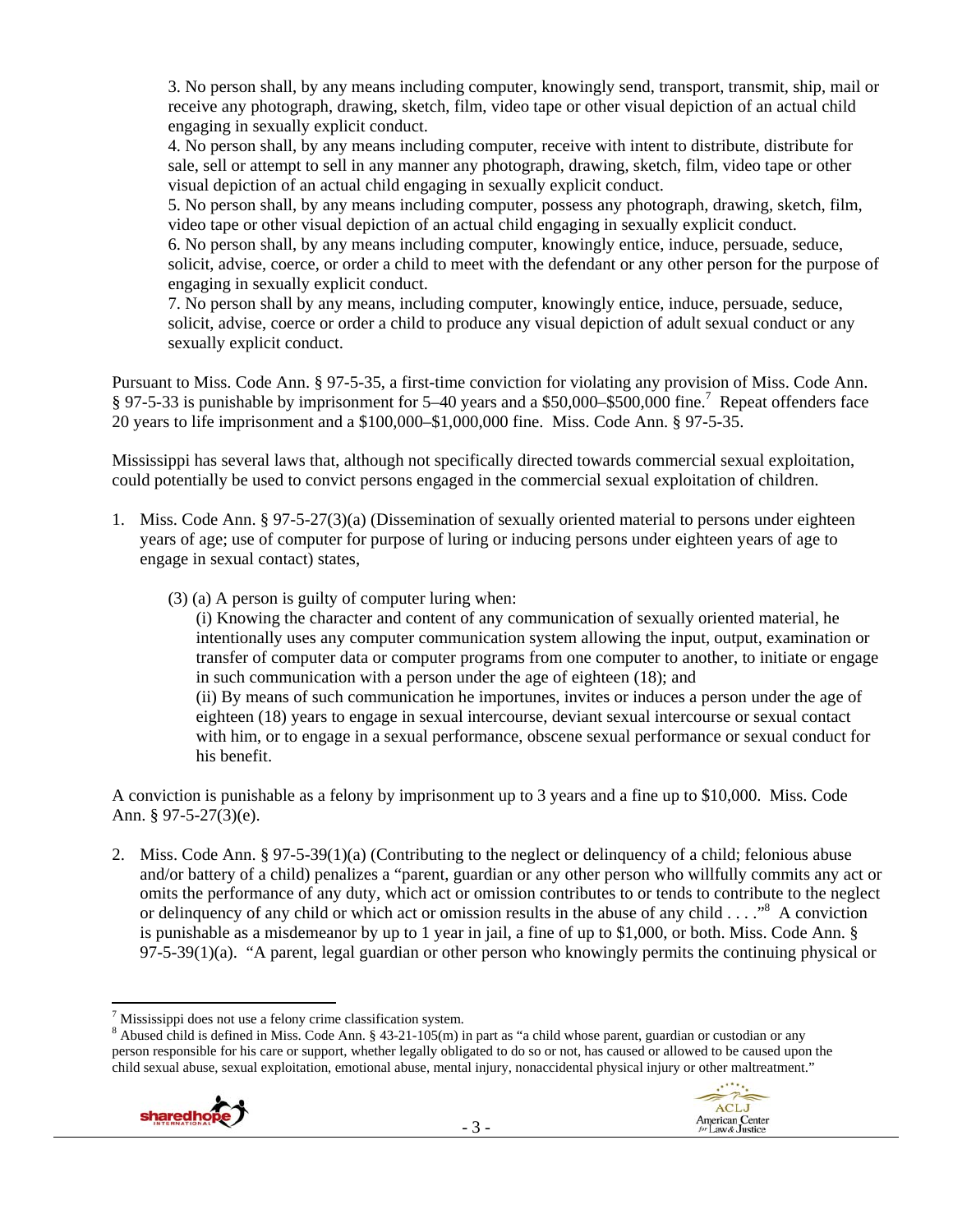sexual abuse of a child is guilty of neglect of a child" is subject to sentence of up to 10 years, a fine of up to \$10,000, or both. Miss Code Ann. § 97-5-39(1)(c).

- 3. Miss. Code Ann. § 97-3-65(1) (Statutory rape; enhanced penalty for forcible sexual intercourse or statutory rape by administering certain substances) states,
	- (1) The crime of statutory rape is committed when:
		- (a) Any person seventeen (17) years of age or older has sexual intercourse with a child who:
			- (i) Is at least fourteen  $(14)$  but under sixteen  $(16)$  years of age;
			- (ii) Is thirty-six (36) or more months younger than the person; and
			- (iii) Is not the person's spouse; or
		- (b) A person of any age has sexual intercourse<sup>9</sup> with a child who:
			- (i) Is under the age of fourteen (14) years;
			- (ii) Is twenty-four (24) or more months younger than the person; and
			- (iii) Is not the person's spouse.

Pursuant to Miss. Code Ann. § 97-3-65(3), a person convicted of violating § 9-3-65(1) may be penalized as follows:

(a) If eighteen (18) years of age or older, but under twenty-one (21) years of age, and convicted under subsection  $(1)(a)$  of this section, to imprisonment for not more than five (5) years in the State Penitentiary or a fine of not more than Five Thousand Dollars (\$ 5,000.00), or both; (b) If twenty-one  $(21)$  years of age or older and convicted under subsection  $(1)(a)$  of this section, to

imprisonment of not more than thirty (30) years in the State Penitentiary or a fine of not more than Ten Thousand Dollars (\$ 10,000.00), or both, for the first offense, and not more than forty (40) years in the State Penitentiary for each subsequent offense;

(c) If eighteen (18) years of age or older and convicted under subsection (1)(b) of this section, to imprisonment for life in the State Penitentiary or such lesser term of imprisonment as the court may determine, but not less than twenty (20) years;

(d) If thirteen (13) years of age or older but under eighteen (18) years of age and convicted under subsection  $(1)(a)$  or  $(1)(b)$  of this section, such imprisonment, fine or other sentence as the court, in its discretion, may determine.

Pursuant to Miss. Code Ann. § 97-3-65(4)(a), if the defendant incapacitated the victim by drug or drink or used force, the sentence may be extended to life in prison at the jury's or the judge's discretion.

4. Miss. Code Ann. § 97-3-95(1) (Sexual battery)<sup>10</sup> states in part, "A person is guilty of sexual battery if he or she engages in sexual penetration<sup>11</sup> with: . . . (c) A child at least fourteen (14) but under sixteen (16) years of age, if the person is thirty-six (36) or more months older than the child; or (d) A child under the age of fourteen (14) years of age, if the person is twenty-four (24) or more months older than the child." Pursuant to Miss. Code Ann. § 97-3-101(Sexual battery; penalty), the penalties for Miss. Code Ann. § 97-3-95(1)(c), (d) for offenders over 18 are as follows:

human being in which the penis or an object is inserted into the genitals, anus or perineum of a male or female."<br><sup>10</sup> Miss. Code Ann. § 97-3-99 (Sexual battery; defense) provides, "A person is not guilty of any offense un through 97-3-103 if the alleged victim is that person's legal spouse and at the time of the alleged offense such person and the alleged victim are not separated and living apart; provided, however, that the legal spouse of the alleged victim may be found guilty of sexual battery if the legal spouse engaged in forcible sexual penetration without the consent of the alleged victim."<br><sup>11</sup> Pursuant to Miss. Code Ann. § 97-3-97(a) (Sexual battery; definitions), "Sexual penetrati buggery or pederasty, any penetration of the genital or anal openings of another person's body by any part of a person's body, and insertion of any object into the genital or anal openings of another person's body."



 <sup>9</sup> Miss. Code Ann. § 97-3-65(6) defines "sexual intercourse" as "a joining of the sexual organs of a male and female human being in which the penis of the male is inserted into the vagina of the female or the penetration of the sexual organs of a male or female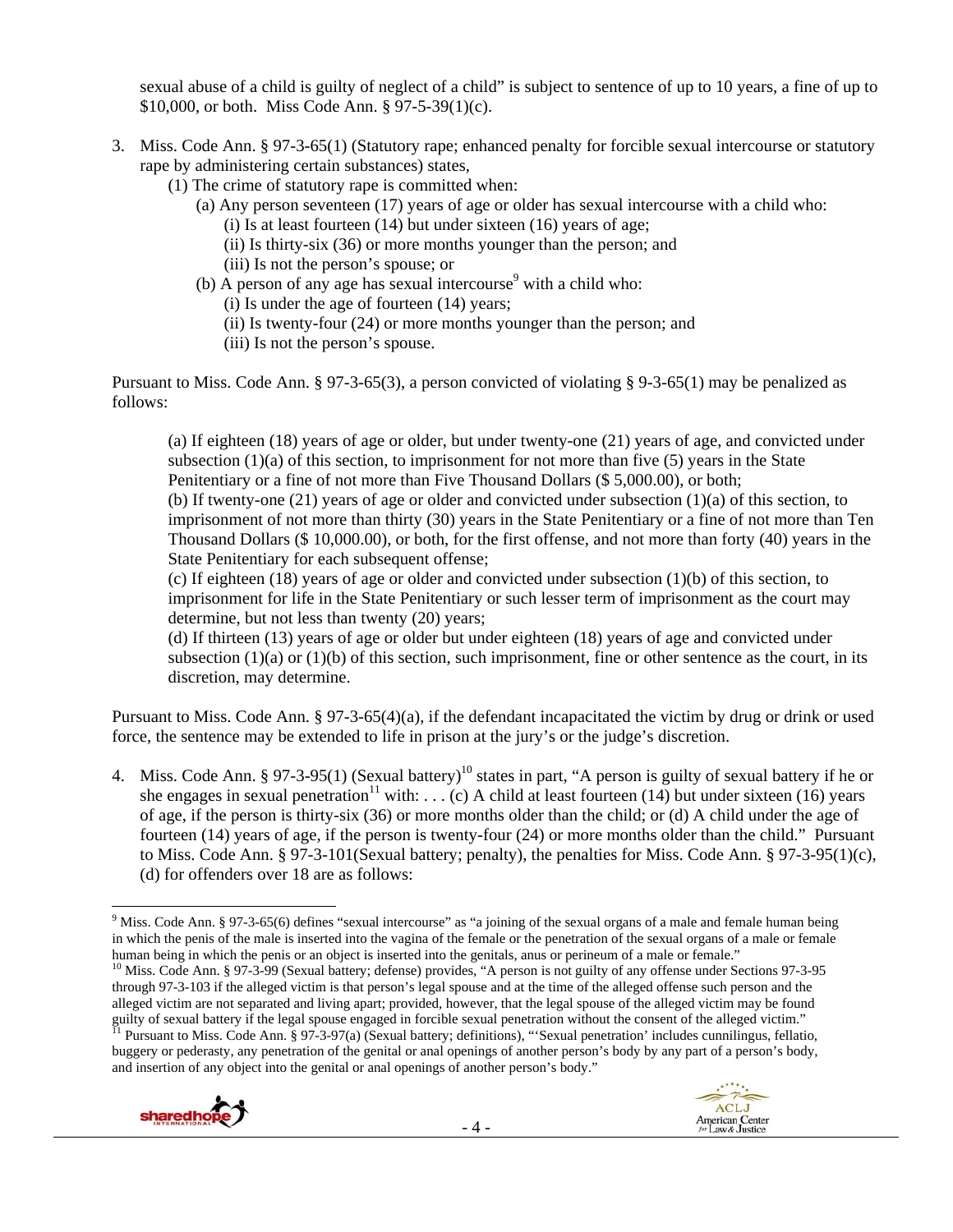(2) (a) Every person who shall be convicted of sexual battery under Section 97-3-95(1)(c) who is at least eighteen (18) but under twenty-one (21) years of age shall be imprisoned for not more than five (5) years in the State Penitentiary or fined not more than Five Thousand Dollars (\$ 5,000.00), or both;

(b) Every person who shall be convicted of sexual battery under Section 97-3-95(1)(c) who is twenty-one (21) years of age or older shall be imprisoned not more than thirty (30) years in the State Penitentiary or fined not more than Ten Thousand Dollars (\$ 10,000.00), or both, for the first offense, and not more than forty (40) years in the State Penitentiary for each subsequent offense. (3) Every person who shall be convicted of sexual battery under Section 97-3-95(1)(d) who is eighteen (18) years of age or older shall be imprisoned for life in the State Penitentiary or such lesser term of imprisonment as the court may determine, but not less than twenty (20) years.<sup>12</sup>

- 5. Miss. Code Ann. § 97-5-23(1) (Touching, handling, etc., child, mentally defective or incapacitated person or physically helpless person) provides, "Any person above the age of eighteen (18) years, who, for the purpose of gratifying his or her lust, or indulging his or her depraved licentious sexual desires, shall handle, touch or rub with hands or any part of his or her body or any member thereof, any child under the age of sixteen (16) years, with or without the child's consent," is guilty of a felony punishable by imprisonment for  $2-15$  years, or a \$1,000–\$5,000 fine, or both. Pursuant to Miss. Code Ann. § 97-5-23(3), a defendant may be sentenced to imprisonment up to 20 years for a subsequent conviction; at least half of the sentence must be served.
- *1.3 CSEC or prostitution statutes refer to the sex trafficking statute to identify the commercially sexually exploited minor as a trafficking victim.*

Mississippi's child exploitation statutes do not refer to the human trafficking statute to clarify that the minor victims of these crimes are trafficking victims.

1.3.1 Recommendation: Amend Miss. Code Ann. § 97-5-33 (Exploitation of children; prohibitions) and § 97-5-5 (Enticing child for concealment, prostitution or marriage) when the intent is for commercial sexual exploitation to refer to Miss. Code Ann. § 97-3-54.1(1)(c) (Anti-Human Trafficking Act; prohibited conduct; penalty) so child victims can be properly classified as trafficking victim.

A person is not guilty of any offense under Sections 97-3-95 through 97-3-103 if the alleged victim is that person's legal spouse and at the time of the alleged offense such person and the alleged victim are not separated and living apart; provided, however, that the legal spouse of the alleged victim may be found guilty of sexual battery if the legal spouse engaged in forcible sexual penetration without the consent of the alleged victim.





 $12$  Miss. Code Ann. § 97-3-99 (Sexual battery; defense) provides a defense to this charge as follows: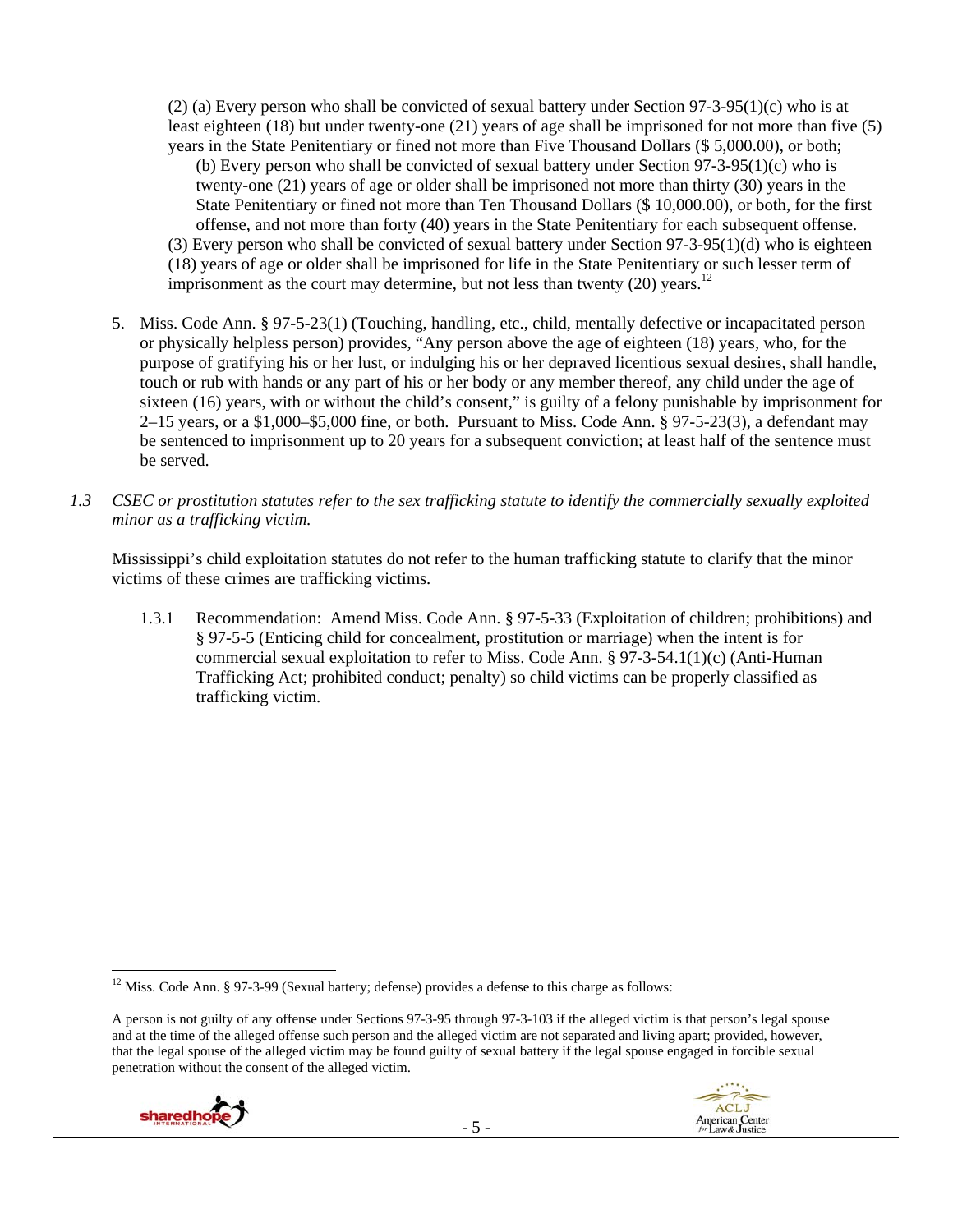## Framework Issue 2: Criminal provisions Addressing demand

# *Legal Components:*

- *2.1 The state sex trafficking law can be applied to buyers of commercial sex acts with a victim of domestic minor sex trafficking.*
- *2.2 Buyers of commercial sex acts with a minor can be prosecuted under CSEC laws.*
- *2.3 Solicitation of prostitution laws differentiate between buying sex acts with an adult and buying sex acts with a minor under 18.*
- *2.4 Penalties for buyers of commercial sex acts with minors are as high as federal penalties.*
- *2.5 Using the Internet to lure, entice, or purchase, or attempt to lure, entice, or purchase commercial sex acts with a minor is a separate crime or results in an enhanced penalty for buyers.*
- *2.6 No age mistake defense is permitted for a buyer of commercial sex acts with any minor under 18.*
- *2.7 Base penalties for buying sex acts with a minor are sufficiently high for all minors under 18 and not reduced for older minors.*
- *2.8 Financial penalties for buyers of commercial sex acts with minors are sufficiently high to make it difficult for buyers to hide the crime.*
- *2.9 Buying and possessing child pornography carries penalties as high as similar federal offenses.*
- *2.10 Convicted buyers of commercial sex acts with minors and child pornography are required to register as sex offenders.*

\_\_\_\_\_\_\_\_\_\_\_\_\_\_\_\_\_\_\_\_\_\_\_\_\_\_\_\_\_\_\_\_\_\_\_\_\_\_\_\_\_\_\_\_\_\_\_\_\_\_\_\_\_\_\_\_\_\_\_\_\_\_\_\_\_\_\_\_\_\_\_\_\_\_\_\_\_\_\_\_\_\_\_\_\_\_\_\_\_\_\_\_\_\_

# *Legal Analysis:*

*2.1 The state sex trafficking law can be applied to buyers of commercial sex acts with a victim of domestic minor sex trafficking.* 

Miss. Code Ann. § 97-3-54.1(1)(c) (Anti-Human Trafficking Act; prohibited conduct; penalty) addresses the sex trafficking of minors specifically, and holds buyers liable for "causing" a minor to engage in commercial sex acts, stating,

(c) A person who . . . causes or attempts to cause a minor to engage in commercial sexual activity, sexually explicit performance, or the production of sexually oriented material, shall be guilty of procuring sexual servitude of a minor and shall be punished by commitment to the custody of the Department of Corrections for not more than thirty (30) years.

*2.2 Buyers of commercial sex acts with a minor can be prosecuted under CSEC laws.* 

CSEC laws and potentially applicable sexual offense laws do not refer to Miss. Code Ann. § 97-3-54.1 (Anti-Human Trafficking Act; prohibited conduct; penalty).

Although not specifically commercial in nature, Miss. Code Ann. § 97-5-33 (Exploitation of Children; prohibitions) criminalizes acts of sexual exploitation of minors that may be committed by buyers. Miss. Code Ann. § 97-5-33(6) states, "No person shall, by any means including computer, knowingly entice, induce, persuade, seduce, solicit, advise, coerce, or order a child to meet with the defendant or any other person for the purpose of engaging in sexually explicit conduct."

In addition, several sex offenses discussed in Section 1.2 may also apply to buyers of sex acts with minors, including Miss. Code Ann. § 97-5-27(3)(a) (Dissemination of sexually oriented material to persons under eighteen years of age; use of computer for purpose of luring or inducing persons under eighteen years of age to engage in sexual contact), Miss. Code Ann. § 97-3-65(1) (Statutory rape; enhanced penalty for forcible sexual

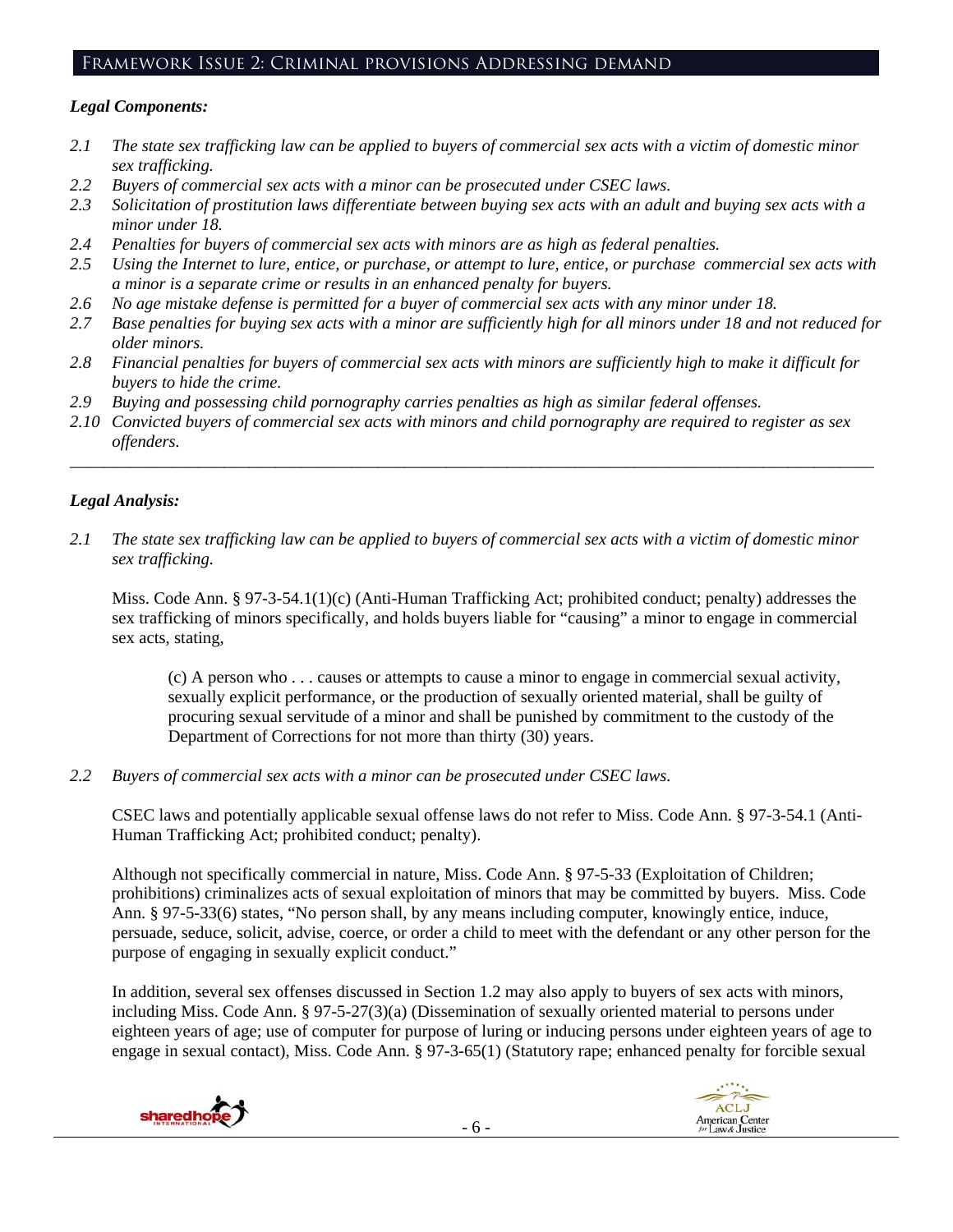intercourse or statutory rape by administering certain substances), Miss. Code Ann. § 97-3-95(1) (Sexual battery), and Miss. Code Ann. § 97-5-23(1) (Touching, handling, etc., child, mentally defective or incapacitated person or physically helpless person).

- 2.2.1 Recommendation: Amend CSEC and sexual offense statutes potentially applicable to buyers of sex with minors to refer to Miss. Code Ann. § 97-3-54.1 (Anti-Human Trafficking Act; prohibited conduct; penalty) in cases of commercial sexual exploitation of a minor to ensure proper victim identification.
- *2.3 Solicitation of prostitution laws differentiate between buying sex acts with an adult and buying sex acts with a minor under 18.*

Mississippi's prostitution statute, Miss. Code Ann. § 97-29-49 (Prostitution), which includes the crime of soliciting prostitution, does not distinguish between soliciting minors and soliciting adults. If convicted of solicitation, a buyer of commercial sex acts with a minor can only be sentenced to jail for up to 6 months, or fined \$200, or both. Miss. Code Ann. § 97-29-53 (Prostitution; penalty).

- 2.3.1 Recommendation: Amend the prostitution statute to distinguish the crime of buying sex with an adult from the sexual exploitation of children.
- *2.4 Penalties for buyers of commercial sex acts with minors are as high as federal penalties.*

A conviction under Miss. Code Ann. § 97-3-54.1(1)(c) (Anti-Human Trafficking Act; prohibited conduct; penalty), if applicable to buyers, is punishable by imprisonment up to 30 years. Since no fine is specified, the court may impose a fine of up to \$10,000 pursuant to Miss. Code Ann. § 99-19-32 (Fines and assessments upon persons convicted of offenses punishable by imprisonment for more than one year; deposit in Criminal Justice Fund).

A conviction under Miss. Code Ann. § 97-5-33 (Exploitation of children; prohibitions) is punishable as a felony by imprisonment for 5–40 years and a \$50,000–\$500,000 penalty. Miss. Code Ann. § 97-5-35. Subsequent convictions are punishable by 20 years to life imprisonment and a \$100,000–\$1,000,000 fine.

A conviction under the prostitution statute, Miss. Code Ann. § 97-29-49 is punishable by up to 6 months in jail, a \$200 fine, or both. Miss. Code Ann. § 97-29-53.

Defendants over the age of 18 convicted of statutory rape under Miss. Code Ann. § 97-3-65 (Statutory rape; enhanced penalty for forcible sexual intercourse or statutory rape by administering certain substances) are subject to the following penalties pursuant to Miss. Code Ann. § 97-3-65(3):

(a) If eighteen (18) years of age or older, but under twenty-one (21) years of age, and convicted under subsection  $(1)(a)$  of this section, to imprisonment for not more than five (5) years in the State Penitentiary or a fine of not more than Five Thousand Dollars (\$ 5,000.00), or both;

(b) If twenty-one (21) years of age or older and convicted under subsection (1)(a) of this section, to imprisonment of not more than thirty (30) years in the State Penitentiary or a fine of not more than Ten Thousand Dollars (\$ 10,000.00), or both, for the first offense, and not more than forty (40) years in the State Penitentiary for each subsequent offense(c) If eighteen  $(18)$  years of age or older and convicted under subsection (1)(b) of this section, to imprisonment for life in the State Penitentiary or such lesser term of imprisonment as the court may determine, but not less than twenty (20) years.

. . . .



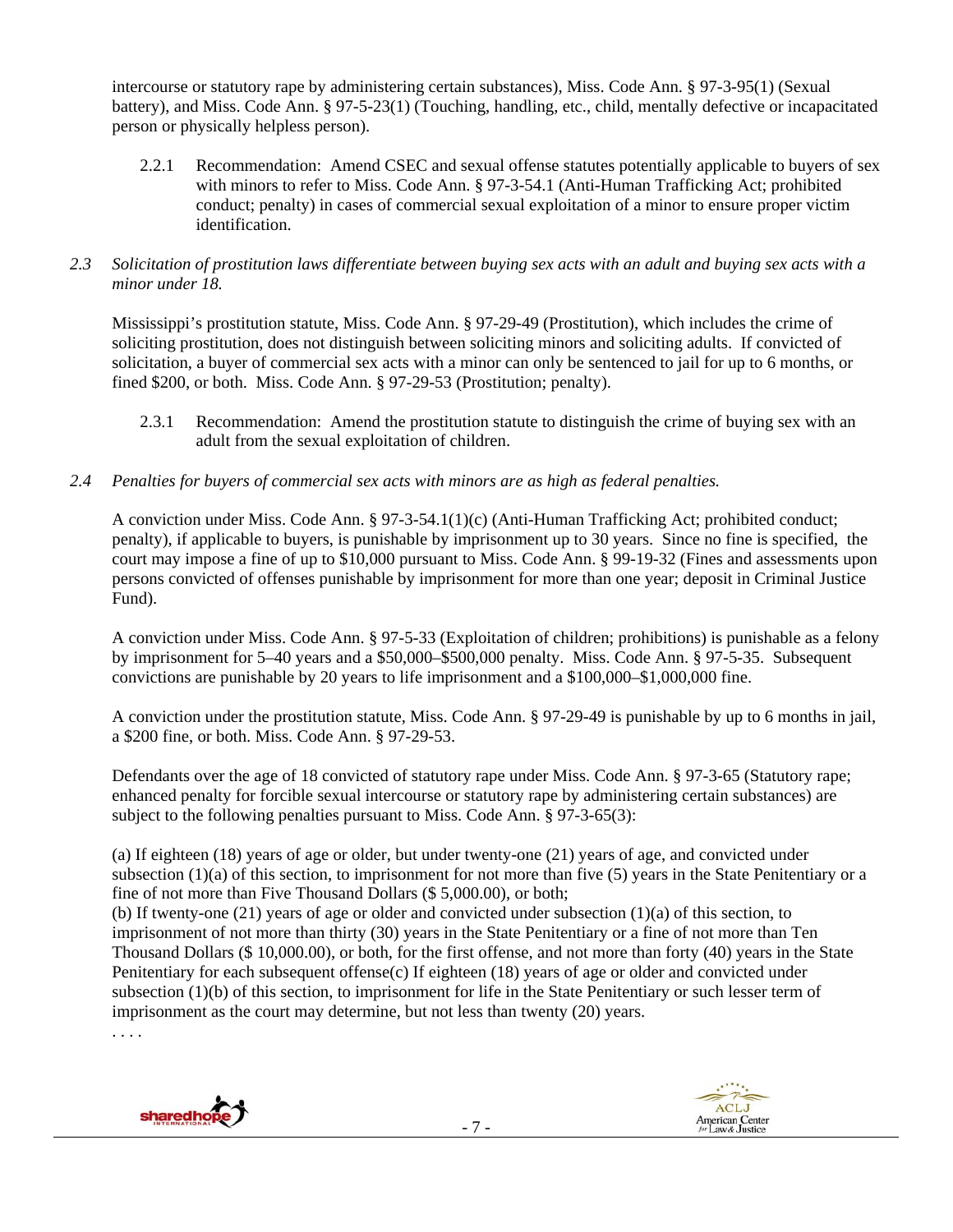A conviction under Miss. Code Ann. § 97-5-39 (Contributing to the neglect or delinquency of a child; felonious abuse and/or battery of a child) is a misdemeanor punishable by up to 1 year in jail, a fine of up to \$1,000, or both. Miss Code Ann. § 97-5-39(1)(c) states, "A parent, legal guardian or other person who knowingly permits the continuing physical or sexual abuse of a child is guilty of neglect of a child and may be sentenced to imprisonment for not more than ten (10) years or to payment of a fine of not more than Ten Thousand Dollars (\$ 10,000.00), or both."

Pursuant to Miss. Code Ann. § 97-3-101 (Sexual battery; penalty), the penalty for a conviction under Miss. Code Ann. § 97-3-95(1)(c) when the offender is 18–20 years old is imprisonment for up to 5 years, or a fine up to \$5,000.00, or both. Miss. Code Ann. §  $97-3-101(2)(a)$ . When the offender is 21 or older, the penalty for a conviction under Miss. Code Ann. §  $97-3-95(1)(c)$  is by imprisonment up to 30 years, a fine up to \$10,000.00, or both, and imprisonment up to 40 years for each subsequent conviction. Miss. Code Ann. § 97-3-101(2)(b). When the child is under 14 and the offender is 18 or older, the penalty is imprisonment for life "or such lesser term of imprisonment as the court may determine, but not less than twenty  $(20)$  years."<sup>13</sup> Miss. Code Ann. §§ 97-3-95(1)(d), 97-3-101(3).

A conviction under Miss. Code Ann. § 97-5-23(1) (Touching, handling, etc., child, mentally defective or incapacitated person or physically helpless person) is punishable by imprisonment for 2–15 years, a \$1,000– \$5,000 fine, or both.

In comparison, if the victim is under the age of 14, a conviction under the Trafficking Victim Protection Act  $(TVPA)^{14}$  for child sex trafficking is punishable by 15 years to life imprisonment and a fine not to exceed \$250,000. 18 U.S.C. §§ 1591(b)(1), 3559(a)(1), 3571(b)(3). If the victim is between the ages of 14–17, a conviction is punishable by 10 years to life imprisonment and a fine not to exceed \$250,000. 18 U.S.C. §§ 1591(b)(2),  $3559(a)(1)$ ,  $3571(b)(3)$ . A conviction is punishable by mandatory life imprisonment, however, if the buyer has a prior conviction for a federal sex offense<sup>15</sup> against a minor. 18 U.S.C. § 3559(e)(1). To the extent buyers can be prosecuted under other federal CSEC laws,<sup>16</sup> a conviction is punishable by penalties ranging from a fine not to exceed \$250,000 to life imprisonment and a fine not to exceed \$250,000.<sup>17</sup>

<sup>&</sup>lt;sup>17</sup> 18 U.S.C. §§ 2251A(b) (conviction punishable by imprisonment for 30 years to life and a fine), 2251(e) (conviction punishable by imprisonment for 15–30 years and a fine), 2423(a) (conviction punishable by imprisonment for 10 years to life and a fine),  $2422(a)$  (conviction punishable by a fine, imprisonment up to 20 years, or both),  $2252(a)(2)$ , (4) (stating that a conviction under subsection (a)(2) is punishable by imprisonment for  $5-20$  years and a fine, while a conviction under subsection (a)(4) is punishable by imprisonment up to 10 years, a fine, or both); *see also* 18 U.S.C §§ 3559(a)(1) (classifying all of the above listed offenses as felonies), 3571(b)(3) (providing a fine up to \$250,000 for any felony conviction).



<sup>&</sup>lt;sup>13</sup> See supra Section 1.2 for discussion of Miss. Code Ann. § 97-3-95.

<sup>&</sup>lt;sup>14</sup> Trafficking Victims Protection Act (TVPA) of 2000, Pub. L. No. 106-386, 114 Stat. 1464, 1466 (codified in scattered sections of 18 and 22 U.S.C.).

<sup>&</sup>lt;sup>15</sup> Pursuant to 18 U.S.C. § 3559(e)(2), "federal sex offense" is defined as

an offense under section 1591 [18 USCS § 1591] (relating to sex trafficking of children), 2241 [18 USCS § 2241] (relating to aggravated sexual abuse),  $2242$  [18 USCS § 2242] (relating to sexual abuse),  $2244(a)(1)$  [18 USCS §  $2244(a)(1)$  (relating to abusive sexual contact),  $2245$  [18 USCS § 2245] (relating to sexual abuse resulting in death), 2251 [18 USCS § 2251] (relating to sexual exploitation of children), 2251A [18 USCS § 2251A] (relating to selling or buying of children), 2422(b) [18 USCS § 2422(b)] (relating to coercion and enticement of a minor

into prostitution), or 2423(a) [18 USCS § 2423(a)] (relating to transportation of minors). 16 18 U.S.C. §§ 2251A(b) (Selling or buying of children), 2251(a) (Sexual exploitation of children), 2423(a) (Transportation of a minor with intent for minor to engage in criminal sexual activity), 2422(a) (Coercion and enticement), 2252(a)(2), (a)(4) (Certain activities relating to material involving the sexual exploitation of minors).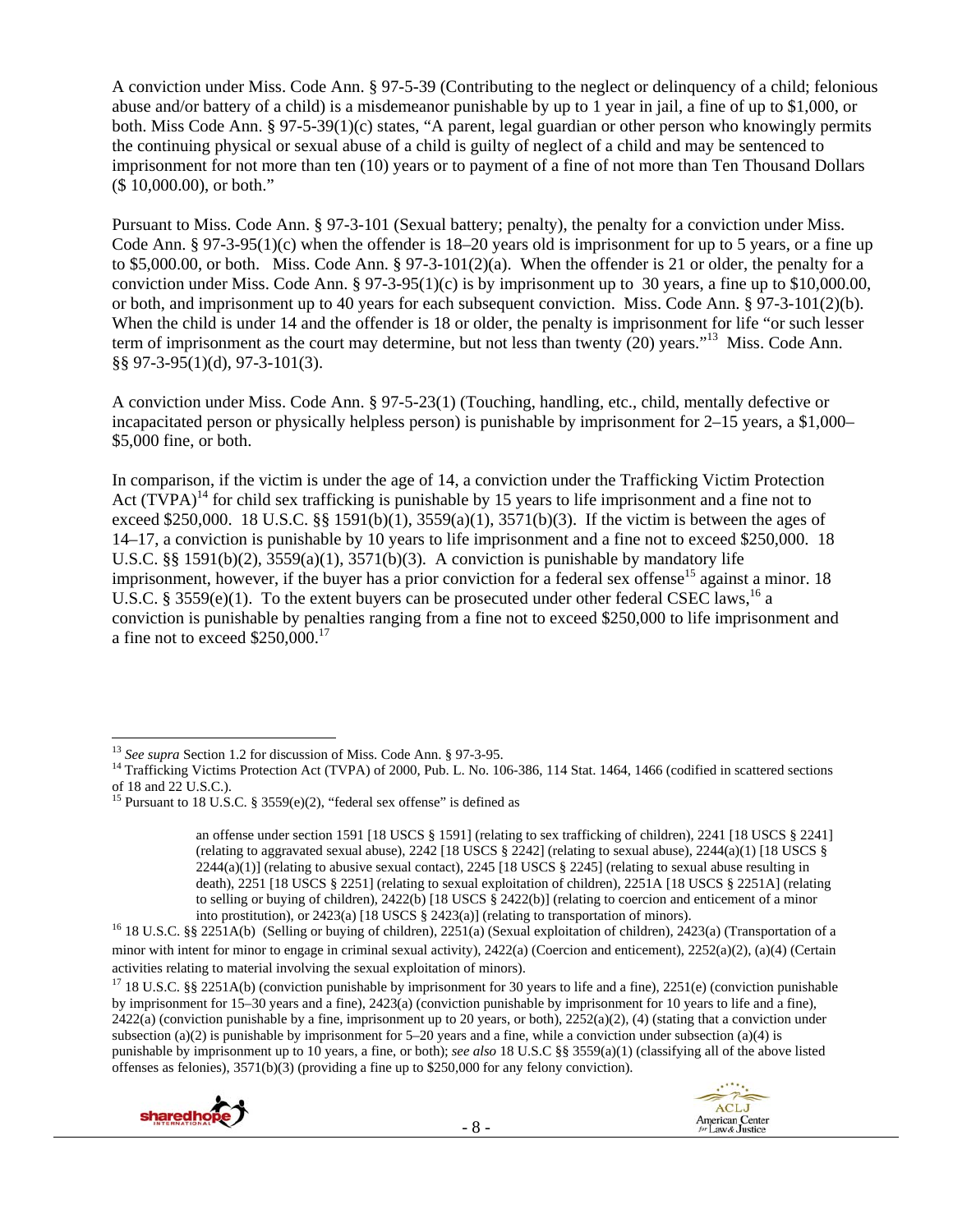*2.5 Using the Internet to lure, entice, or purchase, or attempt to lure, entice, or purchase commercial sex acts with a minor is a separate crime or results in an enhanced penalty for buyers.* 

Although not expressly commercial, Miss. Code Ann. § 97-5-27(3)(a) (Dissemination of sexually oriented material to persons under eighteen years of age; use of computer for purpose of luring or inducing persons under eighteen years of age to engage in sexual contact), penalizes a person who knowingly engages in sexually-oriented communication with a minor by using a computer. Miss. Code Ann. § 97-5-27(3)(a) states,

A person is guilty of computer luring when:

(i) Knowing the character and content of any communication of sexually oriented material, he intentionally uses any computer communication system allowing the input, output, examination or transfer of computer data or computer programs from one computer to another, to initiate or engage in such communication with a person under the age of eighteen (18); and (ii) By means of such communication he importunes, invites or induces a person under the age of eighteen (18) years to engage in sexual intercourse, deviant sexual intercourse or sexual contact with him, or to engage in a sexual performance, obscene sexual performance or sexual conduct for his benefit.

The penalty for a conviction under Miss. Code Ann. § 97-5-27(3)(a) is commitment up to 3 years to the Department of Corrections and a maximum fine of \$10,000. Miss. Code Ann. § 97-5-27(3)(e).

Using the Internet to commit crimes involving commercial sexual exploitation of minors is punishable under Miss. Code Ann. §97-5-33 (Exploitation of children; prohibitions), but no enhanced penalties are provided for using a computer or the Internet to commit commercial sexual exploitation crimes.

- 2.5.1 Recommendation: Amend Miss. Code Ann. § 97-5-27(3)(a)(ii) (Dissemination of sexually oriented material to persons under eighteen years of age; use of computer for purpose of luring or inducing persons under eighteen years of age to engage in sexual contact) and § 97-5-33 (Exploitation of children; prohibitions) to impose enhanced penalties when a computer is used to solicit commercial sex with a minor.
- *2.6 No age mistake defense is permitted for a buyer of commercial sex acts with any minor under 18.*

Neither Miss. Code Ann. § 97-5-35 (Exploitation of children; penalties) nor the Anti-Human Trafficking Act  $(\S$ § 97-3-54 to 54.4) expressly prohibit a mistake of age defense. However, Miss. Code Ann. § 97-5-27(3)(c)(i) (Dissemination of sexually oriented material to persons under eighteen years of age; use of computer for purpose of luring or inducing persons under eighteen years of age to engage in sexual contact) provides several defenses, stating,

(c) In any prosecution for computer luring, it shall be a defense that:

(i) The defendant made a reasonable effort to ascertain the true age of the minor and was unable to do so as a result of actions taken by the minor; or

(ii) The defendant has taken, in good faith, reasonable, effective and appropriate actions under the circumstances to restrict or prevent access by minors to the materials prohibited, which may involve any appropriate measures to restrict minors from access to such communications, including any method which is feasible under available technology; or

(iii) The defendant has restricted access to such materials by requiring use of a verified credit card, debit account, adult access code or adult personal identification number; or

(iv) The defendant has in good faith established a mechanism such that the labeling, segregation or other mechanism enables such material to be automatically blocked or screened by software or



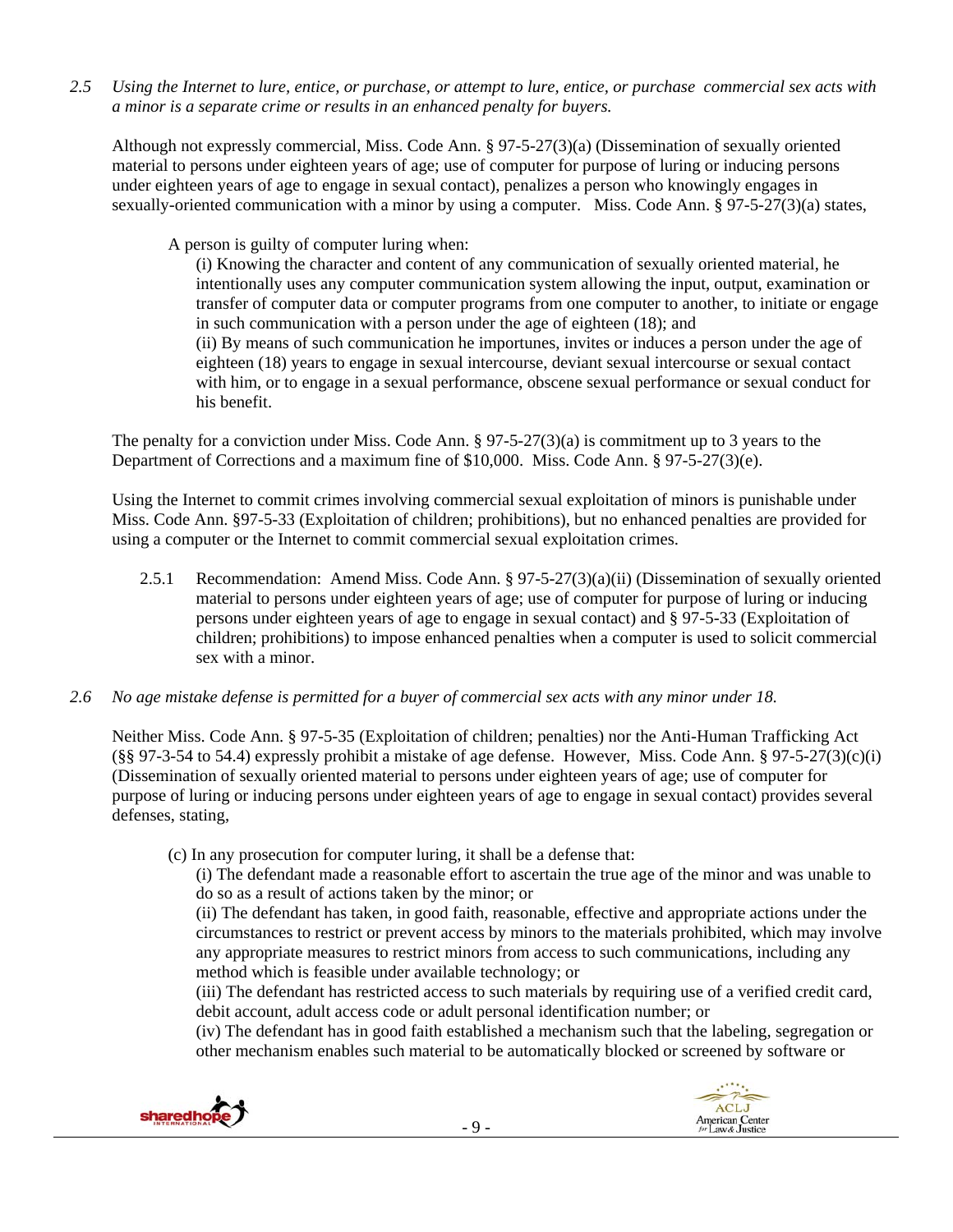other capabilities reasonably available to responsible adults wishing to effect such blocking or screening and the defendant has not otherwise solicited minors not subject to such screening or blocking capabilities to access that material or to circumvent any such screening or blocking.

2.6.1 Recommendation: Add a provision to Miss. Code Ann. § 97-5-33 (Exploitation of children; prohibitions) and the Anti-Human Trafficking Act (§§ 97-3-54 to 54.4) preventing a defendant from asserting a mistake of age defense in a prosecution for the commercial sexual exploitation of a child.

# *2.7 Base penalties for buying sex acts with a minor are sufficiently high for all minors under 18 and not reduced for older minors.*

Neither Miss. Code Ann. § 97-3-54.1 (Anti-Human Trafficking Act; prohibited conduct; penalty) nor Miss. Code Ann. § 97-5-33 (Exploitation of children; prohibitions) permit reduced penalties when older minors are the victims of the crime. However, other statutes that potentially apply to buyers do contain different penalties for older minors. Miss. Code Ann. § 97-5-23 (Touching, handling, etc., child, mentally defective or incapacitated person or physically helpless person) criminalizes the touching, handling, or fondling of a child, but penalties depend on the child's age. If the child is under 16, the offense is a felony punishable by imprisonment for 2–15 years, or a \$1,000–\$5,000 fine, or both. Miss. Code Ann. § 97-5-23(1). The same penalty applies if the child is under 18 but the substantive crime requires additional proof that the defendant held a position of trust. Miss. Code Ann. § 97-5-23(2).

*2.8 Financial penalties for buyers of commercial sex acts with minors are sufficiently high to make it difficult for buyers to hide the crime.* 

Miss. Code Ann. § 97-3-54.1 (Anti-Human Trafficking Act; prohibited conduct; penalty) does not provide fines as part of its penalty scheme, so a maximum fine of \$10,000 could be imposed as provided in Miss. Code Ann. § 99-19-32 (Fines and assessments upon persons convicted of offenses punishable by imprisonment for more than one year; deposit in Criminal Justice Fund).<sup>18</sup> However, violators who are convicted under Miss. Code Ann. § 97-5-33 (Exploitation of children; prohibitions) are subject to substantial fines under Miss. Code Ann. § 97-5-35. For a first conviction, a person faces a \$50,000–\$500,000 fine. For subsequent convictions, the fine increases to \$100,000–\$1,000,000.

Pursuant to Miss. Code Ann. § 99-19-75 (Assessment on certain offenses against children to be deposited in Mississippi Children's Trust Fund), the court shall impose a special assessment of \$1,000 against persons convicted of certain listed crimes, including statutory rape and convictions under § 97-5-1 et. seq. (Offenses affecting children) in addition to any fines that the court levies as part of the judgment. The special assessment is paid into the Mississippi Children's Trust fund. Miss. Code Ann. § 99-19-75.

Restitution to victims of any crime is authorized under Miss Code Ann. § 99-37-3 (Imposition and amount of restitution), which states, "(1) When a person is convicted of criminal activities which have resulted in pecuniary damages, in addition to any other sentence it may impose, the court may order that the defendant make restitution to the victim; provided, however, that the justice court shall not order restitution in an amount exceeding Five Thousand Dollars (\$ 5,000.00)." The discretionary decision by the court must take into account, among other things, the defendant's ability to pay. Miss Code Ann. § 99-37-3(2).

2.8.1 Recommendation: Amend Miss. Code Ann. § 97-3-54.1 (Anti-Human Trafficking Act; prohibited acts; penalty) to include an asset forfeiture scheme capable of reaching buyers' assets.

 <sup>18</sup> *See supra* note 5.



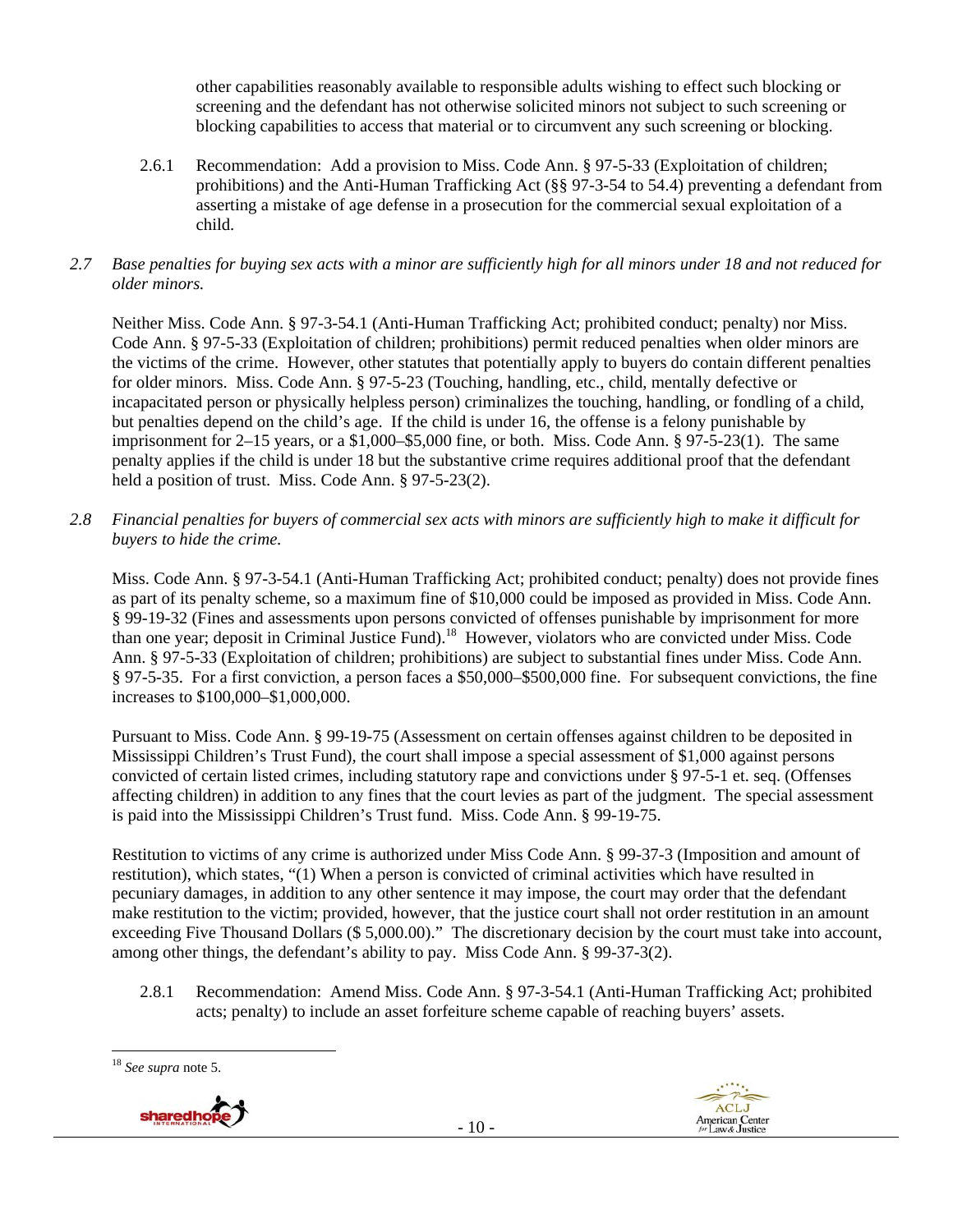# *2.9 Buying and possessing child pornography carries penalties as high as similar federal offenses.*

Miss. Code Ann. § 97-5-33(3) (Exploitation of children; prohibitions) states, "No person shall, by any means including computer, knowingly send, transport, transmit, ship, mail or receive any photograph, drawing, sketch, film, video tape or other visual depiction of an actual child engaging in sexually explicit conduct." Under subsection (5), a person may not "by any means including computer, possess any photograph, drawing, sketch, film, video tape or other visual depiction of an actual child engaging in sexually explicit conduct." A conviction under Miss. Code Ann. § 97-5-33 is punishable by imprisonment for 5–40 years and a \$50,000–\$500,000 fine for the first offense and 20 years to life and a \$100,000–\$1,000,000 fine for subsequent convictions. Miss. Code Ann. § 97-5-35.

In comparison, a federal conviction for possession of child pornography<sup>19</sup> is generally punishable by imprisonment for 5–20 years and a fine not to exceed \$250,000.<sup>20</sup> Subsequent convictions, however, are punishable by imprisonment up to 40 years and a fine not to exceed  $$250,000$ <sup>21</sup>

## *2.10 Convicted buyers of commercial sex acts with minors and child pornography are required to register as sex offenders.*

With respect to adult offenders, Miss. Code Ann. § 45-33-25(1)(a) (Registration with Mississippi Department of Public Safety of all convicted sex offenders residing in the state) states in part, "Any person having a permanent or temporary residence in this state or who is employed or attending school in this state who has been convicted of a registrable offense in this state or another jurisdiction shall register with the responsible agency and the Mississippi Department of Public Safety." Miss. Code Ann. § 45-33-23(g) (Definitions) defines "sex offense" or "registrable offense" as any of the following offenses:

(ii) Section 97-3-65 relating to rape; however, conviction or adjudication under Section 97-3-65(1)(a) when the offender was eighteen (18) years of age or younger at the time of the alleged offense, shall not be a registrable sex offense;

(iii) Section 97-3-71 relating to rape and assault with intent to ravish;

(iv) Section 97-3-95 relating to sexual battery; however, conviction or adjudication under Section 97-3-  $95(1)(c)$  when the offender was eighteen (18) years of age or younger at the time of the alleged offense, shall not be a registrable sex offense;

(v) Section 97-5-5 relating to enticing a child for concealment, prostitution or marriage;

(vi) Section 97-5-23 relating to the touching of a child, mentally defective or incapacitated person or physically helpless person for lustful purposes;

(vii) Section 97-5-27 relating to the dissemination of sexually oriented material to children;

<sup>&</sup>lt;sup>21</sup> 18 U.S.C. §§ 2252(b) (stating if a person has a prior conviction under subsection (a)(2), or a list of other statutes, a conviction is punishable by a fine and imprisonment for 15–40 years, but if a person has a prior conviction under subsection (a)(4), or a list of other statutes, a conviction is punishable by a fine and imprisonment for 10–20 years), 2252A(b)(1) (stating if a person has a prior conviction under subsection (a)(2), (a)(3), or a list of other statutes, a conviction is punishable by a fine and imprisonment for 15–40 years), 1466A(a), (b) (stating that the penalty scheme for section 2252A(b) applies); *see also* 18 U.S.C §§ 3559(a)(1) (classifying all of the above listed offenses as felonies),  $3571(b)(3)$  (providing a fine up to \$250,000 for any felony conviction).





 <sup>19</sup> 18 U.S.C. §§ 2252(a)(2), (a)(4) (Certain activities relating to material involving the sexual exploitation of minors), 2252A(a)(2)–(3) (Certain activities relating to material constituting or containing child pornography), 1466A(a), (b) (Obscene visual representations of the sexual abuse of children).

<sup>&</sup>lt;sup>20</sup> 18 U.S.C. §§ 2252(b) (stating that a conviction under subsection (a)(2) is punishable by imprisonment for 5–20 years and a fine, while a conviction under subsection (a)(4) is punishable by imprisonment up to 10 years, a fine, or both),  $2252A(b)(1)$  (a conviction is punishable by imprisonment for 5–20 years and a fine), 1466A(a), (b) (stating that a conviction under subsection (a) is "subject to the penalties provided in section 2252A(b)(1)," imprisonment for 5–20 years and a fine, while a conviction under subsection (b) is "subject to the penalties provided in section 2252A(b)(2)," imprisonment up to 10 years, a fine, or both); *see also* 18 U.S.C §§ 3559(a)(1) (classifying all of the above listed offenses as felonies), 3571(b)(3) (providing a fine up to \$250,000 for any felony conviction).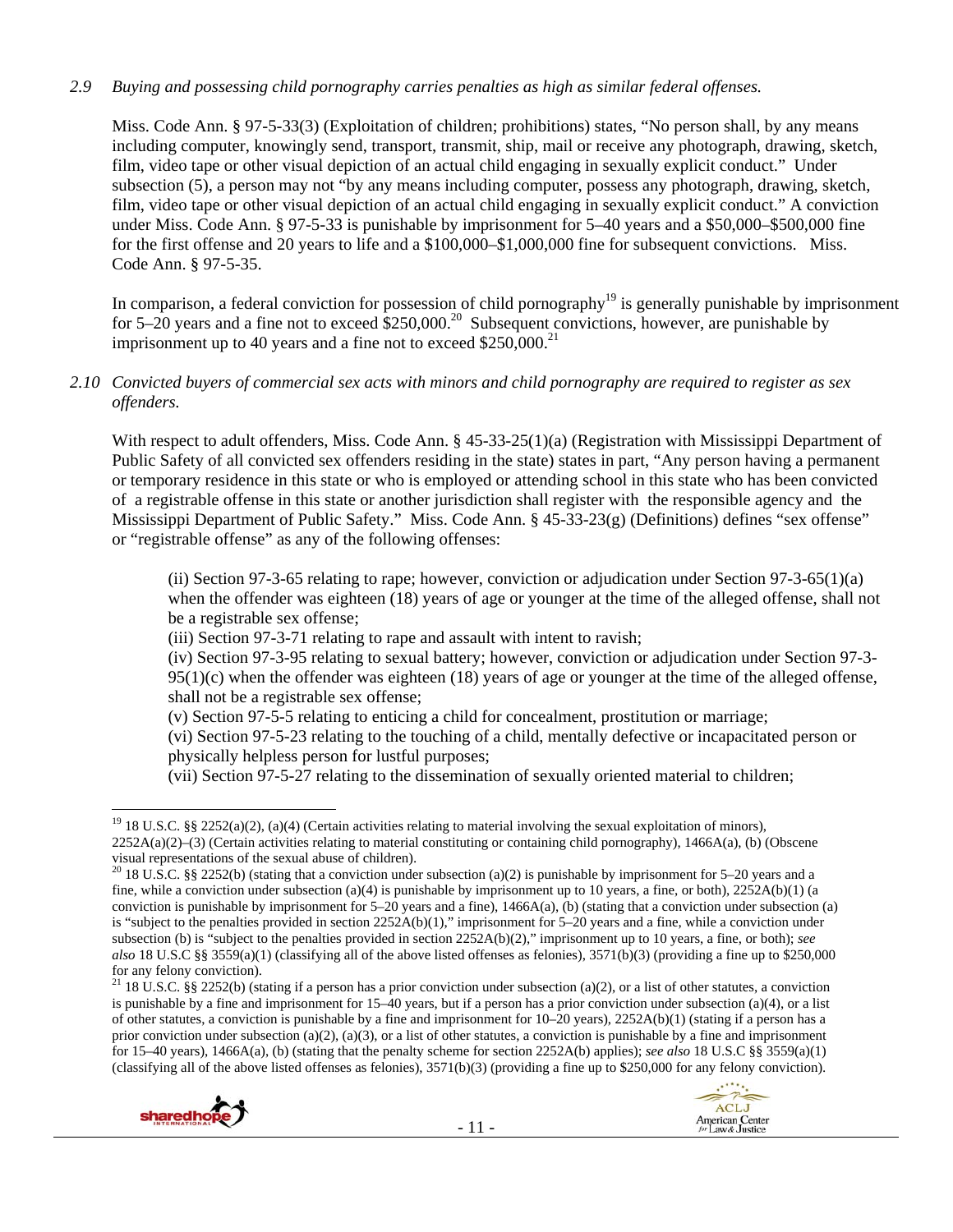(viii) Section 97-5-33 relating to the exploitation of children;

. . .

(xi) Section 97-1-7 relating to attempt to commit any of the above-referenced offenses;

(xii) Section 43-47-18 relating to sexual abuse of a vulnerable adult;

 $(xiii)$  Section 97-3-54.1(1)(c) relating to procuring sexual servitude of a minor;

. . .

(xvii) Section 97-5-39(1)(c) relating to contributing to the neglect or delinquency of a child, felonious abuse or battery of a child, if the victim was sexually abused;

(xviii) Any other offense resulting in a conviction in another jurisdiction which, if committed in this state, would be deemed to be such a crime without regard to its designation elsewhere;

(xix) Any offense resulting in a conviction in another jurisdiction for which registration is required in the jurisdiction where the conviction was had;

(xx) Any conviction of conspiracy to commit, accessory to commission, or attempt to commit any offense listed in this section;

(xxi) Capital murder when one (1) of the above-described offenses is the underlying crime.

Miss. Code Ann. § 45-33-25(1)(b) also requires offenders<sup>22</sup> adjudicated delinquent by the youth court for sex offenses to register as sex offenders if force was used against the victim in committing any of the following sex offenses:

(i) Section 97-3-71 relating to rape and assault with intent to ravish;

(ii) Section 97-3-95 relating to sexual battery;

(iii) Section 97-3-65 relating to statutory rape; or

(iv) Conspiracy to commit, accessory to the commission of, or attempt to commit any offense listed in this paragraph.

 <sup>22</sup> Miss. Code Ann. § 45-33-25(1)(a) exempts offenders under fourteen years of age from the registration requirement.



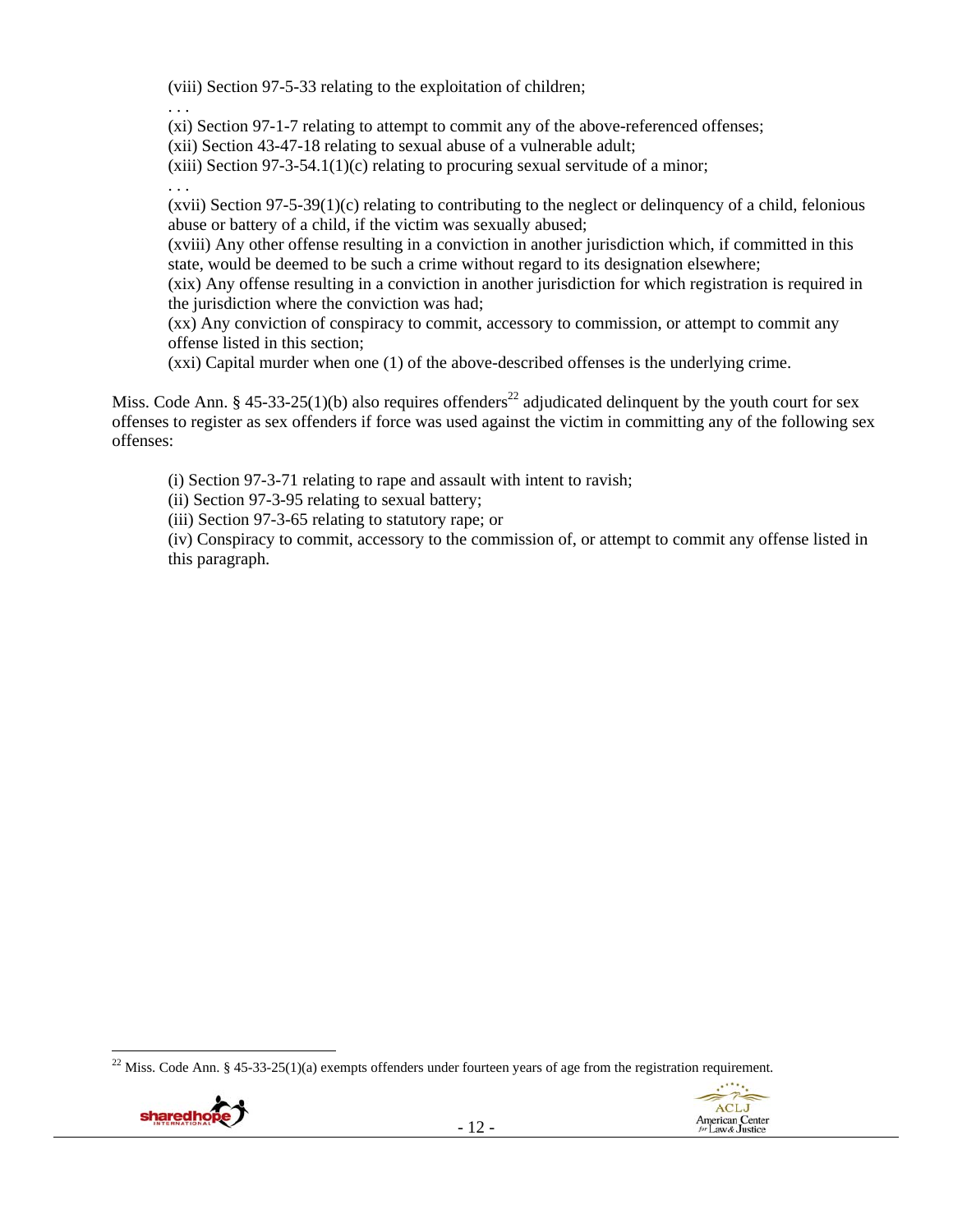# *Legal Components:*

- *3.1 Penalties for trafficking a child for sexual exploitation are as high as federal penalties.*
- *3.2 Creating and distributing child pornography carries penalties as high as similar federal offenses.*
- *3.3 Using the Internet to lure, entice, recruit, or sell commercial sex acts with a minor is a separate crime or results in an enhanced penalty for traffickers.*
- *3.4 Financial penalties for traffickers, including asset forfeiture, are sufficiently high*.
- *3.5 Convicted traffickers are required to register as sex offenders.*
- *3.6 Laws relating to termination of parental rights for certain offenses include sex trafficking or CSEC offenses in order to remove the children of traffickers from their control and potential exploitation.*

*\_\_\_\_\_\_\_\_\_\_\_\_\_\_\_\_\_\_\_\_\_\_\_\_\_\_\_\_\_\_\_\_\_\_\_\_\_\_\_\_\_\_\_\_\_\_\_\_\_\_\_\_\_\_\_\_\_\_\_\_\_\_\_\_\_\_\_\_\_\_\_\_\_\_\_\_\_\_\_\_\_\_\_\_\_\_\_\_\_\_\_\_\_\_* 

# *Legal Analysis:*

*3.1 Penalties for trafficking a child for sexual exploitation are as high as federal penalties.* 

Miss. Code Ann. § 97-3-54.1(1)(c) (Anti-Human Trafficking Act; prohibited conduct; penalty) carries a 30-year maximum sentence and a possible maximum fine of \$10,000. Miss. Code Ann. §§ 97-3-54.1(1)(c), 99-19-32.

Traffickers may also be convicted under other criminal statutes for their crimes. Under Miss. Code Ann. § 97- 5-5 (Enticing child for concealment, prostitution or marriage) convicted traffickers may " be imprisoned in the penitentiary not exceeding ten years, or imprisoned in the county jail not more than one year, or fined not more than one thousand dollars, or both." A conviction under Miss. Code Ann. § 97-5-33 (Exploitation of children; prohibitions) is punishable by imprisonment for 5–40 years and \$50,000–\$500,000 fine. Miss Code Ann. § 97- 5-35. A subsequent conviction is punishable by imprisonment of 20 years to life and a \$100,000–\$1,000,000 fine. Miss Code Ann. § 97-5-35. A conviction under Miss. Code Ann. § 97-5-39(1)(a) (Contributing to the neglect or delinquency of a child; felonious abuse and/or battery of a child) is punishable as a misdemeanor by up to 1 year in jail, a fine of up to \$1,000, or both. A conviction under Miss Code Ann. § 97-5-39(1)(c) is punishable by imprisonment of up to 10 years, a fine of up to \$10,000, or both. Miss. Code Ann. § 97-5-  $39(1)(c)$ .

A conviction under Miss. Code Ann. § 97-5-27(3)(a) (Use of computer for purpose of luring or inducing persons under eighteen years of age to engage in sexual contact) is punishable as a felony by commitment up to 3 years to the Department of Corrections and a fine not exceeding \$10,000. Miss. Code Ann. § 97-5-27(3)(e).

Traffickers may also be subject to penalties under Mississippi's Racketeer Influenced and Corrupt Organizations Act (RICO), Miss. Code Ann. § 97-43-5 (Prohibited activities), which provides,

1. It is unlawful for any person who has with criminal intent received any proceeds derived, directly or indirectly, from a pattern of racketeering activity or through the collection of an unlawful debt to use or invest, whether directly or indirectly, any part of such proceeds or the proceeds derived from the investment or use thereof, in the acquisition of any title to, or any right, interest, or equity in, real property or in the establishment or operation of any enterprise.

2. It is unlawful for any person, through a pattern of racketeering activity or through the collection of an unlawful debt, to acquire or maintain, directly or indirectly, any interest in or control of any enterprise or real property.

3. It is unlawful for any person employed by, or associated with, any enterprise to conduct or participate, directly or indirectly, in such enterprise through a pattern of racketeering activity or the collection of an unlawful debt.



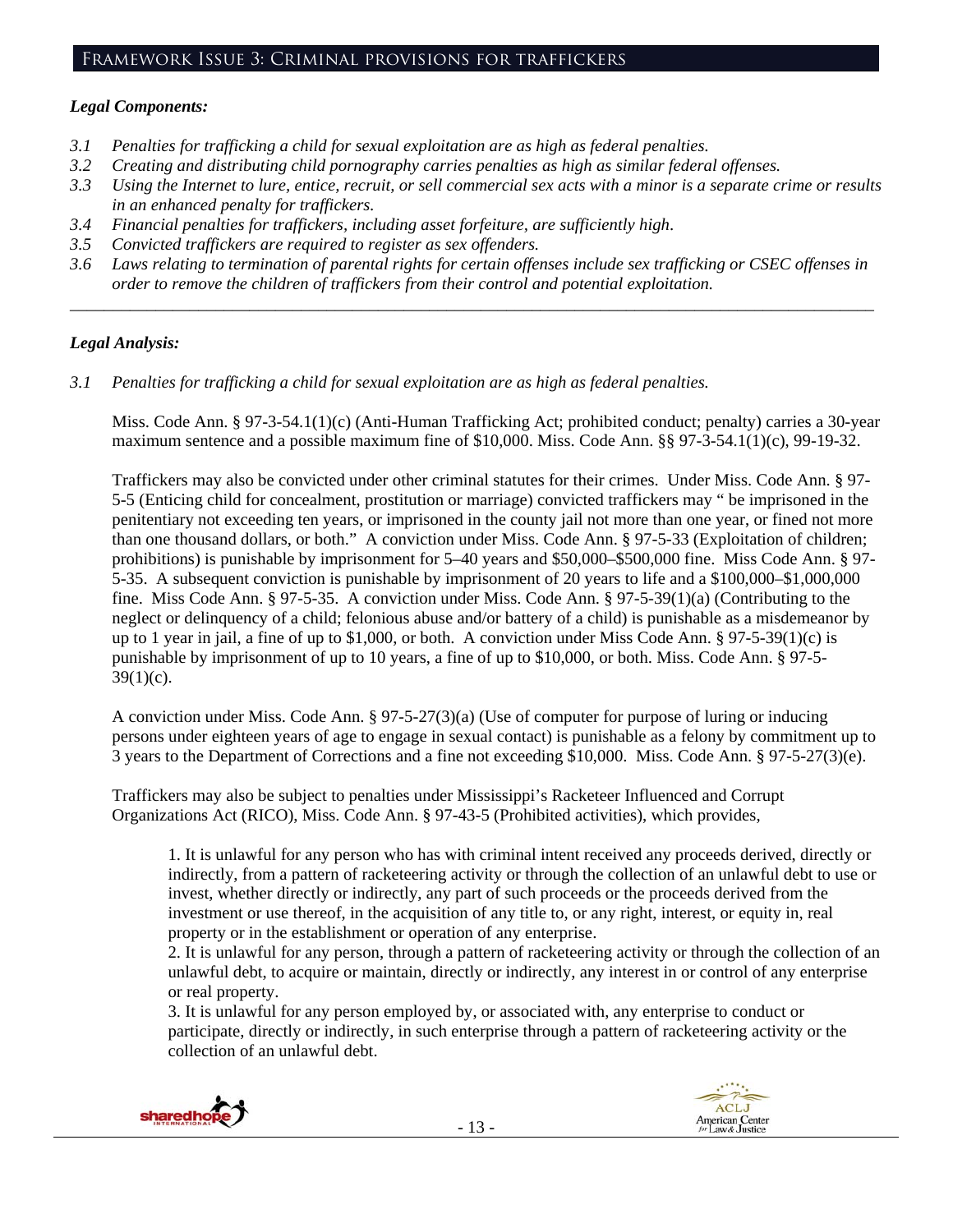4. It is unlawful for any person to conspire to violate any of the provisions of subsections (1), (2) or (3) of this section.

"Racketeering activity" is defined in Miss. Code Ann. § 97-43-3(a) as "to commit, to attempt to commit, to conspire to commit, or to solicit, coerce or intimidate another person to commit any crime which is chargeable under" certain specified provisions, including § 97-29-49 (Prostitution), § 97-29-51 (Prostitution; procuring females; accepting money, etc. from prostitute), § 97-5-5 (Enticing child for concealment, prostitution or marriage), and §§ 97-5-31 to 37 (Exploitation of children). Miss. Code Ann. § 97-43-3(a)(10), (11). A "pattern of racketeering activity" is defined in Miss. Code Ann. § 97-43-3(d) as "engaging in at least two (2) incidents of racketeering conduct that have the same or similar intents, results, accomplices, victims, or methods of commission or otherwise are interrelated by distinguishing characteristics and are not isolated incidents, provided at least one (1) of such incidents occurred after the effective date of this chapter and that the last of such incidents occurred within five (5) years after a prior incident of racketeering conduct." A conviction for violating the Racketeer Influenced and Corrupt Organizations Act (RICO), Miss. Code Ann. §§ 97-43-1 to 11, carries a 20-year maximum sentence, or a maximum fine of \$25,000, or both pursuant to Miss. Code Ann. § 97- 43-7 (Penalties).

Traffickers acting as part of a street gang may be found guilty of offenses within the Mississippi Streetgang Act.<sup>23</sup> Miss. Code Ann. § 97-44-19 (Penalties for criminal street gang activity), which states in part,

1. Any person who intentionally directs, participates, conducts, furthers, or assists in the commission of illegal gang activity shall be punished by imprisonment for not less than one (1) year nor more than one-half (1/2) of the maximum term of imprisonment provided for an underlying offense and may be fined an amount not to exceed Ten Thousand Dollars (\$ 10,000.00). Any sentence of imprisonment imposed pursuant to this section shall be in addition and consecutive to any sentence imposed for the underlying offense.

2. Any person who is convicted of a felony or an attempted felony which is committed for the benefit of, at the direction of, or in association with any criminal street gang, with the intent to promote, further, or assist in the affairs of a criminal gang, shall, upon conviction of that felony, in addition and consecutive to the punishment prescribed for the felony or attempted felony of which he or she has been convicted, be imprisoned for not less than one  $(1)$  year nor more than one-half  $(1/2)$  of the maximum term of imprisonment provided for that offense.

3. Any person who is convicted of an offense other than a felony which is committed for the benefit of, at the direction of, or in association with, any criminal street gang, with the specific intent to promote, further or assist in any criminal conduct or enterprise by gang members, shall, in addition and consecutive to the penalty provided for that offense, be imprisoned for an additional period of not more than one (1) year.

 <sup>23</sup> "Streetgang" is defined at Miss. Code Ann. § 97-44-3(a) (Definitions) as "any combination, confederation, alliance, network, conspiracy, understanding, or other similar conjoining, in law or in fact, of three (3) or more persons with an established hierarchy that, through its membership or through the agency of any member, engages in felonious criminal activity." The definition further states, "For purposes of this chapter, it shall not be necessary to show that a particular conspiracy, combination or conjoining of persons possesses, acknowledges or is known by any common name, insignia, flag, means of recognition, secret signal or code, creed, belief, structure, leadership or command structure, method of operation or criminal enterprise, concentration or specialty, membership, age or other qualifications, initiation rites, geographical or territorial situs or boundary or location, or other unifying mark, manner, protocol or method of expressing or indicating membership when the conspiracy's existence, in law or in fact, can be demonstrated by a preponderance of the competent evidence. However, any evidence reasonably tending to show or demonstrate, in law or in fact, the existence of or membership in any conspiracy, confederation or other association described herein, or probative of the existence of or membership in any such association, shall be admissible in any action or proceeding brought under this chapter."

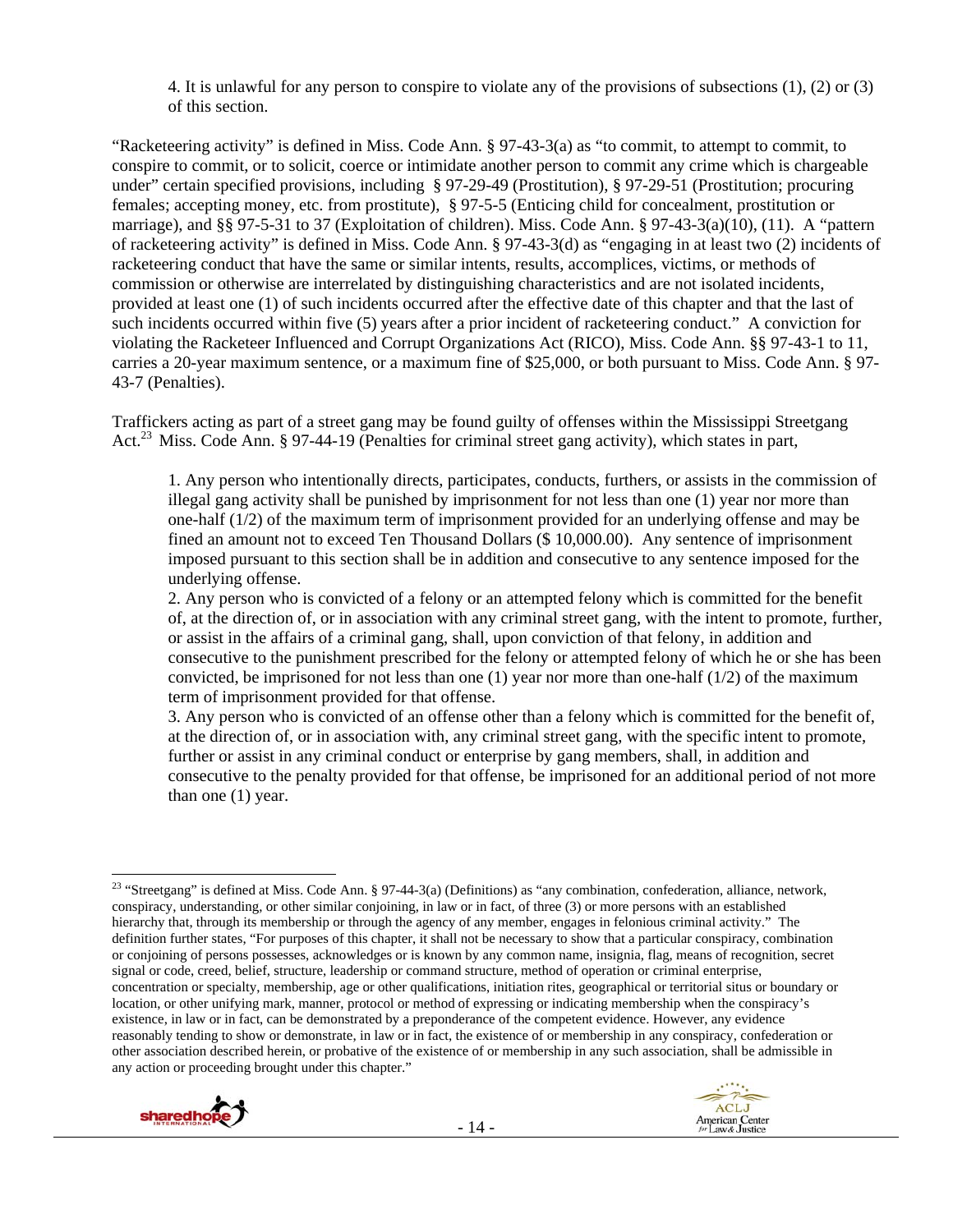Lastly, traffickers could be found guilty of money laundering under Miss. Code Ann. § 97-23-101, which in subsection (1)(a) prohibits the following conduct:

(1)(a) Whoever, knowing that the property involved in a financial transaction represents the proceeds of some form of unlawful activity,  $24 \cdot 24$  conducts or attempts to conduct such a financial transaction<sup>25</sup> which in fact involves the proceeds of specified unlawful activity:

(i) With the intent to promote the carrying on of specified unlawful activity; or (2)With intent to engage in conduct constituting a violation of Section 7201 or 7206 of the Internal Revenue Code of 1986; or

(ii) Knowing that the transaction is designed in whole or in part:

1. To conceal or disguise the nature, the location, the source, the ownership, or the control of the proceeds of specified unlawful activity; or

2. To avoid a transaction reporting requirement under state or federal law, shall be sentenced to a fine of not more than Five Hundred Thousand Dollars (\$ 500,000.00) or twice the value of the property involved in the transaction, whichever is greater, or imprisonment for not more than twenty (20) years, or both.

In comparison, if the victim is under the age of 14, a conviction under the Trafficking Victims Protection Act  $(TVPA)<sup>26</sup>$  for child sex trafficking is punishable by 15 years to life imprisonment and a fine not to exceed \$250,000. 18 U.S.C. §§ 1591(b)(1), 3559(a)(1), 3571(b)(3). If the victim is between the ages of 14–17, a conviction is punishable by 10 years to life imprisonment and a fine not to exceed \$250,000. 18 U.S.C. §§ 1591(b)(2), 3559(a)(1), 3571(b)(3). A conviction is punishable by mandatory life imprisonment, however, if the trafficker has a prior conviction for a federal sex offense<sup>27</sup> against a minor.

#### *3.2 Creating and distributing child pornography carries penalties as high as similar federal offenses.*

Miss. Code Ann. § 97-5-33(1)-(2), (7) (Exploitation of children; prohibitions) makes it a crime to create and distribute child pornography. A first-time offender faces imprisonment for 5–40 years and a \$50,000–\$500,000 fine. Miss. Code Ann. § 97-5-35. The penalty increases for subsequent offenses to 20 years to life and a \$100,000–\$1,000,000 fine. Miss. Code Ann. § 97-5-35.

In comparison, if the victim is under the age of 14, a conviction under the TVPA for child sex trafficking is punishable by 15 years to life imprisonment and a fine not to exceed \$250,000. 18 U.S.C. §§ 1591(b)(1), 3559(a)(1), 3571(b)(3). If the victim is between the ages of 14–17, a conviction is punishable by 10 years to life imprisonment and a fine not to exceed \$250,000. 18 U.S.C. §§ 1591(b)(2), 3559(a)(1), 3571(b)(3). A conviction is punishable by mandatory life imprisonment, however, if the trafficker has a prior conviction for a federal sex offense<sup>28</sup> against a minor. Additionally, a federal conviction for distribution of child pornography<sup>29</sup>

 $2252A(a)(2)$ , (a)(3) (Certain activities relating to material constituting or containing child pornography), 1466A(a) (Obscene visual representations of the sexual abuse of children).



 <sup>24</sup> Miss. Code Ann. § 97-23-101(3)(a) states, "The term 'knowing that the property involved in a financial transaction represents the proceeds of some form of unlawful activity' means that the person knew the property involved in the transaction represented proceeds from some form, though not necessarily which form, of activity that constitutes a felony under state or federal law."

<sup>&</sup>lt;sup>5</sup> Miss. Code Ann. § 97-23-101(3)(c) states, "The term 'transaction' includes a purchase, sale, loan, pledge, gift, transfer, delivery, or other disposition, and with respect to a financial institution includes a deposit, withdrawal, transfer between accounts, exchange of currency, loan, extension of credit, purchase or sale of any stock, bond, certificate of deposit, or other monetary instrument, or any other payment, transfer, or delivery by, through, or to a financial institution, by whatever means effected."<br>
<sup>26</sup> See supra note 14.<br>
<sup>27</sup> See supra note 15.<br>
<sup>28</sup> See supra note 15.<br>
<sup>28</sup> 18 U.S.C. §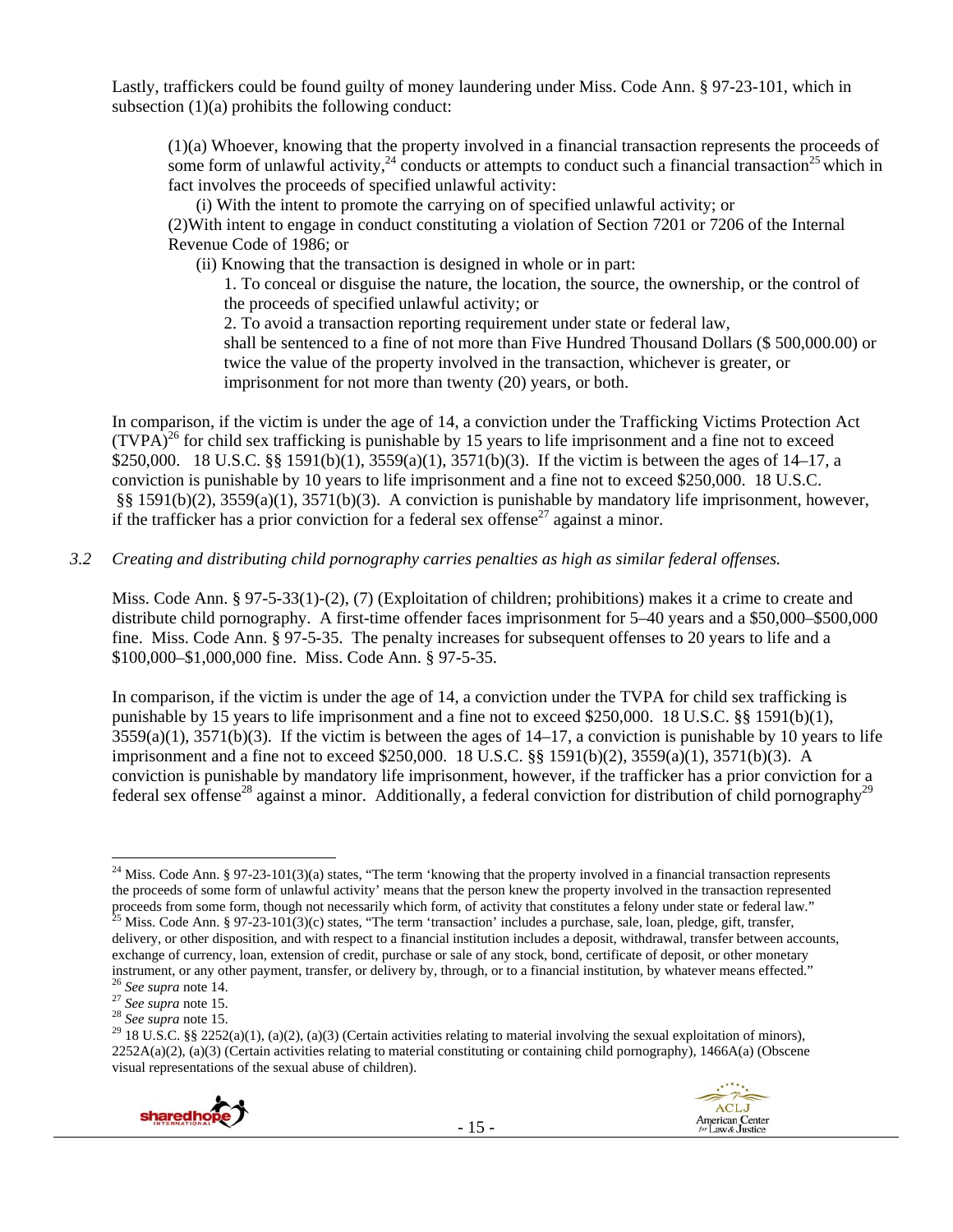is generally punishable by imprisonment for  $5-20$  years and a fine not to exceed \$250,000.<sup>30</sup> Subsequent convictions, however, are punishable by imprisonment up to 40 years and a fine not to exceed \$250,000.<sup>31</sup>

*3.3 Using the Internet to lure, entice, recruit, or sell commercial sex acts with a minor is a separate crime or results in an enhanced penalty for traffickers.* 

Although not expressly commercial, Miss. Code Ann. § 97-5-27(3)(a) (Dissemination of sexually oriented material to persons under eighteen years of age; use of computer for purpose of luring or inducing persons under eighteen years of age to engage in sexual contact) penalizes a person who knowingly engages in sexuallyoriented communication with a minor by use of a computer. Miss. Code Ann. § 97-5-27(3)(a) states,

A person is guilty of computer luring when:

(i) Knowing the character and content of any communication of sexually oriented material, he intentionally uses any computer communication system allowing the input, output, examination or transfer of computer data or computer programs from one computer to another, to initiate or engage in such communication with a person under the age of eighteen (18); and (ii) By means of such communication he importunes, invites or induces a person under the age of eighteen (18) years to engage in sexual intercourse, deviant sexual intercourse or sexual contact with him, or to engage in a sexual performance, obscene sexual performance or sexual conduct for his benefit.

The penalty for conviction under Miss. Code Ann. § 97-5-27(3)(a) is commitment up to 3 years to the Department of Corrections and a maximum fine of \$10,000. Miss. Code Ann. § 97-5-27(3)(e).

Neither Miss. Code Ann. §§ 97-3-54 to 97-3-54.4 (Anti-Human Trafficking Act) nor Miss. Code Ann. § 97-5- 35 (Exploitation of Children; penalties) provide enhanced penalties when the offender uses the Internet to commit these crimes.

- 3.3.1 Recommendation: Amend Miss. Code Ann. § 97-5-27(3)(a)(ii) (Dissemination of sexually oriented material to persons under eighteen years of age; use of computer for purpose of luring or inducing persons under eighteen years of age to engage in sexual contact) to refer to Miss. Code Ann. § 97-3- 54.1 (Anti-Human Trafficking Act; prohibited conduct; penalty) when the Internet is used to lure minors for commercial sexual exploitation. Amend Miss. Code Ann. § 97-5-35 (Exploitation of children; prohibitions) to include a penalty enhancement when the Internet is used to lure minors into commercial sexual exploitation.
- *3.4 Financial penalties for traffickers, including asset forfeiture, are sufficiently high.*

A conviction under Miss. Code Ann. § 97-3-54.1(1)(c) (Anti-Human Trafficking Act; prohibited conduct; penalty) carries a maximum fine of \$10,000 pursuant to Miss. Code Ann. § 99-19-32 (Fines and assessments

<sup>18</sup> U.S.C. §§ 2252(b) (stating if a person has a prior conviction under subsection (a)(1), (a)(2), or (a)(3) or a list of other statutes, a conviction is punishable by a fine and imprisonment for 15–40 years), 2252A(b)(1) (stating if a person has a prior conviction under subsection (a)(2), (a)(3), or a list of other statutes, a conviction is punishable by a fine and imprisonment for  $15-$ 40 years), 1466A(a), (b) (stating that the penalty scheme for section 2252A(b) applies); *see also* 18 U.S.C §§ 3559(a)(1) (classifying all of the above listed offenses as felonies),  $3571(b)(3)$  (providing a fine up to \$250,000 for any felony conviction).





 <sup>30</sup> 18 U.S.C. §§ 2252(b) (stating that a conviction under subsection (a)(1), (a)(2), or (a)(3) is punishable by imprisonment for 5– 20 years and a fine), 2252A(b)(1) (a conviction is punishable by imprisonment for 5–20 years and a fine), 1466A(a), (b) (stating that a conviction under subsection (a) is "subject to the penalties provided in section 2252A(b)(1)," imprisonment for 5–20 years and a fine, while a conviction under subsection (b) is "subject to the penalties provided in section 2252A(b)(2)," imprisonment up to 10 years, a fine, or both); *see also* 18 U.S.C §§ 3559(a)(1) (classifying all of the above listed offenses as felonies), 3571(b)(3) (providing a fine up to \$250,000 for any felony conviction).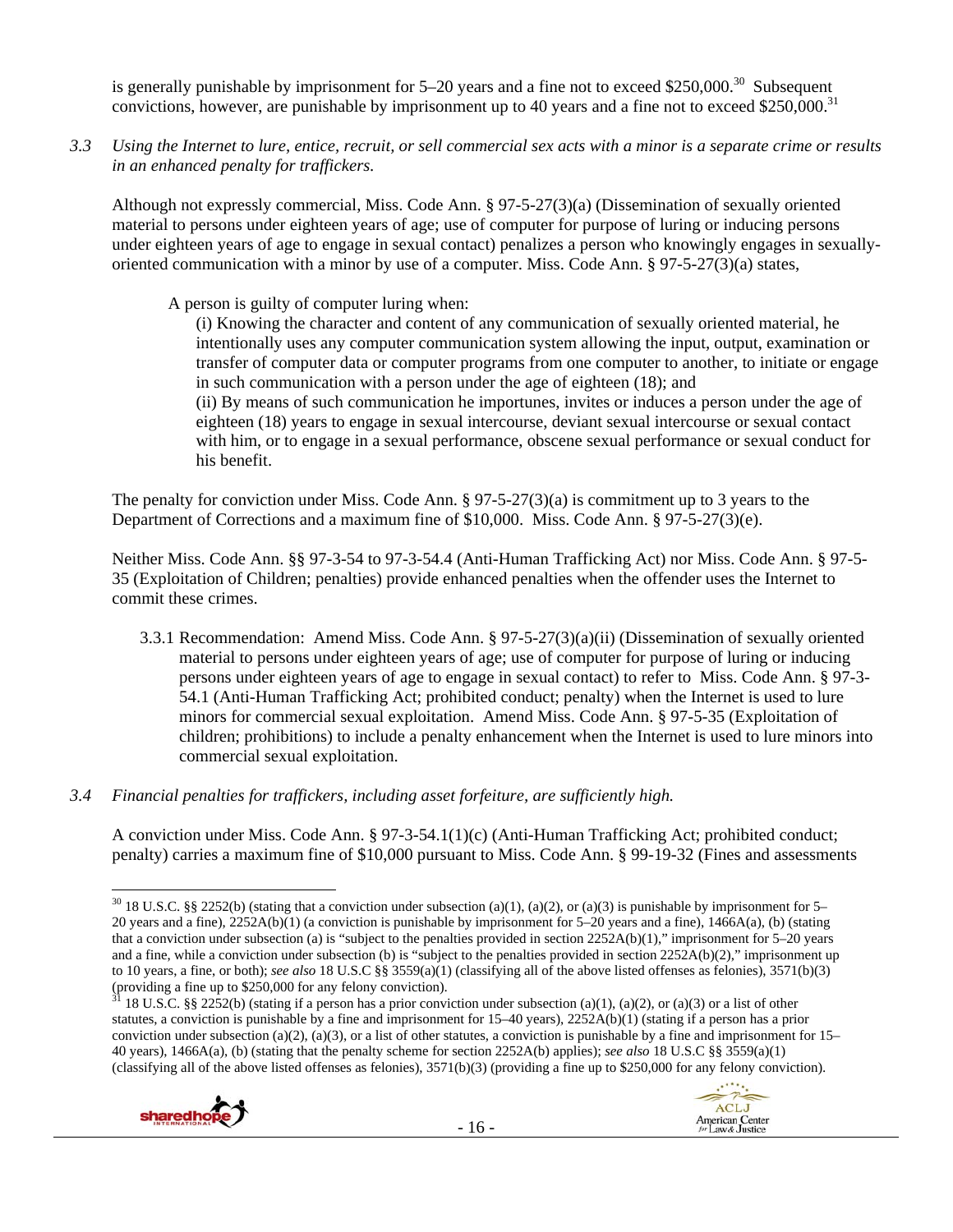upon persons convicted of offenses punishable by imprisonment for more than one year; deposit in Criminal Justice Fund).

A conviction under Miss. Code Ann. § 97-5-33 (Exploitation of children; prohibitions) is punishable by imprisonment for 5–40 years and a \$50,000–\$500,000 fine. Miss Code Ann. § 97-5-35. If convicted for a subsequent violation, the offender faces 20 years to life in prison and a \$100,000-\$1,000,000 fine. Miss Code Ann. § 97-5-35.

Restitution to victims of any crime is authorized under Miss Code Ann. § 99-37-3 (Imposition and amount of restitution), which states in part, "(1) When a person is convicted of criminal activities which have resulted in pecuniary damages, in addition to any other sentence it may impose, the court may order that the defendant make restitution to the victim; provided, however, that the justice court shall not order restitution in an amount exceeding Five Thousand Dollars (\$ 5,000.00)." The discretionary decision by the court must take into account, among other things, the defendant's ability to pay. Miss Code Ann. § 99-37-3(2).

Forfeiture may be available under Mississippi's Racketeer Influenced and Corrupt Organization Act (RICO). Pursuant to Miss. Code Ann. § 97-43-9(2) "[a]ll property, real or personal, including money, used in the course of, intended for use in the course of, derived from, or realized through, conduct in violation of a provision of this chapter is subject to civil forfeiture to the state" pursuant to Miss. Code Ann. § 97-43-11 (Seizure and forfeiture of property; procedures).

Miss. Code Ann. § 97-43-9 also provides several civil remedies that the state and victims may pursue. Pursuant to Miss. Code Ann. § 97-43-9(6), persons injured by the defendant's criminal conduct are provided a statutory civil cause of action against the defendant. This cause of action permits injured persons to seek treble damages, and punitive damages (if appropriate), attorney fees (trial and appellate), and litigation and investigative costs. Miss. Code Ann. § 97-43-9(6). Pursuant to Miss. Code Ann. § 97-43-9(6)(b), a civil plaintiff's rights to the trafficker's assets would be superior to the state's forfeiture rights.

Under Miss. Code Ann. § 97-43-7(1) (Penalties) the court may also order the defendant to pay up to a \$25,000 fine. In the alternative, subsection (2) states, "In lieu of a fine otherwise authorized by law, any person convicted of engaging in conduct in violation of the provisions of this chapter, through which he derived pecuniary value, or by which he caused personal injury or property damage or other loss, may be sentenced to pay a fine that does not exceed three (3) times the gross value gained or three (3) times the gross loss caused, whichever is the greater, plus court costs and the costs of investigation and prosecution, reasonably incurred." Miss. Code Ann. § 97-43-7(2).

Under the Mississippi Streetgang Act, Miss. Code Ann. §§ 97-44-1 to 97-44-19, traffickers also face financial penalties. Miss. Code Ann. § 97-44-5 provides that the Attorney General, district attorney, or county attorney, or their designees may seek a civil remedy on behalf of "any public authority expending money, allocating or reallocating police, firefighting, emergency or other personnel or resources, or otherwise incurring any loss, deprivation or injury, or sustaining any damage, impairment or harm whatsoever, proximately caused by any criminal activity." Pursuant to Miss. Code Ann. § 97-44-13(2), "A final judgment in favor of a public authority under this chapter shall entitle it to recover compensatory damages for all damages, losses, impairments or other harm proximately caused, together with the costs of the suit and reasonable attorney's fees. Punitive damages may be assessed against any streetgang, against any streetgang officer or member found guilty of actual participation in, or to be legally accountable for, a criminal activity under this chapter. One hundred percent (100%) of punitive damages awarded will be expended by the public authority to implement preventative programs for juveniles or to fund existing programs."



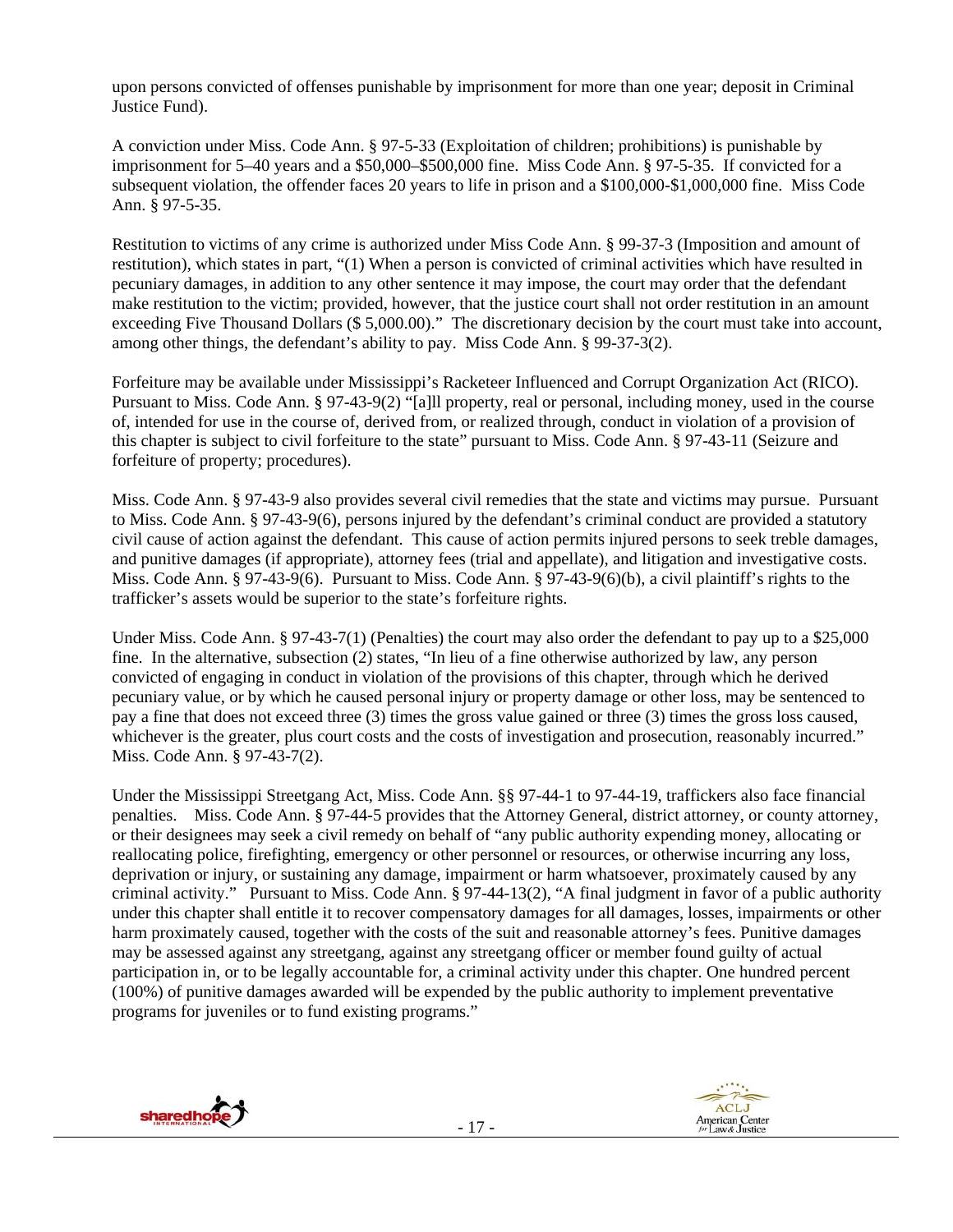A trafficker convicted under the money laundering statute may be fined up to \$500,000 or "twice the value of the property involved in the transaction, whichever is greater." Miss. Code Ann. § 97-23-101(1)(a).

3.4.1 Recommendation: Amend Miss. Code Ann. § 97-43-3 to include violations of Miss. Code Ann. § 97-3-54.1(1)(c) (Anti-Human Trafficking Act; prohibited conduct; penalty) in the definition of "racketeering activity."

# *3.5 Convicted traffickers are required to register as sex offenders.*

Miss. Code Ann. § 45-33-23(g) (Registration of sex offenders; Definitions), includes Miss. Code Ann. § 97-3- 54.1(1)(c) (Anti-Human Trafficking Act; prohibited conduct; penalty) and Miss. Code Ann. § 97-5-33 (Exploitation of children; prohibitions) in its definition of "registrable offense."

*3.6 Laws relating to termination of parental rights for certain offenses include sex trafficking or CSEC offenses in order to remove the children of traffickers from their control and potential exploitation.*

Miss. Code Ann. § 93-15-103 (Factors justifying adoption; grounds for termination of parental rights; alternatives) sets out the grounds for terminating parental rights. Pursuant to Miss. Code Ann. § 93-15-103,

(1) When a child has been removed from the home of its natural parents and cannot be returned to the home of his natural parents within a reasonable length of time because returning to the home would be damaging to the child or the parent is unable or unwilling to care for the child, relatives are not appropriate or are unavailable, and when adoption is in the best interest of the child, taking into account whether the adoption is needed to secure a stable placement for the child and the strength of the child's bonds to his natural parents and the effect of future contacts between them, the grounds listed in subsections (2) and (3) of this section shall be considered as grounds for the termination of parental rights. The grounds may apply singly or in combination in any given case.

(3) Grounds for termination of parental rights shall be based on one or more of the following factors: . . .

(g) When a parent has been convicted of any of the following offenses against any child: (i) rape of a child under the provisions of Section 97-3-65, (ii) sexual battery of a child under the provisions of Section 97-3-95(c), (iii) touching a child for lustful purposes under the provisions of Section 97-5- 23, (iv) exploitation of a child under the provisions of Section 97-5-31, (v) felonious abuse or battery of a child under the provisions of Section 97-5-39(2), (vi) carnal knowledge of a step or adopted child or a child of a cohabitating partner under the provisions of Section 97-5-41, or (vii) murder of another child of such parent, voluntary manslaughter of another child of such parent, aided or abetted, attempted, conspired or solicited to commit such murder or voluntary manslaughter, or a felony assault that results in the serious bodily injury to the surviving child or another child of such parent.

(h) The child has been adjudicated to have been abused or neglected and custody has been transferred from the child's parent(s) for placement pursuant to Section 43-15-13, and a court of competent jurisdiction has determined that reunification shall not be in the child's best interest.

. . . .

. . .

Convictions under Miss. Code Ann. § 97-3-54.1(1)(c) (Anti-Human Trafficking Act; prohibited conduct; penalty) are not among the bases for terminating parental rights.



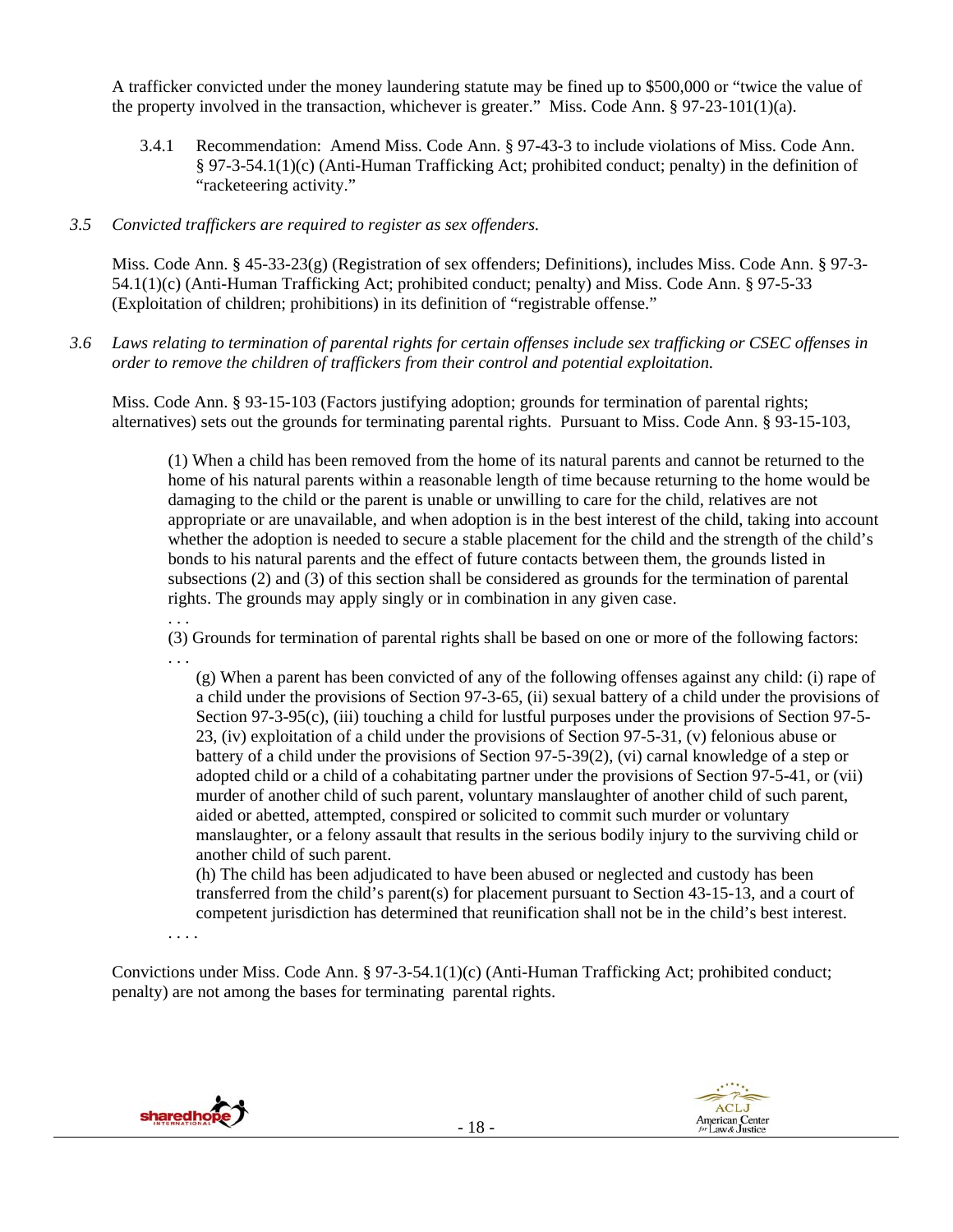3.6.1 Recommendation: Amend Miss. Code Ann. § 93-15-103 to make convictions under Miss. Code Ann. § 97-3-54.1(1)(c) (Anti-Human Trafficking Act; prohibited conduct; penalty) grounds for terminating parental rights.

# Framework Issue 4: Criminal provisions for facilitators

#### *Legal Components:*

- *4.1 The acts of assisting, enabling, or financially benefitting from child sex trafficking are included as criminal offenses in the state sex trafficking statute.*
- *4.2 Financial penalties, including asset forfeiture laws, are in place for those who benefit financially from or aid and assist in committing domestic minor sex trafficking.*

*\_\_\_\_\_\_\_\_\_\_\_\_\_\_\_\_\_\_\_\_\_\_\_\_\_\_\_\_\_\_\_\_\_\_\_\_\_\_\_\_\_\_\_\_\_\_\_\_\_\_\_\_\_\_\_\_\_\_\_\_\_\_\_\_\_\_\_\_\_\_\_\_\_\_\_\_\_\_\_\_\_\_\_\_\_\_\_\_\_\_\_\_\_\_* 

- *4.3 Promoting and selling child sex tourism is illegal.*
- *4.4 Promoting and selling child pornography is illegal.*

#### *Legal Analysis:*

*4.1 The acts of assisting, enabling, or financially benefitting from child sex trafficking are included as criminal offenses in the state sex trafficking statute.*

Miss. Code Ann. § 97-3-54.3 (Anti-Human Trafficking Act; aiding, abetting, or conspiring to violate antihuman trafficking provisions) states that "[a] person who knowingly aids, abets or conspires with one or more persons to violate Sections 97-3-54 through 97-3-54.4 shall be considered a principal in the offense and shall be indicted and punished as such whether the principal has been previously convicted or not." Thus, a person who aids or abets the commission of procuring sexual servitude of a minor pursuant to Miss. Code Ann. § 97-3- 54.1(1)(c) faces a maximum sentence of 30 years and a possible fine up to \$10,000. Miss. Code Ann. §§ 97-3- 54.1(1)(c), 99-19-32. In addition, Miss. Code Ann. § 97-3-54.1(2) provides in part, "A person who is convicted of an offense set forth in subsection (1)(a) or (b) [Trafficking for forced labor or services and involuntary servitude] of this section, or who benefits, whether financially or by receiving anything of value, from participation in a venture that has engaged in an act described in this section" is subject to a maximum sentence of 20 years and a possible maximum fine of \$10,000. Miss. Code Ann. §§ 97-3-54.1(2), 99-19-32. Finally, Miss. Code Ann. § 97-3-54.1(c) contains the words "harbors" and "transports," which reaches some facilitators.

In addition to the Anti-Human Trafficking Act, there are other laws that may apply to a facilitator of domestic minor sex trafficking. Miss. Code Ann. § 97-29-49 (Prostitution) states that it is "unlawful . . . to aid or abet prostitution, . . . or transport, or to offer or agree to take or transport, or aid or assist in transporting, any person to any vehicle, conveyance, place, structure, or building, or to any other person with knowledge or reasonable cause to know that the purpose of such directing, taking or transporting is prostitution, lewdness or assignation, or to lease or rent or contract to lease or rent any vehicle, conveyance, place, structure, or building, or part thereof, knowing or with good reason to know that it is intended to be used for any of the purposes herein prohibited, or to aid, abet, or participate in the doing of any of the acts herein prohibited." A conviction under Miss. Code Ann. § 97-29-49 is punishable under Miss. Code Ann. § 97-29-53 (Prostitution; penalties) by up to a \$200 fine, up to 6 months in jail, or both.

Pursuant to Miss. Code Ann. §§ 97-5-27(3)(d)(i)-(ii) (Dissemination of sexually oriented material to persons under eighteen years of age; use of computer for purpose of luring or inducing persons under eighteen years of age to engage in sexual contact),



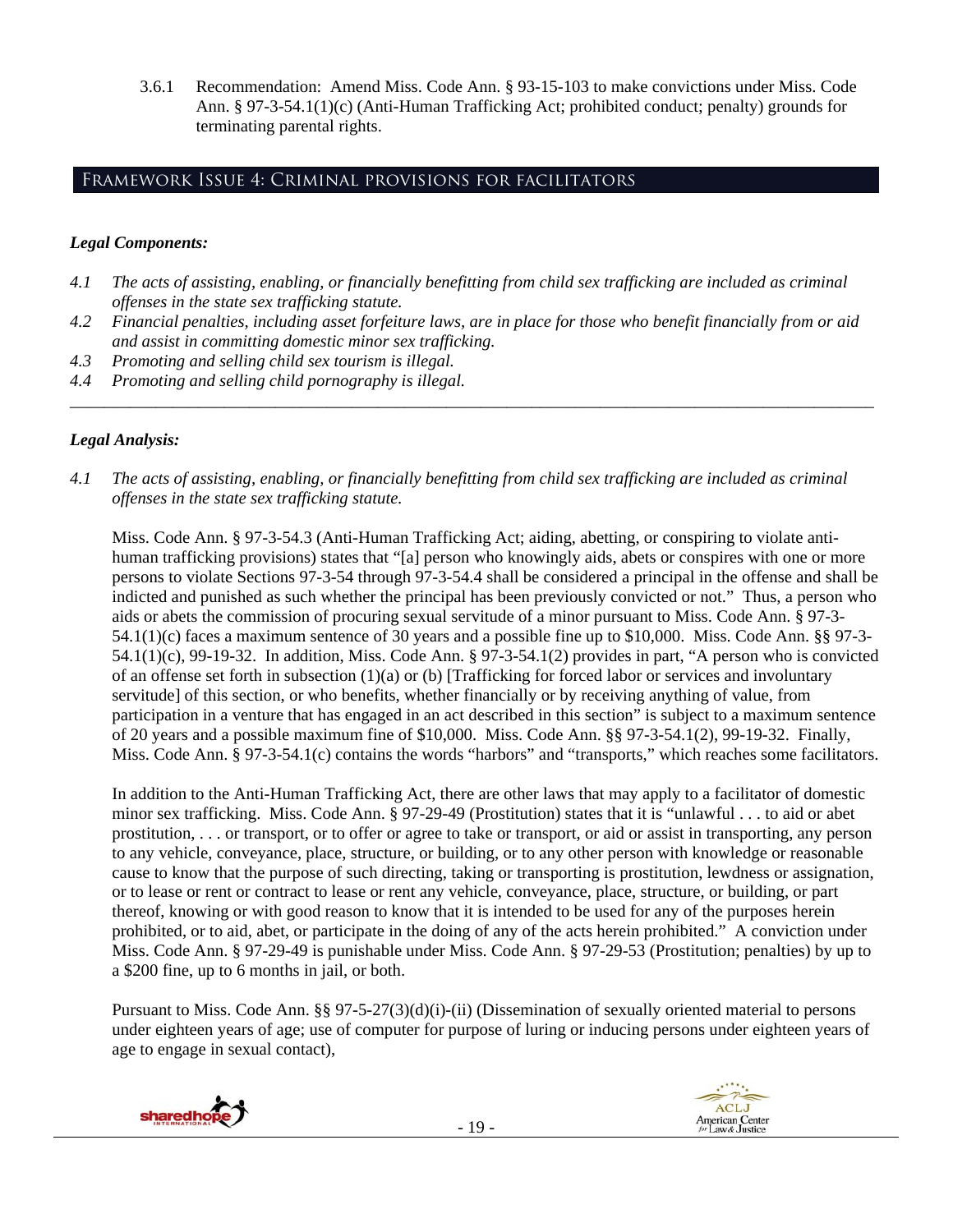(i) No person shall be held to have violated this subsection (3) solely for providing access or connection to or from a facility, system, or network not under that person's control, including transmission, downloading, intermediate storage, access software or other related capabilities that are incidental to providing such access or connection that do not include the creation of the content of the communication.

(ii) No employer shall be held liable for the actions of an employee or agent unless the employee's or agent's conduct is within the scope of his employment or agency or the employer, having knowledge of such conduct, authorizes or ratifies such conduct, or recklessly disregards such conduct.

However, under subsection (3)(d)(iii), "The limitations provided by this paragraph (d) shall not be applicable to a person who is a conspirator with an entity actively involved in the creation or knowing distribution of communications that violate such provisions, or who knowingly advertises the availability of such communications, [or] a person who provides access or connection to a facility, system or network engaged in the violation of such provisions that is owned or controlled by such person." Miss. Code Ann. § 97-5-  $27(3)(d)(iii)$ .

Facilitators might be found guilty of racketeering under Miss. Code Ann. § 97-43-5 (Prohibited activities), which states,

1. It is unlawful for any person who has with criminal intent received any proceeds derived, directly or indirectly, from a pattern of racketeering activity or through the collection of an unlawful debt to use or invest, whether directly or indirectly, any part of such proceeds or the proceeds derived from the investment or use thereof, in the acquisition of any title to, or any right, interest, or equity in, real property or in the establishment or operation of any enterprise.

2. It is unlawful for any person, through a pattern of racketeering activity or through the collection of an unlawful debt, to acquire or maintain, directly or indirectly, any interest in or control of any enterprise or real property.

3. It is unlawful for any person employed by, or associated with, any enterprise to conduct or participate, directly or indirectly, in such enterprise through a pattern of racketeering activity or the collection of an unlawful debt.

4. It is unlawful for any person to conspire to violate any of the provisions of subsections (1), (2) or (3) of this section.

"Racketeering activity" is defined in Miss. Code Ann. § 97-43-3(a) as "to commit, to attempt to commit, to conspire to commit, or to solicit, coerce or intimidate another person to commit any crime which is chargeable under" certain specified provisions, including § 97-29-49 (Prostitution), § 97-29-51 (Prostitution; procuring females; accepting money, etc. from prostitute), § 97-5-5 (Enticing child for concealment, prostitution or marriage), and §§ 97-5-31 to 37 (Exploitation of children). Miss. Code Ann. § 97-43-3(a)(10), (11). A "pattern of racketeering activity" is defined in Miss. Code Ann. § 97-43-3(d) as "engaging in at least two (2) incidents of racketeering conduct that have the same or similar intents, results, accomplices, victims, or methods of commission or otherwise are interrelated by distinguishing characteristics and are not isolated incidents, provided at least one (1) of such incidents occurred after the effective date of this chapter and that the last of such incidents occurred within five (5) years after a prior incident of racketeering conduct." A conviction for violating the Racketeer Influenced and Corrupt Organizations Act (RICO), Miss. Code Ann. §§ 97-43-1 to 11, carries a 20-year maximum sentence, or a maximum fine of \$25,000, or both pursuant to Miss. Code Ann. § 97- 43-7 (Penalties).



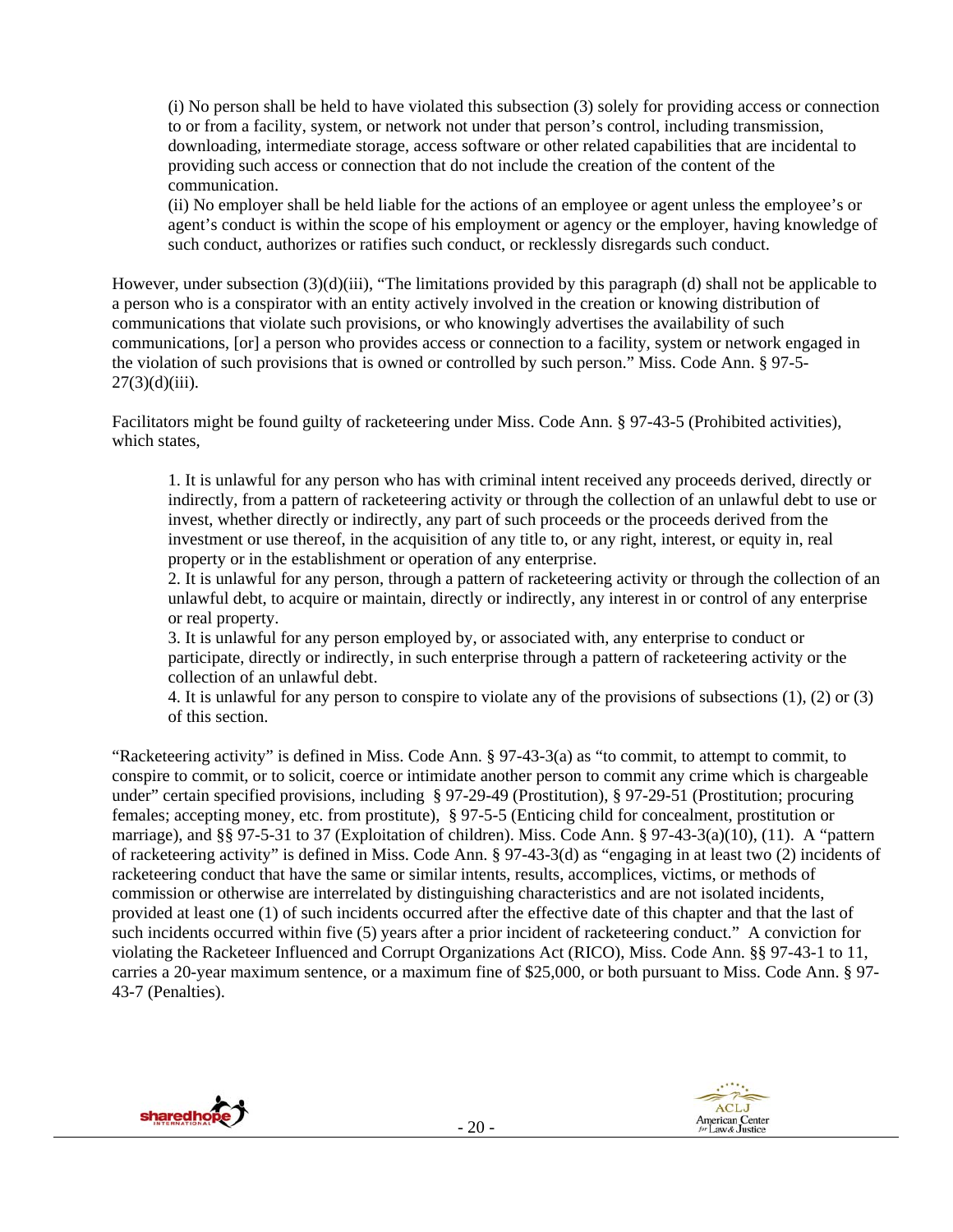Miss. Code Ann. §§ 97-44-1 to 97-44-19 (Mississippi Streetgang Act) makes it a crime to assist or enable a street gang.<sup>32</sup> Pursuant to Miss. Code Ann. § 97-44-19(4), "Any person who knowingly and willfully sells or buys goods or performs services for a criminal street gang in furtherance of illegal activity shall be punished by imprisonment for not less than one (1) year nor more than one-half (1/2) of the maximum term of imprisonment provided for the underlying offense and may be fined an amount not to exceed Ten Thousand Dollars (\$ 10,000.00)."

Finally, facilitators could be found guilty of money laundering under Miss. Code Ann. § 97-23-101, which in subsection (1)(a) prohibits the following conduct:

(1) (a) Whoever, knowing that the property involved in a financial transaction represents the proceeds of some form of unlawful activity,<sup>33</sup> conducts or attempts to conduct such a financial transaction<sup>34</sup> which in fact involves the proceeds of specified unlawful activity:

- (i) 1. With the intent to promote the carrying on of specified unlawful activity; or
	- 2. With intent to engage in conduct constituting a violation of Section 7201 or 7206 of the Internal Revenue Code of 1986; or
- (ii) Knowing that the transaction is designed in whole or in part:

1. To conceal or disguise the nature, the location, the source, the ownership, or the control of the proceeds of specified unlawful activity; or

2. To avoid a transaction reporting requirement under state or federal law shall be sentenced to a fine of not more than Five Hundred Thousand Dollars (\$ 500,000.00) or twice the value of the property involved in the transaction, whichever is greater, or imprisonment for not more than twenty (20) years, or both.

*4.2 Financial penalties, including asset forfeiture laws, are in place for those who benefit financially from or aid and assist in committing domestic minor sex trafficking.* 

Facilitators convicted of aiding, abetting, or conspiring to commit human trafficking pursuant to Miss. Code Ann. § 97-3-54.3 (Anti-Human Trafficking Act; aiding, abetting, or conspiring to violate anti-human trafficking provisions), conspiracy to commit computer luring pursuant to Miss. Code Ann. § 97-5-27(3)(a) (Dissemination of sexually oriented material to persons under eighteen years of age; use of computer for purpose of luring or inducing persons under eighteen years of age to engage in sexual contact) face up to a \$10,000 fine. Miss. Code Ann. §§ 97-3-54.1(2), 99-19-32, 97-5-27(3)(d)(iii), (3)(e). A facilitator convicted of aiding and abetting prostitution pursuant to Miss. Code Ann. § 97-29-49 faces up to a \$200 fine. Miss. Code Ann. § 97-29-53.

Asset forfeiture may be available under Mississippi's Racketeer Influenced and Corrupt Organization Act (RICO). Pursuant to Miss. Code Ann. § 97-43-9(2) "[a]ll property, real or personal, including money, used in the course of, intended for use in the course of, derived from, or realized through, conduct in violation of a provision of this chapter is subject to civil forfeiture to the state" pursuant to Miss. Code Ann. § 97-43-11 (Seizure and forfeiture of property; procedures). Miss Code Ann. § 97-43-9(6) (Powers and duties of circuit court; civil forfeiture of property; seizure; civil proceedings; injunctions; damages; attorneys' fees; jury trial; intervention by attorney general; limitation of actions) also provides a cause of action for persons injured as a result of violations of the racketeering chapter. Under this provision, "Any person who is injured by reason of any violation of the provisions of this chapter shall have a cause of action against any person or enterprise convicted of engaging in activity in violation of this chapter for threefold the actual damages sustained and, when appropriate, punitive damages." Miss Code Ann. § 97-43-9(6). The person can also recover reasonable attorneys' fees, investigation costs, and litigation costs. Miss Code Ann. § 97-43-9(6). Pursuant to Miss. Code

<sup>32</sup> *See supra* note 23. 33 *See supra* note 24. 34 *See supra* note 25.





 $32$  See supra note 23.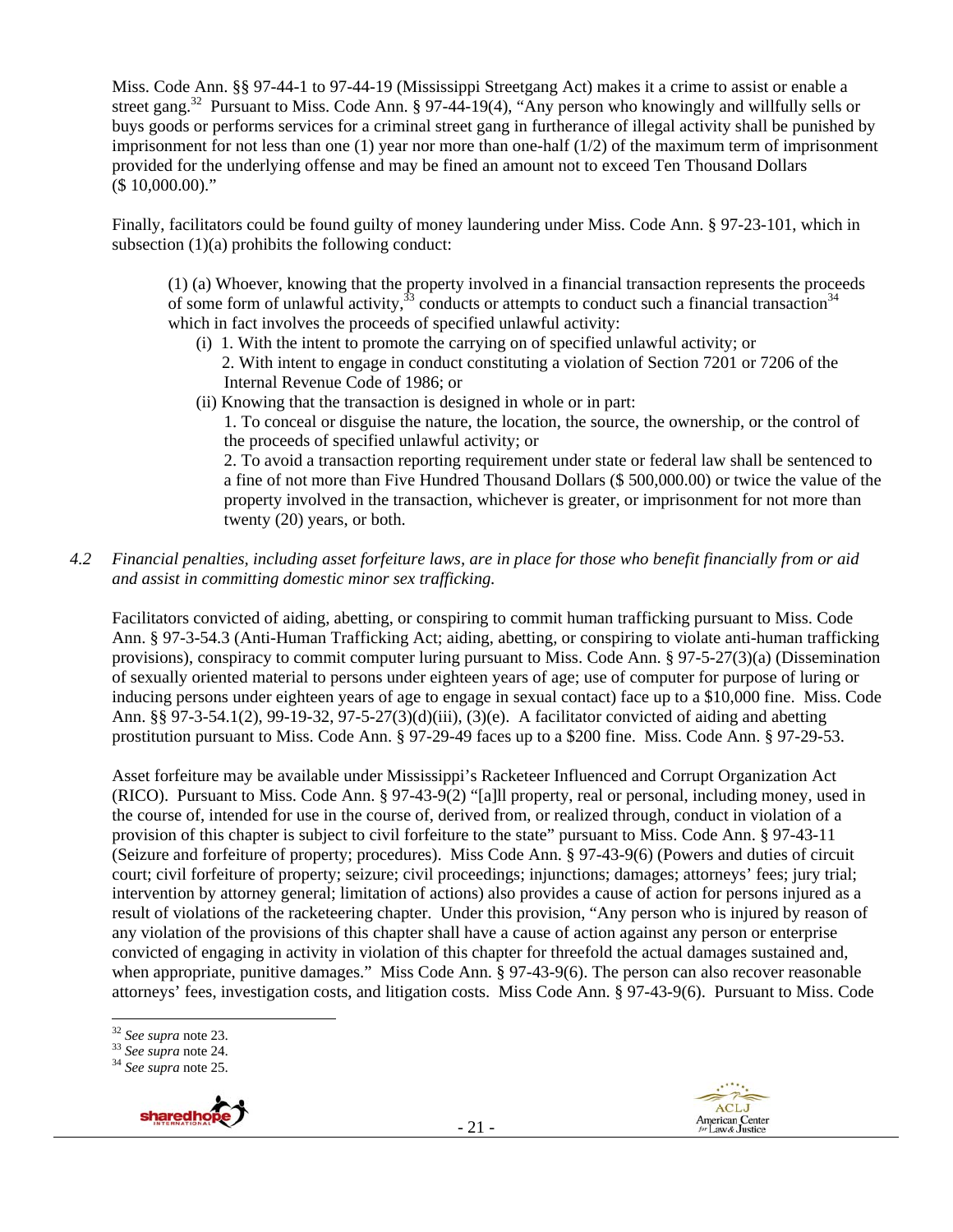Ann. § 97-43-9(6)(b), a civil plaintiff's rights to the facilitator's assets would be superior to the state's forfeiture rights.

Under Miss. Code Ann. § 97-43-7(1) (Penalties), the court may also order the defendant to pay up to a \$25,000 fine. In the alternative, subsection (2) states, "In lieu of a fine otherwise authorized by law, any person convicted of engaging in conduct in violation of the provisions of this chapter, through which he derived pecuniary value, or by which he caused personal injury or property damage or other loss, may be sentenced to pay a fine that does not exceed three (3) times the gross value gained or three (3) times the gross loss caused, whichever is the greater, plus court costs and the costs of investigation and prosecution, reasonably incurred." Miss. Code Ann. § 97-43-7(2).

The Mississippi Streetgang Act, Miss. Code Ann. §§ 97-44-1 to 97-44-19, could allow the state to reach some assets of facilitators who provide property for operating a trafficking enterprise. Pursuant to Miss. Code Ann. § 97-44-15(1), "Every private building or place used by members of a criminal street gang for the commission of illegal activity is a nuisance and may be the subject of an injunction or cause of action for damages or for abatement of the nuisance as provided for in this chapter." Subsection (2) states in part, "Any person may file a petition for injunctive relief with the appropriate court seeking eviction from or closure of any premises used for commission of illegal activity by a criminal street gang." If the relief is granted and the property continues to be used for gang activity, the property may be sold or demolished, or a civil penalty or damages or both may be levied against the owner pursuant to Miss. Code Ann. § 97-44-15(6).

- 4.2.1 Recommendation: Amend Miss. Code Ann. § 97-43-3 (Definitions [RICO]) to include violations of Miss. Code Ann. § 97-3-54.1(1)(c) (Anti-Human Trafficking Act; prohibited conduct; penalty) in the definition of "racketeering activity."
- *4.3 Promoting and selling child sex tourism is illegal*.

Mississippi has no provision related to sex tourism.

- 4.3.1 Recommendation: Enact a law prohibiting selling or offering to sell travel services that include or facilitate travel for the purpose of engaging in commercial sexual exploitation of a minor or prostitution of a minor if the travel is occurring in Mississippi.
- *4.4 Promoting and selling child pornography is illegal.*

Miss. Code Ann. § 97-5-33 (Exploitation of Children; prohibitions) makes it a crime to promote or sell child pornography. Under subsection (4), "No person shall, by any means including computer, receive with intent to distribute, distribute for sale, sell or attempt to sell in any manner any photograph, drawing, sketch, film, video tape or other visual depiction of an actual child engaging in sexually explicit conduct." Under subsection (3), "No person shall, by any means including computer, knowingly send, transport, transmit, ship, mail or receive any photograph, drawing, sketch, film, video tape or other visual depiction of an actual child engaging in sexually explicit conduct."

Miss. Code Ann. § 97-29-101 (Distribution or wholesale distribution of obscene materials or performances; character and reputation as evidence; prosecutor's bond) states in part,

A person commits the offense of distributing obscene materials or obscene performances when he sells, rents, leases, advertises, publishes or exhibits to any person any obscene material or obscene performance of any description knowing the obscene nature thereof, or offers to do so, or possesses such material with the intent to do so. A person commits the offense of wholesale distributing obscene



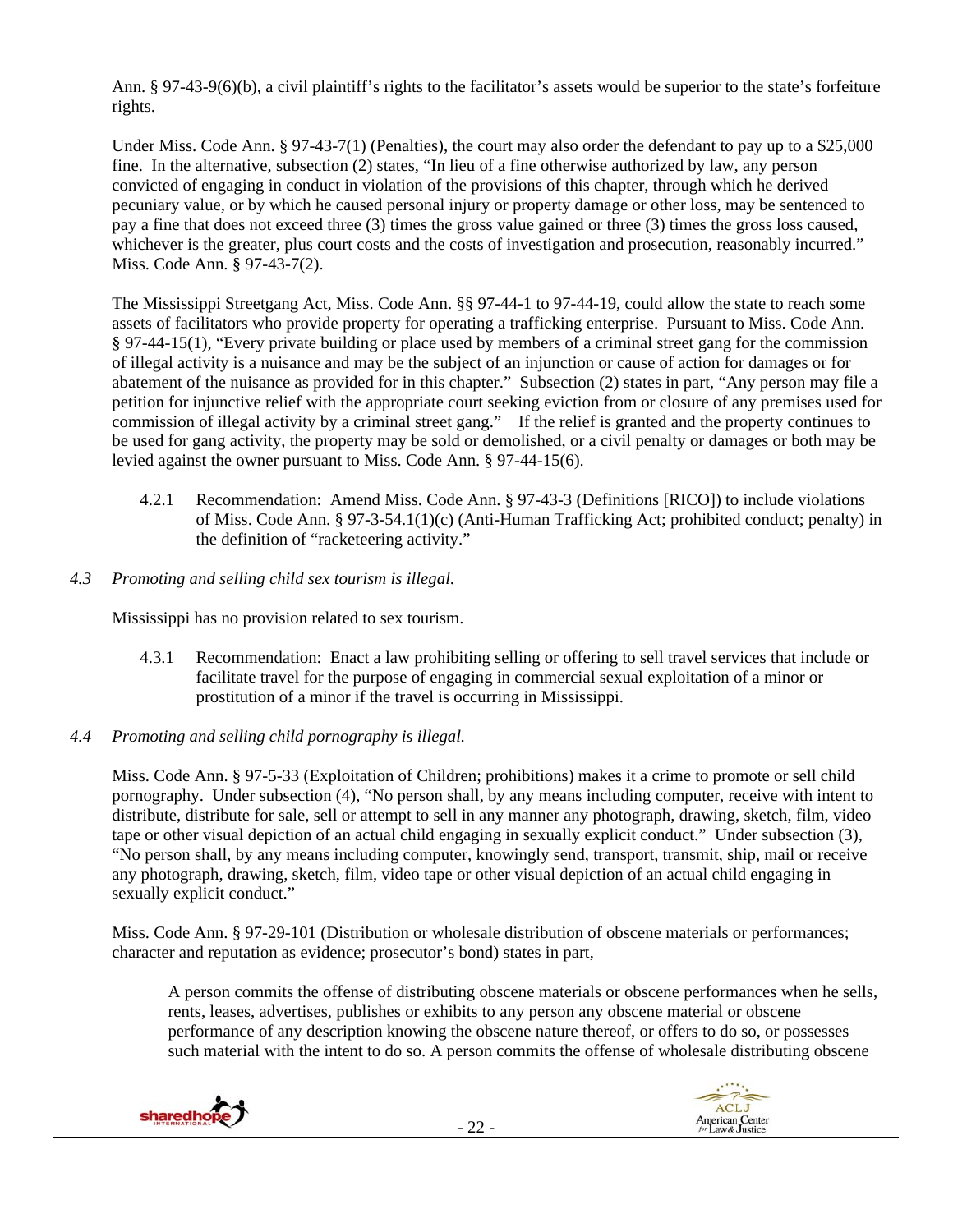materials or obscene performances when he distributes for the purpose of resale any obscene material or obscene performance of any description knowing<sup>35</sup> the obscene nature thereof, or offers to do so, or possesses such material with the intent to do so.

Under Miss. Code Ann. § 97-29-109 (Penalties), the penalty for conviction under Miss. Code Ann. § 97-29-101 depends on whether the defendant is convicted of distribution or wholesale distribution. Distribution, for the first offense, is a misdemeanor punishable by a maximum fine of \$5,000, or up to 6 months in jail, or both. If the defendant has previously been convicted for violating § 97-29-101, § 97-29-105 (Distribution or wholesale distribution of unlawful sexual devices), § 97-5-27 (Dissemination of sexually oriented material to persons under eighteen years of age; use of computer for purpose of luring or inducing persons under eighteen years of age to engage in sexual contact), or § 97-5-29 (Public display of sexually oriented materials), the defendant may be fined between \$2,500–\$10,000, imprisoned for up to one year, or both. Wholesale distribution<sup>36</sup> of obscene materials is punishable by a maximum fine of \$10,000, up to a year in jail for the first offense, or both. If the defendant has previously been convicted for violating § 97-29-101, § 97-29-105, § 97-5-27, or § 97-5-29, the defendant may be fined between \$2,500–\$50,000, imprisoned for up to one year, or both. If the defendant is a corporation or partnership, the penalty is a fine between \$1,000–\$10,000. If the non-individual entity defendant is a subsequent offender, the penalty is a fine between \$5,000–\$50,000. Miss. Code Ann. § 97-29-109.

 <sup>35</sup> Pursuant to Miss. Code Ann. § 97-29-101, "The word 'knowing' as used in this section means either actual or constructive knowledge of the obscene contents of the subject matter, and a person has constructive knowledge of the obscene contents if he has knowledge of facts which would put a reasonable and prudent person on notice as to the susp <sup>36</sup> Under Miss. Code Ann. § 97-29-103(5) (Definitions), "wholesale distributes" means "to distribute for the purpose of resale."



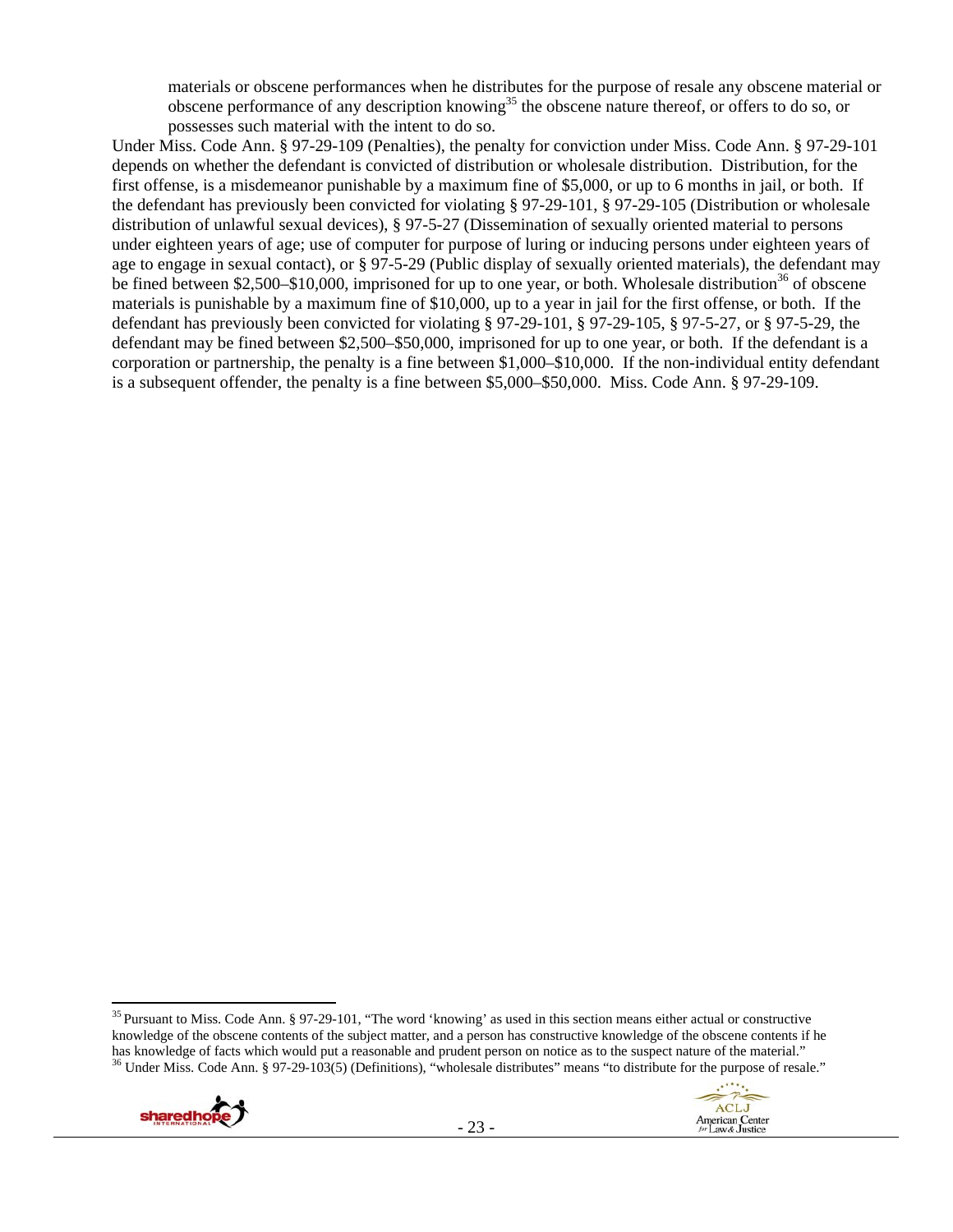# Framework Issue 5: Protective provisions for the child victims

#### *Legal Components:*

- *5.1 A victim of domestic minor sex trafficking or CSEC is defined as a victim for purposes of qualifying for crime victims' compensation and other victim benefits.*
- *5.2 The state sex trafficking statute expressly prohibits a defendant from raising consent of the minor to the commercial sex acts as a defense.*
- *5.3 Prostitution laws apply only to adults, making minors under 18 specifically immune from this offense.*
- *5.4 Commercially sexually exploited children are provided with a child protection response, including specialized shelter and services, and are not detained in juvenile detention facilities.*
- *5.5 Commercial sexual exploitation or sex trafficking is identified as a type of abuse and neglect within child protection statutes.*
- *5.6 The definition of "caregiver" (or similar term) in the child welfare statutes is broad enough to include a trafficker who has custody or control of a child in order to bring a trafficked child into the protection of child protective services.*
- *5.7 Crime victims' compensation is specifically available to a child victim of sex trafficking or CSEC without regard to ineligibility factors.*
- *5.8 Victim-friendly procedures and protections are provided in the trial process for minors under 18.*
- *5.9 Expungement or sealing of juvenile arrest or criminal records resulting from arrests or adjudications for prostitution-related offenses committed as a result of, or in the course of, the commercial sexual exploitation of a minor is available within a reasonable time after turning 18.*
- *5.10 Victim restitution and civil remedies are authorized by law for minor victims of sex trafficking or CSEC.*
- *5.11 Statutes of limitations for civil and criminal actions for child sex trafficking or CSEC offenses are eliminated or lengthened sufficiently to allow prosecutors and victims a realistic opportunity to pursue criminal action and legal remedies.*

*\_\_\_\_\_\_\_\_\_\_\_\_\_\_\_\_\_\_\_\_\_\_\_\_\_\_\_\_\_\_\_\_\_\_\_\_\_\_\_\_\_\_\_\_\_\_\_\_\_\_\_\_\_\_\_\_\_\_\_\_\_\_\_\_\_\_\_\_\_\_\_\_\_\_\_\_\_\_\_\_\_\_\_\_\_\_\_\_\_\_\_\_\_* 

# *Legal Analysis:*

*5.1 A victim of domestic minor sex trafficking or CSEC is defined as a victim for purposes of qualifying for crime victims' compensation and other victim benefits.* 

Pursuant to Miss. Code Ann. § 99-43-3(t) (Definitions) in the Mississippi Crime Victims' Bill of Rights, "'Victim' means a person against whom the criminal offense has been committed, or if the person is deceased or incapacitated, the lawful representative." "Criminal offense" is defined as "conduct that gives a law enforcement officer or prosecutor probable cause to believe that a felony involving physical injury, the threat of physical injury, a sexual offense, any offense involving spousal abuse or domestic violence has been committed." Miss. Code Ann.  $\S$  99-43-3(g).

Miss. Code Ann. § 99-41-5(k) (Definitions), which provides the definitions for the Mississippi Crime Victims' Compensation Act, defines a victim as

a person who suffers personal injury or death as a result of criminally injurious conduct, regardless of whether that person was the intended victim of the criminally injurious conduct.<sup>37</sup> This definition may

 $37$  Miss. Code Ann. § 99-41-5(d) defines "criminally injurious conduct" as "an act occurring or attempted within the geographical boundaries of this state, or to a resident of Mississippi while that resident is within any other state of the United States or any foreign country, which state or foreign country does not provide compensation for those injuries caused by an act for which compensation would be available had the act occurred in Mississippi, and which act results in personal injury or death to a victim for which punishment by fine, imprisonment or death may be imposed." The definition "also include[s] federal offenses committed within the state that result in personal injury or death to a victim and which are punishable by fine, imprisonment or



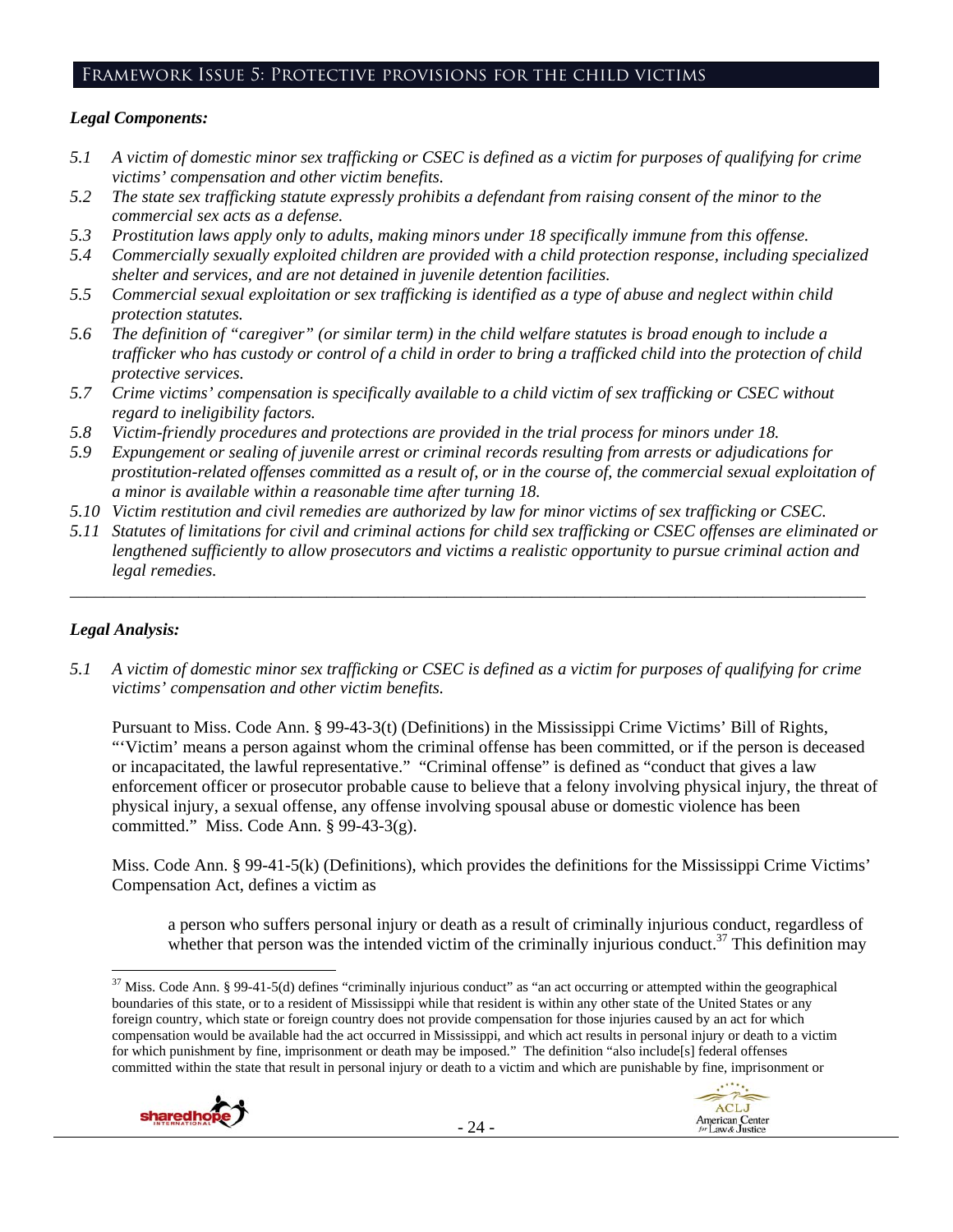include a person who suffers personal injury or death as a result of criminally injurious conduct while going to the aid of another person or a duly sworn law enforcement officer, or while attempting to prevent a crime from occurring.

# *5.2 The state sex trafficking statute expressly prohibits a defendant from raising consent of the minor to the commercial sex acts as a defense.*

The minor's consent is not listed as a defense, and lack of consent is not listed as an element of proof, in prosecuting charges brought under Miss. Code Ann. § 97-3-54.1(1)(c) (Anti-Human Trafficking Act; prohibited conduct; penalty), § 97-5-33 (Exploitation of children; prohibitions), § 97-5-5 (Enticing child for concealment, prostitution or marriage) and § 97-5-27 (Dissemination of sexually oriented material to persons under eighteen years of age; use of computer for purpose of luring or inducing persons under eighteen years of age to engage in sexual contact). However, none of these statutes specifically provide that the victim's consent cannot be a defense.

Miss. Code Ann. § 97-3-65(2) (Statutory rape; enhanced penalty for forcible sexual intercourse or statutory rape by administering certain substances) provides that "[n]either the victim's consent nor the victim's lack of chastity is a defense to a charge of statutory rape." However, for the enhanced penalty in Miss. Code Ann. § 97-3-65(4)(a) to apply, the defendant must be shown to have used force or to have administered without consent "any substance or liquid which shall produce such stupor or such imbecility of mind or weakness of body as to prevent effectual resistance."

Miss. Code Ann. § 97-5-23(1) and § 97-5-23(2) (Touching, handling, etc., child, mentally defective or incapacitated person or physically helpless person) are violated whether the defendant acts "with or without the child's consent."

- 5.2.1 Recommendation: Amend Miss. Code Ann. § 97-3-54.1(1)(c) (Anti-Human Trafficking Act; prohibited conduct; penalty), § 97-5-33 (Exploitation of children; prohibitions), § 97-5-5 (Enticing child for concealment, prostitution or marriage) and § 97-5-27 (Dissemination of sexually oriented material to persons under eighteen years of age; use of computer for purpose of luring or inducing persons under eighteen years of age to engage in sexual contact) to include a provision specifically stating that minor's consent is not a defense for cases of commercial sexual exploitation of a minor.
- *5.3 Prostitution laws apply only to adults, making minors under 18 specifically immune from this offense.*

Miss. Code Ann. § 97-29-49 (Prostitution) does not limit applicability to adults. Minors under 18 are not immune from prosecution under the state prostitution laws.

- 5.3.1 Recommendation: Amend Miss. Code Ann. § 97-29-49 (Prostitution) and § 97-29-51 (Prostitution; procuring females; accepting money, etc. from prostitute) to apply only to adults and to expressly designate prostituted minors under 18 years of age as immune from prosecution for offenses under these provisions.
- *5.4 Commercially sexually exploited children are provided with a child protection response, including specialized shelter and services, and are not detained in juvenile detention facilities.*

A victim of domestic minor sex trafficking may receive different responses depending on the identification as a dependent, delinquent, or child in need of services. Miss. Code Ann. § 43-21-353 (Duty to inform state

<u> Andrewski politika (za obrazu pod predsjednika u predsjednika u predsjednika u predsjednika (za obrazu pod p</u> death, and delinquent acts as defined in Section 43-21-105 which result in personal injury or death to a victim and which, if committed by an adult, would be a crime punishable by fine, imprisonment or death."



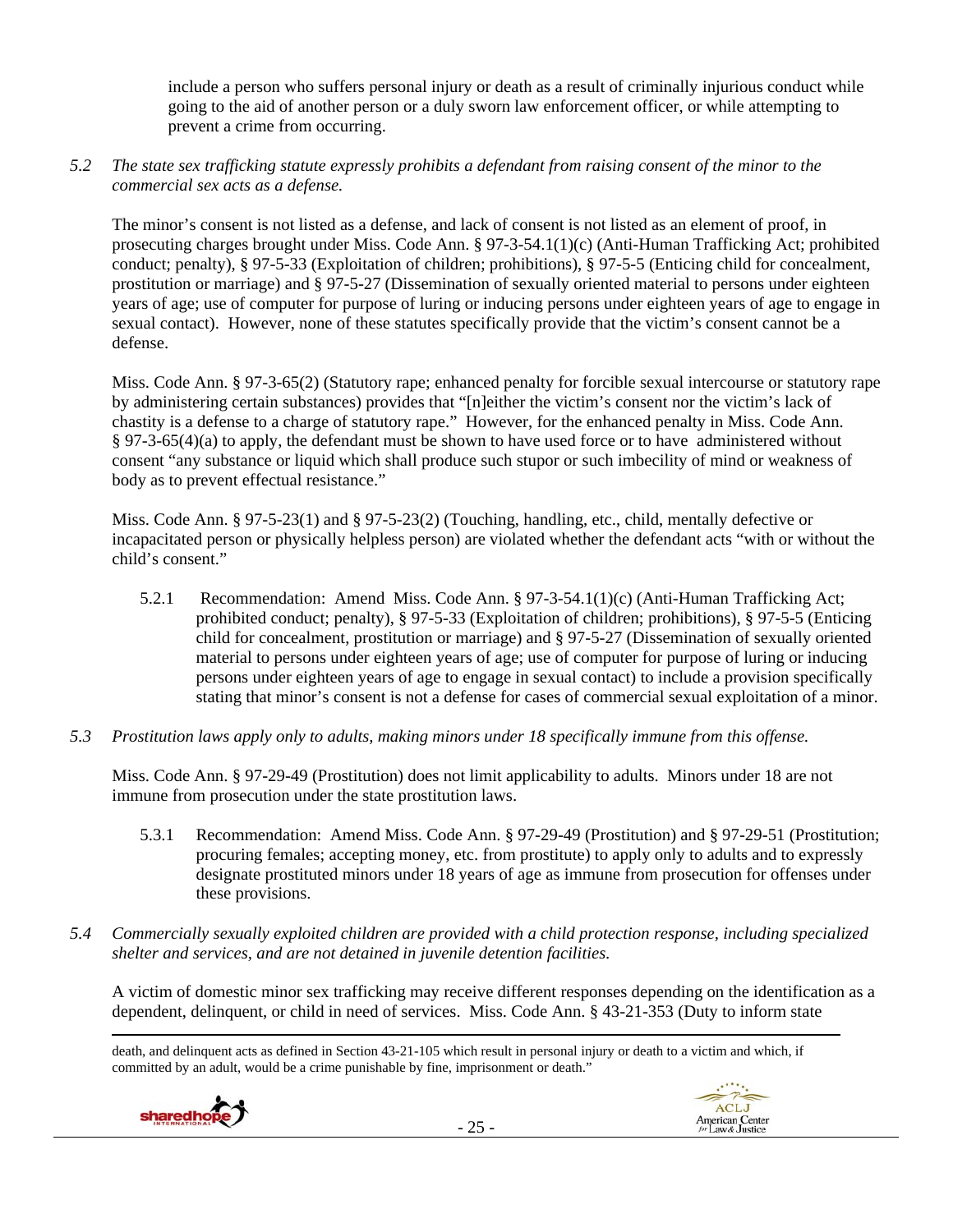agencies and officials; duty to inform individual about whom report has been made of specific allegations) sets out the duty to report child abuse, requiring certain persons who have reasonable cause to suspect that a child is neglected or abused to report to the Department of Human Services, which then makes an immediate referral to the youth court intake unit. Additionally, pursuant to Miss. Code Ann. § 43-21-353(1),

Upon receiving a report that a child has been sexually abused, or burned, tortured, mutilated or otherwise physically abused in such a manner as to cause serious bodily harm, or upon receiving any report of abuse that would be a felony under state or federal law, the Department of Human Services shall immediately notify the law enforcement agency in whose jurisdiction the abuse occurred and shall notify the appropriate prosecutor within forty-eight (48) hours, and the Department of Human Services shall have the duty to provide the law enforcement agency all the names and facts known at the time of the report; this duty shall be of a continuing nature. The law enforcement agency and the Department of Human Services shall investigate the reported abuse immediately and shall file a preliminary report with the appropriate prosecutor's office within twenty-four (24) hours and shall make additional reports as new or additional information or evidence becomes available. The Department of Human Services shall advise the clerk of the youth court and the youth court prosecutor of all cases of abuse reported to the department within seventy-two (72) hours and shall update such report as information becomes available.

Miss. Code Ann. § 43-21-151 gives the youth court "exclusive original jurisdiction in all proceedings concerning a delinquent child, a child in need of supervision, a neglected child, an abused child or a dependent child," except in certain circumstances. Pursuant to Miss. Code Ann. § 43-21-301(2) (Custody orders), "Except as otherwise provided, no child in a matter in which the youth court has exclusive original jurisdiction shall be taken into custody by a law enforcement officer, the Department of Human Services, or any other person unless the judge or his designee has issued a custody order to take the child into custody." Under Miss. Code Ann. § 43-21-301(3), a judge or his designee may order the custody of a child for up to 48 hours if there is probable cause that the child is within the court's jurisdiction, if custody is necessary, and there is no reasonable alternative, except "[n]o child who has been accused or adjudicated of any offense that would not be a crime if committed by an adult shall be placed in an adult jail or lockup" and "[a]n accused status offender shall not be held in secure detention longer than twenty-four (24) hours prior to and twenty-four (24) hours after an initial court appearance." Miss. Code Ann. § 43-21-301(6)(a). Also, "No accused or adjudicated juvenile offender, except for an accused or adjudicated juvenile offender in cases where jurisdiction is waived to the adult criminal court, shall be detained or placed into custody of any adult jail or lockup for a period in excess of six (6) hours." Miss. Code Ann. § 43-21-301(6)(b). Custody is necessary when a child is in danger or is endangering another, when it is to secure the child's appearance in court, or when there is no parent or guardian available. Miss. Code Ann. § 43-21-301(3)(b). However, pursuant to Miss. Code Ann. § 43-21-301(6)(a), "An accused status offender shall not be held in secure detention longer than twenty-four (24) hours prior to and twenty-four (24) hours after an initial court appearance, excluding Saturdays, Sundays and statutory state holidays, except under the following circumstances: a status offender may be held in secure detention for violating a valid court order pursuant to the criteria as established by the federal Juvenile Justice and Delinquency Prevention Act of 2002, and any subsequent amendments thereto, and out-of-state runaways may be detained pending return to their home state."

At a disposition hearing, the youth court determines if a child is "a delinquent child, a child in need of supervision, a neglected child or an abused child." Miss. Code Ann. § 43-21-603(6) (Disposition hearing procedure). Under Miss. Code Ann. § 43-21-105(m), an "abused child" is defined as "a child whose parent, guardian or custodian or any person responsible for his care or support, whether legally obligated to do so or not, has caused or allowed to be caused upon the child sexual abuse, sexual exploitation, emotional abuse,



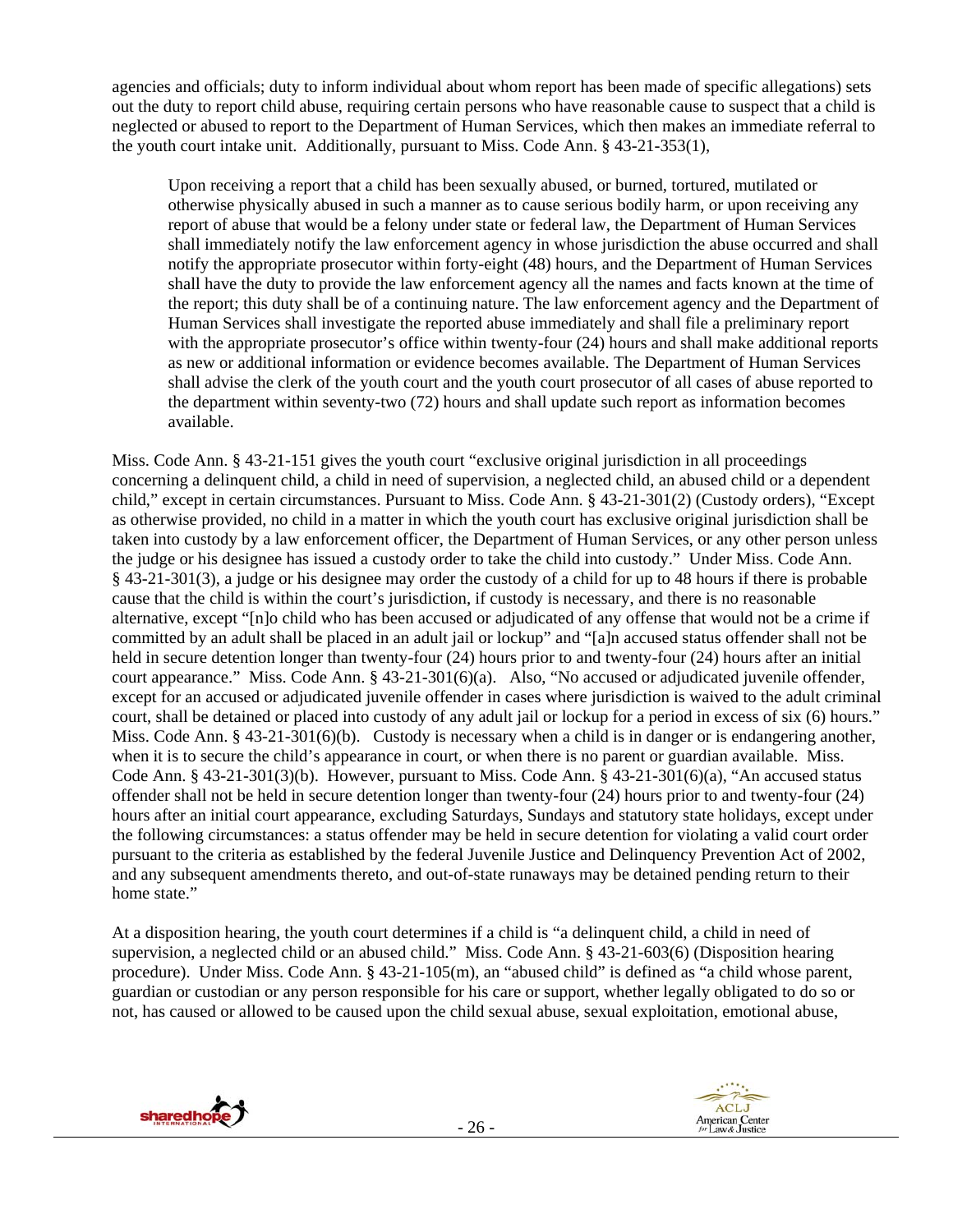mental injury, nonaccidental physical injury or other maltreatment."38 Although "sexual exploitation" is not defined in this chapter, "sexual abuse" is defined as "obscene or pornographic photographing, filming or depiction of children for commercial purposes, or the rape, molestation, incest, prostitution or other such forms of sexual exploitation of children under circumstances which indicate that the child's health or welfare is harmed or threatened." Miss. Code Ann. § 43-21-105(m). Before entering a disposition of a neglect or abuse case, under Miss. Code Ann. § 43-21-603(5) (Disposition hearing procedure) the youth court must consider, among other things, "[t]he manner in which the parent, guardian or custodian participated in, tolerated or condoned the abuse." Miss. Code Ann. § 43-21-609 (Dispositional alternatives in neglect and abuse cases) sets out the options for disposition once the child is adjudicated neglected or abused. The court may, "giving precedence in the following sequence," order the following:

(a) Release the child without further action;

(b) Place the child in the custody of his parents, a relative or other person subject to any conditions and limitations as the court may prescribe. . . .

. . .

(d) Order youth court personnel, the Department of Human Services or child care agencies to assist the child and the child's parent, guardian or custodian to secure social or medical services to provide proper supervision and care of the child;

(e) Give legal custody of the child to any of the following but in no event to any state training school: (i) The Department of Human Services for appropriate placement; or

(ii) Any private or public organization, preferably community-based, able to assume the education, care and maintenance of the child, which has been found suitable by the court. . . .

. . . .

A trafficked child may be adjudicated in need of supervision and placed in a juvenile detention center pursuant to Miss. Code Ann. § 43-21-607 (Dispositional alternatives in children in need of supervision cases). A child in need of supervision is defined as "a child who has reached his seventh birthday and is in need of treatment or rehabilitation because the child: (i) Is habitually disobedient of reasonable and lawful commands of his parent, guardian or custodian and is ungovernable; or (ii) While being required to attend school, willfully and habitually violates the rules thereof or willfully and habitually absents himself therefrom; or (iii) Runs away from home without good cause; or (iv) Has committed a delinquent act<sup>39</sup> or acts." Miss. Code Ann § 43-21-105(k). A child in need of services may, among other dispositions, which are listed in the statute in "giving precedence in the following sequence," be placed under youth court supervision pursuant to Miss. Code Ann. § 43-21-607(c), subject to "terms of supervision which may include participation in a constructive program of service or education or restitution not in excess of actual damages" under Miss. Code Ann. § 43-21-607(e), or placed in the custody of an entity other than a state training school pursuant to Miss. Code Ann. § 43-21-607(f), including a wilderness training program provided in Miss. Code Ann. § 43-21-625(1).

If a child is adjudicated as a delinquent,  $40$  Miss. Code Ann. § 43-21-605 sets out disposition options. Miss. Code Ann. § 43-21-627 (Alternative work program; qualified offenders; volunteers; supervision; removal from program) provides an alternative work program for first-time non-violent offenders and Miss. Code Ann. § 43- 21-625(1) provides a wilderness training program for "first time youth offenders sentenced or classified as delinquency cases or as children in need of supervision." However, under Miss. Code Ann. § 43-21-605(1)(l), a

violations of the Uniform Controlled Substances Law and violent behavior." 40 Miss. Code Ann. § 43-21-105(i) defines "delinquent child" as "a child who has reached his tenth birthday and who has committed a delinquent act."



 <sup>38</sup> "However, physical discipline, including spanking, performed on a child by a parent, guardian or custodian in a reasonable

manner shall not be deemed abuse under this section." Miss. Code Ann. § 43-21-105(m).<br><sup>39</sup> Miss. Code Ann. § 43-21-105(j) defines "delinquent act" as "any act, which if committed by an adult, is designated as a crime under state or federal law, or municipal or county ordinance other than offenses punishable by life imprisonment or death. A delinquent act includes escape from lawful detention and violations of the Mississippi School Compulsory Attendance Law,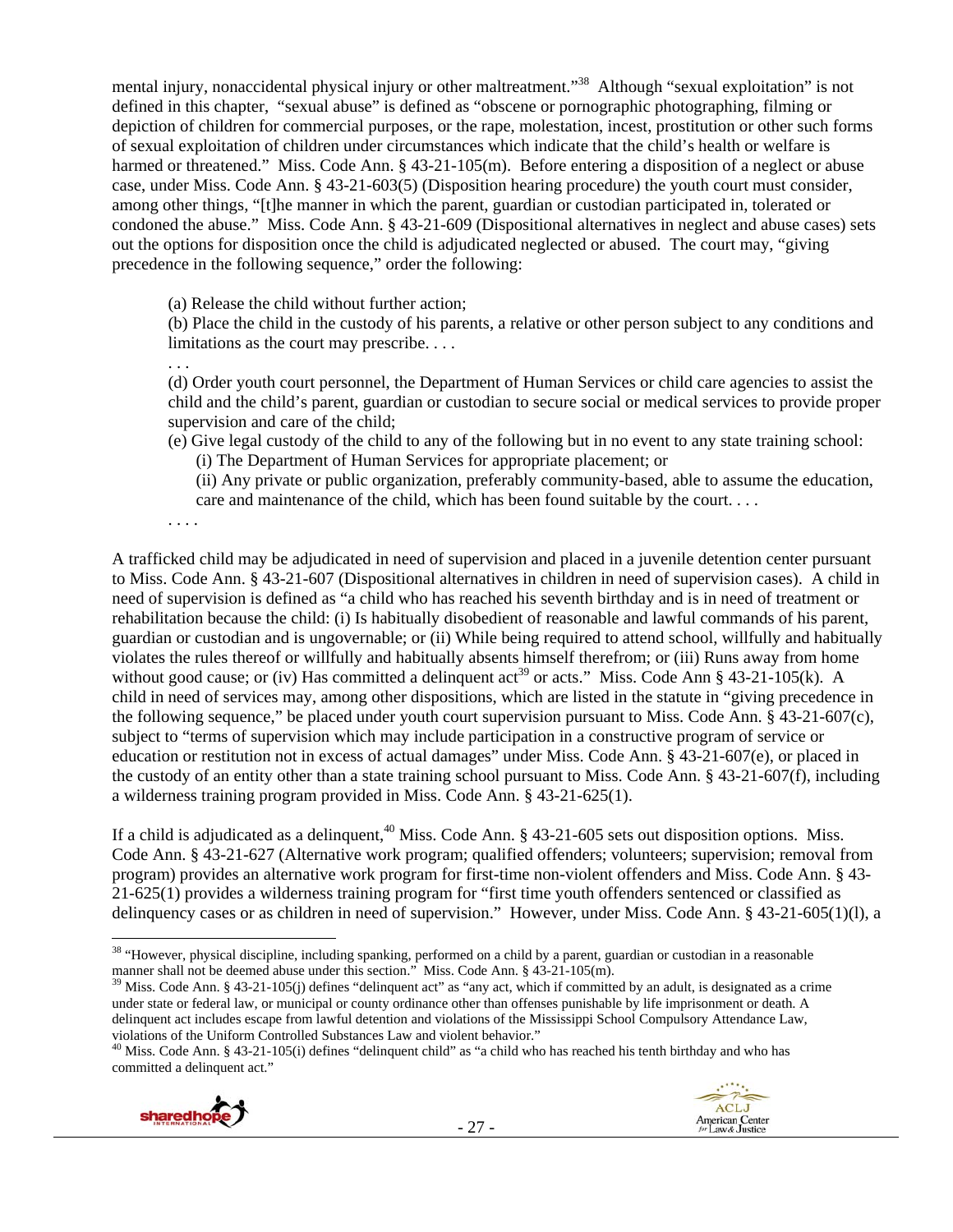child adjudicated delinquent may be sent to a juvenile detention center. Such detention must be reviewed after 45 days and cannot exceed 90 days. "No first-time nonviolent youth offender shall be committed to a detention center for a period in excess of ninety (90) days until all other options provided for in this section have been considered and the court makes a specific finding of fact by a preponderance of the evidence by assessing what is in the best rehabilitative interest of the child and the public safety of communities and that there is no reasonable alternative to a nonsecure setting and therefore commitment to a detention center is appropriate." Miss. Code Ann. § 43-21-605(1)(l). Under subsection (1)(l)(i)-(iii), "If a child is committed to a detention center for ninety (90) days, the disposition order shall meet the following requirements: (i) The disposition order is the least restrictive alternative appropriate to the best interest of the child and the community; (ii) The disposition order allows the child to be in reasonable proximity to the family home community of each child given the dispositional alternatives available and the best interest of the child and the state; and (iii) The disposition order provides that the court has considered the medical, educational, vocational, social and psychological guidance, training, social education, counseling, substance abuse treatment and other rehabilitative services required by that child as determined by the court."

Miss. Code Ann. § 43-15-51 (Formation of multidisciplinary child protection teams to evaluate and investigate reports of child abuse and neglect; membership; order of Youth Court prerequisite to formation of teams; participation by experts and child advocacy centers; disclosure of information obtained from task force meetings prohibited) provides for the creation of multidisciplinary teams to intervene in alleged instances of severe or potentially felonious exploitation, maltreatment, or physical or sexual child abuse.<sup>4</sup>

- 5.4.1 Recommendation: Enact a law mandating a child protection response upon identification of a trafficking or CSEC victim and ensuring immediate and appropriate services for and placement of the child victim. Amend Miss. Code Ann. § 43-15-51 (Formation of multidisciplinary child protection teams to evaluate and investigate reports of child abuse and neglect) to make multidisciplinary child protection teams mandatory for each county and specify the access to these teams in cases of commercial sexual exploitation of children.
- *5.5 Commercial sexual exploitation or sex trafficking is identified as a type of abuse and neglect within child protection statutes.*

Miss. Code Ann. § 43-21-105(m) (Definitions) defines an "abused child" as "a child whose parent, guardian or custodian or any person responsible for his care or support, whether legally obligated to do so or not, has caused or allowed to be caused upon the child sexual abuse, sexual exploitation, emotional abuse, mental injury, nonaccidental physical injury or other maltreatment." Although "sexual exploitation" is not specifically defined in Miss. Code Ann. § 43-21-105, "sexual abuse" is defined at Miss. Code Ann. § 43-21-105(n) as "obscene or pornographic photographing, filming or depiction of children for commercial purposes, or the rape, molestation, incest, prostitution or other such forms of sexual exploitation of children under circumstances which indicate that the child's health or welfare is harmed or threatened."

 <sup>41</sup> Under Miss. Code Ann. § 43-15-51, "district attorneys or the Department of Human Services may initiate formal cooperative agreements with the appropriate agencies to create multidisciplinary child protection teams in order to implement a coordinated multidisciplinary team approach to intervention in reports involving alleged severe or potential felony child physical or sexual abuse, exploitation, or maltreatment. . . . The purpose of the team or task force shall be to assist in the evaluation and investigation of reports and to provide consultation and coordination for agencies involved in child protection cases." Miss. Code Ann. § 43-15-51(1). The "team or task force must be authorized by court order from the appropriate Youth Court . . . . [which] will designate which agencies will participate in the cooperative multidisciplinary team." Miss. Code Ann. § 43-15-51(2). Under subsection 3(a), "Teams created under this section may invite other persons to serve on the team who have knowledge of and experience in child abuse and neglect matters. These persons may include licensed mental and physical health practitioners and physicians, dentists, representatives of the district attorney's office and the Attorney General's office, experts in the assessment and treatment of substance abuse or sexual abuse, the victim assistance coordinator of the district attorney's office and staff members of a child advocacy center."

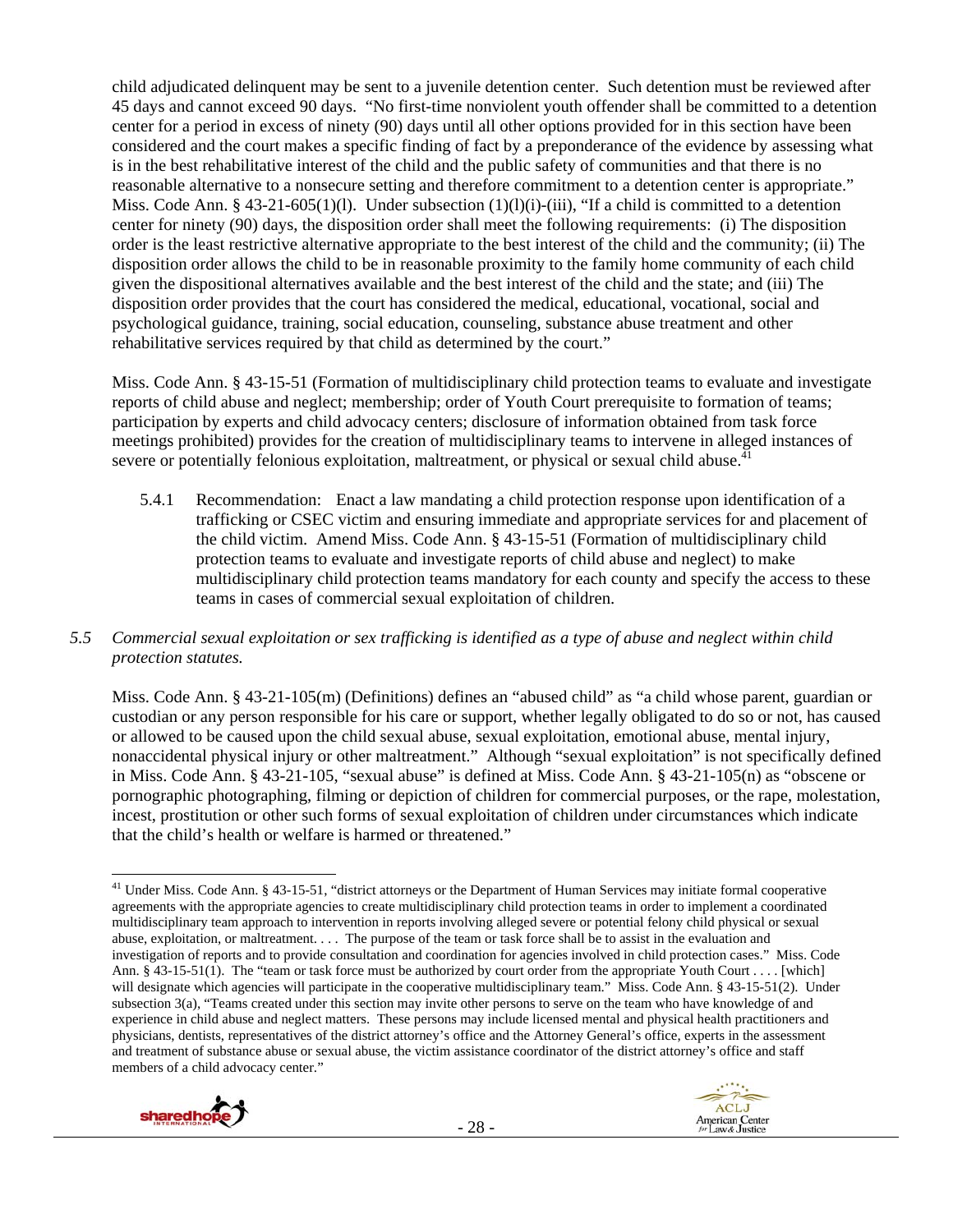*5.6 The definition of "caregiver" (or similar term) in the child welfare statutes is broad enough to include a trafficker who has custody or control of a child in order to bring a trafficked child into the protection of child protective services.* 

Miss. Code Ann. § 43-21-105 (Definitions), which provides definitions for Mississippi's chapter 21 (Youth court), "unless the context clearly otherwise requires," defines "custodian" as "any person having the present care or custody of a child whether such person be a parent or otherwise." Miss. Code Ann. § 43-21-105(g). "Custody" is defined as "the physical possession of the child by any person" at Miss. Code Ann. § 43-21- 105(q). This definition may be broad enough to include traffickers. Additionally, "any person responsible for care or support" is defined as "the person who is providing for the child at a given time. This term shall include, but is not limited to, stepparents, foster parents, relatives, nonlicensed baby-sitters or other similar persons responsible for a child and staff of residential care facilities and group homes that are licensed by the Department of Human Services." Miss. Code Ann. § 43-21-105(v).

*5.7 Crime victims' compensation is specifically available to a child victim of sex trafficking or CSEC without regard to ineligibility factors.* 

A prostituted child could fall under one or more of the ineligibility factors for compensation under Miss. Code Ann. § 99-41-17 (Compensation awards; conditions; exceptions; reduction). Pursuant to Miss. Code Ann. § 99-  $41-17(1)$ ,

- 1. Compensation shall not be awarded under this chapter:
	- (a) Unless the criminally injurious conduct occurred after July 1, 1991;

(b) Unless the claim has been filed with the director within thirty-six (36) months after the crime occurred, or in cases of child sexual abuse, within thirty-six (36) months after the crime was reported to law enforcement or the Department of Human Services, but in no event later than the child's twenty-first birthday. For good cause, the director may extend the time period allowed for filing a claim for an additional period not to exceed twelve (12) months;

(c) To a claimant or victim who was the offender or an accomplice to the offender, or, except in cases of children under the age of consent as specified in Section 97-3-65 [Statutory rape; enhanced penalty for forcible sexual intercourse or statutory rape by administering certain substances], 97-3- 97 [Sexual battery; definitions] or 97-5-23 [Touching, handling, etc., child, mentally defective or incapacitated person or physically helpless person], Mississippi Code of 1972, who encouraged or in any way knowingly participated in criminally injurious conduct;

. . .

(e) Unless the criminally injurious conduct resulting in injury or death was reported to a law enforcement officer within seventy-two (72) hours after its occurrence or unless it is found that there was good cause for the failure to report within such time;

. . .

(k) To any claimant or victim who, at the time of the criminally injurious conduct upon which the claim for compensation is based, engaged in conduct unrelated to the crime upon which the claim for compensation is based that either was (i) a felony, or (ii) a delinquent act which, if committed by an adult, would constitute a felony.

Miss. Code Ann. § 99-41-17(2)-(4) provide that

- 2. Compensation otherwise payable to a claimant shall be diminished to the extent:
	- (a) That the economic loss is recouped from other sources, including collateral sources; and



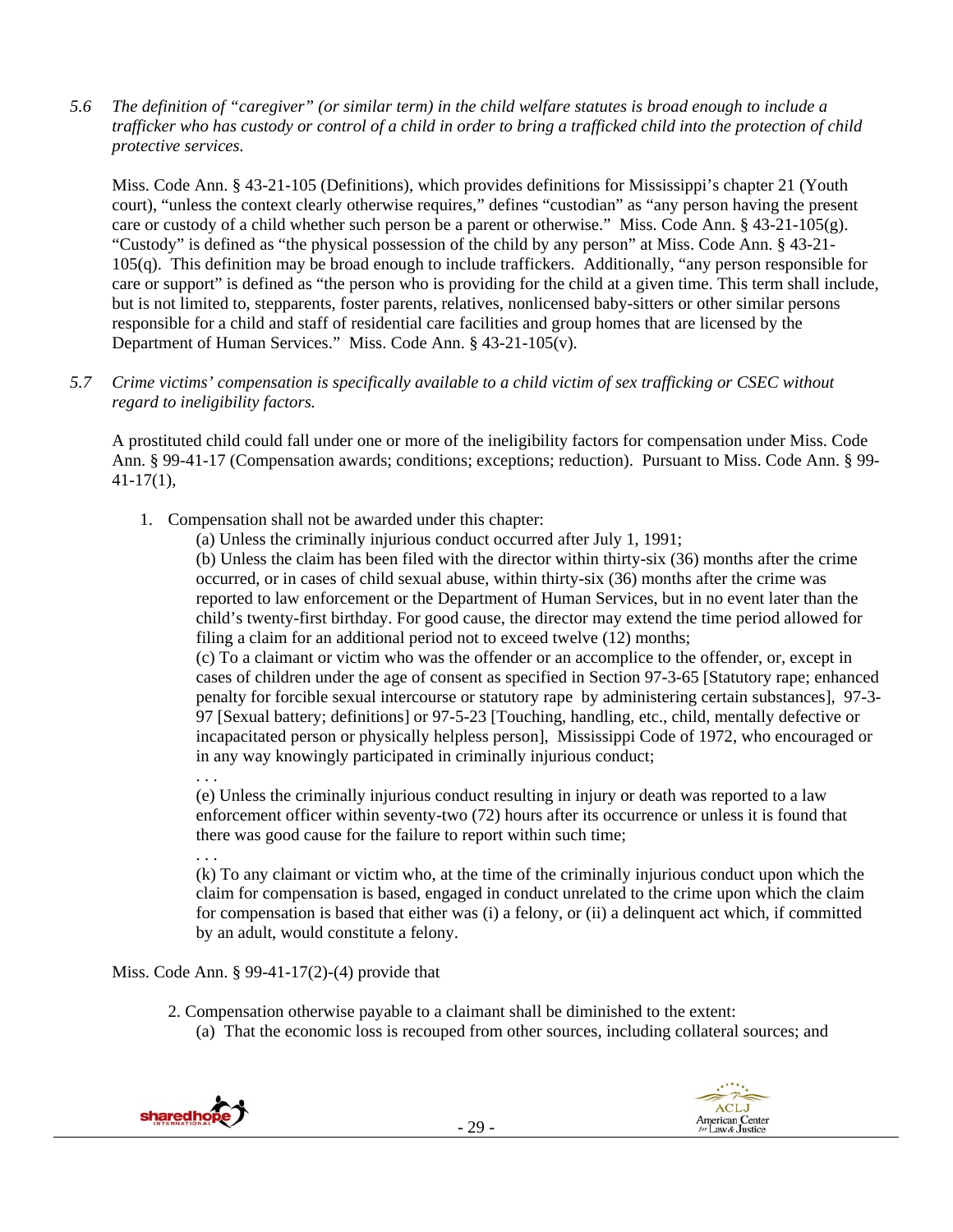(b) Of the degree of responsibility for the cause of injury or death attributable to the victim or claimant.

3. Upon a finding that the claimant or victim has not fully cooperated with appropriate law enforcement agencies and prosecuting attorneys, an award of compensation may be denied, withdrawn or reduced. 4. Compensation otherwise payable to a claimant or victim may be denied or reduced to a claimant or victim who, at the time of the crime upon which the claim for compensation is based, was engaging in or attempting to engage in other unlawful activity unrelated to the crime upon which the claim for compensation is based.

5.7.1 Recommendation: Amend Miss. Code Ann. § 99-41-17 (The Crime Victims Protection Act) to expressly provide compensation to minor victims of commercial sexual exploitation without regard to the listed ineligibility factors when the crimes are committed as part of the trafficking. Create a good cause exception for the ineligibility factor in Miss. Code Ann. § 99-41-17(3).

## *5.8 Victim-friendly procedures and protections are provided in the trial process for minors under 18.*

Miss. Code Ann. § 13-1-405 (Use of closed circuit television to show child's testimony) provides for the use of closed circuit television for certain child victims or witnesses. Subsection (1) states, "Upon motion and hearing in camera, the trial court may order that the testimony of a child under the age of sixteen (16) that an unlawful sexual act, contact, intrusion, penetration or other sexual offense was committed upon him or her, or that he or she witnessed its perpetration upon another child, be taken outside of the courtroom and shown in the courtroom by means of closed circuit television, upon a finding based on specific behavioral indicators described in Section 13-1-411, $^{42}$  that there is a substantial likelihood that the child will suffer traumatic emotional or mental distress if compelled to testify in open court." Pursuant to Miss. Code Ann. § 13-1-405(2), "The motion may be filed by the child, his attorney, parent, legal guardian or guardian ad litem, or any party to the case. The court may also raise the matter on its own motion." The court may exclude the defendant from the room where questioning is conducted if his presence is likely to cause "traumatic emotional or mental distress to the child." Miss. Code Ann. § 13-1-405(4). However, "In any case in which the defendant is so excluded, arrangements must be made for the defense attorney to be in continual contact with the defendant by any appropriate private electronic or telephonic method throughout the questioning. The defendant and the jury must be able to observe the demeanor of the child witness at all times during the questioning." Miss. Code Ann. § 13-1-405(4).

Miss. Code Ann. § 99-1-27 (Victim of sex offenses not required to submit to truth telling devices as condition for proceeding with investigation of offense) provides that victims of sex offenses are not required to submit to "truth telling device[s]," such as polygraph tests, for investigation of the offense to proceed. Miss. Code Ann. § 99-1-27(1), (2). This provision provides in part, "[n]o law enforcement officer, prosecutor or other government official shall ask or require an adult, youth or child victim of a sex offense [as defined in Miss. Code Ann. § 45-33-23(g)] to submit to a polygraph examination or other truth telling device as a condition for proceeding with the investigation of the offense." Miss. Code Ann. § 99-1-27(1). The definition of "sex offense" provided in Miss. Code Ann. 45-33-23(g) includes the exploitation crimes in Miss. Code Ann. § 97-5-

The evidence described in this section shall be provided by competent witnesses, including but not limited to child psychologists, child psychiatrists and other qualified witnesses.





  $^{42}$  Miss. Code Ann. § 13-1-411 (Behavioral indicators used to determine applicability of evidentiary provisions), states,

The phrase "specific behavioral indicators" when used herein to refer to evidence (regardless of admissibility) that a child has suffered physical or sexual abuse or might suffer traumatic emotional or mental distress if required to testify in court, shall include, by way of illustration and not of limitation, indications of physical or psychological trauma which are (a) well defined, (b) positively correlated or causally linked with the likelihood of traumatic emotional or mental distress on testifying, and (c) rarely, if at all, present in children who have not suffered child abuse, considering the combination or intensity present in the child at issue.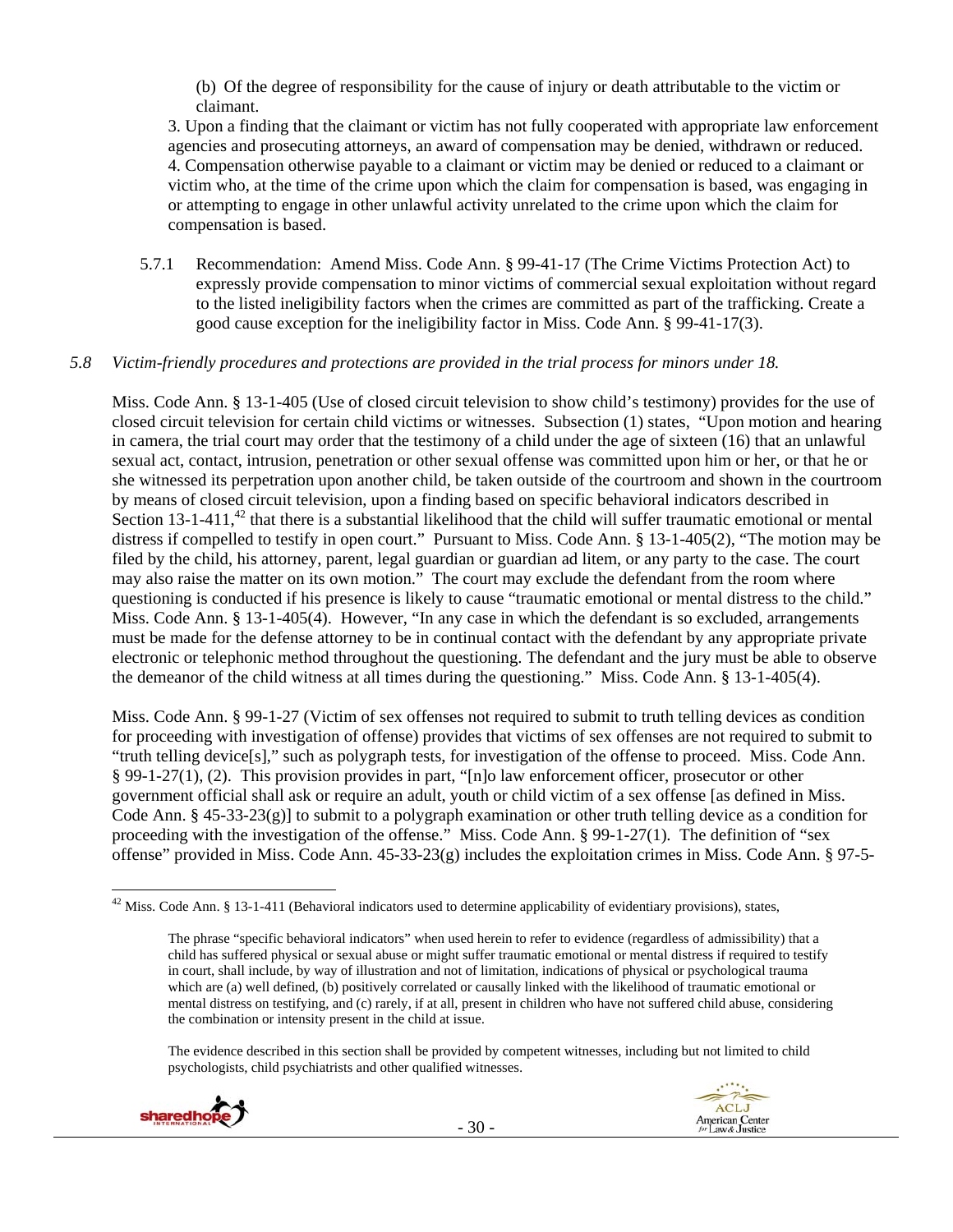33 (Exploitation of children; prohibitions) and procuring sexual servitude of a minor in Miss. Code Ann. § 97-3- 54.1(1)(c) (Anti-Human Trafficking Act; prohibited conduct; penalty).

The rape statute at Miss. Code Ann. § 97-3-68 (Rape; procedure for introducing evidence of sexual conduct of complaining witness; "complaining witness" defined) provides some evidentiary protection for complaining witnesses. Under this statute, the defense may not attack the complaining witness's credibility by raising evidence of sexual conduct unless the defense first files a written motion accompanied by an affidavit with an offer of the proof regarding the evidence's relevance. Miss. Code Ann. § 97-3-68 (1)(a). This protection applies to prosecutions under Miss. Code Ann. § 97-3-65 (Statutory rape; enhanced penalty for forcible sexual intercourse or statutory rape by administering certain substances) and § 97-3-71 (Rape; assault with intent to ravish). Miss. Code Ann. § 97-3-68 (1). The court decides whether the offer of proof is sufficient to show that the evidence is relevant, and if the court finds it sufficiently relevant, the witness may be questioned in a closed hearing in chambers, outside the jury's presence. Miss. Code Ann. § 97-3-68 (1)(c). After hearing the evidence, the court will then issue an order regarding what evidence the defense may offer. Miss. Code Ann.  $§$  97-3-68(1)(d).

The Mississippi Crime Victims' Bill of Rights, Miss. Code Ann. § 99-43-1 to § 99-43-49, sets out procedures intended to protect crime victims during the criminal justice process. Several provisions have particular relevance for minor victims of commercial sexual exploitation. Miss Code Ann. § 99-43-5(3) provides that "[i]f the victim is a minor, the parent, guardian or other immediate family of the victim, or a designated representative as determined by the court, may exercise all of the rights of the victim on behalf of the victim." If practical, the court must provide a waiting area for the victim separate from the defendant and the defendant's relatives and witnesses. Miss Code Ann. § 99-43-23 (Separate waiting area; minimizing contact with defendant, defendant's relatives and defense witnesses) states, "If a separate waiting area is not available, or its use impractical, the court shall minimize contact of the victim with the defendant, relatives of the defendant, and defense witnesses during court proceedings." Under Miss. Code Ann. § 99-43-25(1) (Victim residence and identification information; petition, hearing and confidentiality), where the victim is reasonably apprehensive of "acts or threats of physical violence or intimidation by the defendant, the family of the defendant, or by anyone at the direction of the defendant, against the victim or the immediate family of the victim, the prosecutor may petition the court to direct that the victim or any other witness not be compelled to testify during pre-trial proceedings or in any trial, facts that could divulge the identity, residence, or place of employment of the victim, or other related information, without consent of the victim unless necessary to the prosecution of the criminal proceeding." Under Miss. Code Ann. § 99-43-31 (Victim impact statements to probation officers; duty to consider victim impact), the victim may also "submit a written impact statement or make an oral impact statement to the probation officer for use in preparing a pre-sentence report. The probation officer shall consider the economic, physical, and psychological impact that the criminal offense has had on the victim and the immediate family of the victim."

The Crime Victims' Bill of Rights also requires prosecutors to confer with victims before the start of the trial and before disposition of the case pursuant to Miss. Code Ann. § 99-43-11 (Prosecutor's duty to confer with victim prior to disposition) and § 99-43-13 (Prosecutor's duty to confer with victim prior to trial; confidentiality). Under Miss. Code Ann. § 99-43-29 (Notice regarding disposition and sentencing), prosecutors shall keep victims informed, including whether there has been an acquittal, conviction or other disposition of the case.

5.8.1 Recommendation: Amend Miss. Code Ann. § 97-3-68 (Rape; procedure for introducing evidence of sexual conduct of complaining witness; "complaining witness" defined) to include protections for child victim witnesses in prosecutions for procuring sexual servitude of a minor in Miss. Code Ann. § 97-3-54.1(1)(c) (Anti-Human Trafficking Act; prohibited conduct; penalty).



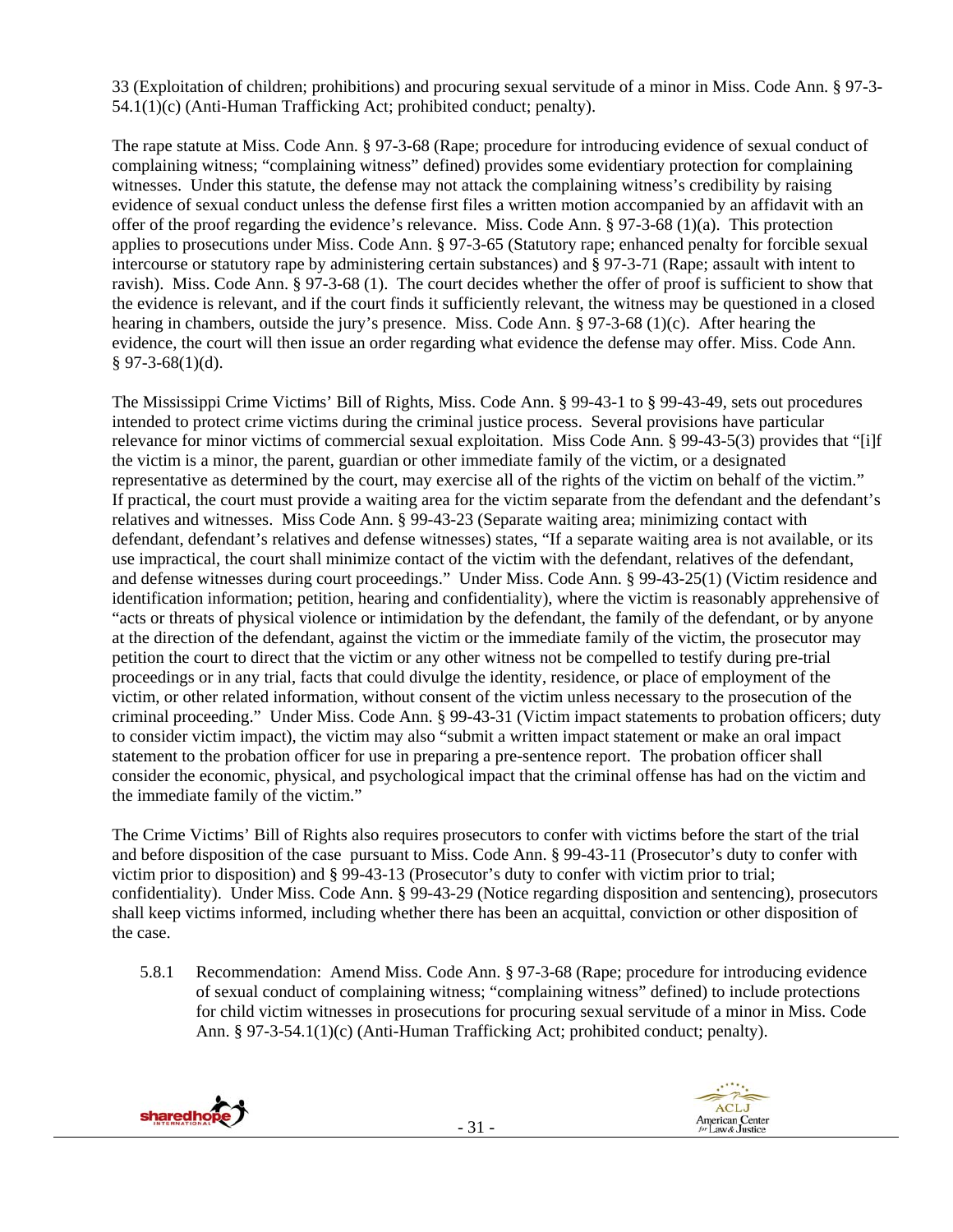*5.9 Expungement or sealing of juvenile arrest or criminal records resulting from arrests or adjudications for prostitution-related offenses committed as a result of, or in the course of, the commercial sexual exploitation of a minor is available within a reasonable time after turning 18.* 

Certain criminal procedure and youth court laws provide for expungement or sealing of records for offenses potentially affecting minor victims of commercial sexual exploitation. Miss. Code Ann. § 99-19-71 (Expunction of misdemeanor conviction of first offender upon petition; expunction of certain felony convictions upon petition) allows first-time offenders convicted of non-traffic misdemeanor offenses to have their convictions expunged from all public records upon filing of a petition. Arrest records may also be expunged if "the person arrested was released and the case was dismissed or the charges were dropped or there was no disposition of such case." Miss. Code Ann. § 99-19-71(4). A person may also apply for expungement under Miss. Code Ann. § 99-15-59 (Expunction of misdemeanor charges) if a person "is arrested, issued a citation, or held for any misdemeanor and not formally charged or prosecuted with an offense within twelve (12) months of arrest" or the charge is dismissed.

The youth court may order that children's records be sealed under Miss. Code Ann. § 43-21-263(1) (Sealing of records) "(a) if the child who was the subject of the cause has attained twenty (20) years of age; (b) if the youth court dismisses the cause; or (c) if the youth court sets aside an adjudication in the cause." Subsection (2) states, "The youth court may, at any time, upon its own motion or upon application of a party to a youth court cause, order the sealing or unsealing of the records involving children." Records involving children, except medical or mental health examinations, may be destroyed by order of the youth court under Miss. Code Ann. § 43-21-265. In addition, Miss. Code Ann. § 43-21-261 provides rules for the disclosure of records involving children which, with some exceptions, are to be kept confidential.

# *5.10 Victim restitution and civil remedies are authorized by law for minor victims of sex trafficking or CSEC.*

Neither the Anti-Human Trafficking Act, Miss. Code Ann. § 97-3-54 to § 97-3-54.4, nor the exploitation laws, Miss. Code Ann. § 97-5-31 to § 97-5-37 (Exploitation of children), specifically provide restitution for victims or a statutory civil cause of action. Miss Code Ann. § 99-37-3 (Imposition and amount of restitution) permits a court to order restitution for victims of any crime who have incurred pecuniary damages. "Pecuniary damages" is defined in Miss. Code Ann. § 99-37-1(b) as "all special damages, but not general damages, which a person could recover against the defendant in a civil action arising out of the facts or events constituting the defendant's criminal activities and shall include, but not be limited to, the money equivalent of property taken, destroyed, broken or otherwise harmed, and losses such as medical expenses." Restitution is capped at \$5,000.00, and the discretionary decision by the court must take into account, among other things, the defendant's ability to pay. Miss Code Ann. § 99-37-3(1), (2).

Miss Code Ann. § 97-43-9(6), codified in the chapter entitled "Racketeer Influenced and Corrupt Organization Act," provides a cause of action for persons injured as a result of violations of the chapter. Under this provision, "Any person who is injured by reason of any violation of the provisions of this chapter shall have a cause of action against any person or enterprise convicted of engaging in activity in violation of this chapter for threefold the actual damages sustained and, when appropriate, punitive damages." Miss Code Ann. § 97-43- 9(6). The person can also recover reasonable attorneys' fees, investigation costs, and litigation costs. Miss Code Ann. § 97-43-9(6). Pursuant to Miss. Code Ann. § 97-43-9(6)(b), a civil plaintiff's rights to the assets would be superior to the state's forfeiture rights.

Miss. Code Ann. § 11-7-11 (Action for seduction of a child) states, "A parent may bring an action for the seduction of a child, although such child be not living with nor in the service of the plaintiff, and though there be no loss of service; but a recovery by the parent or child shall bar any other action for the same cause."



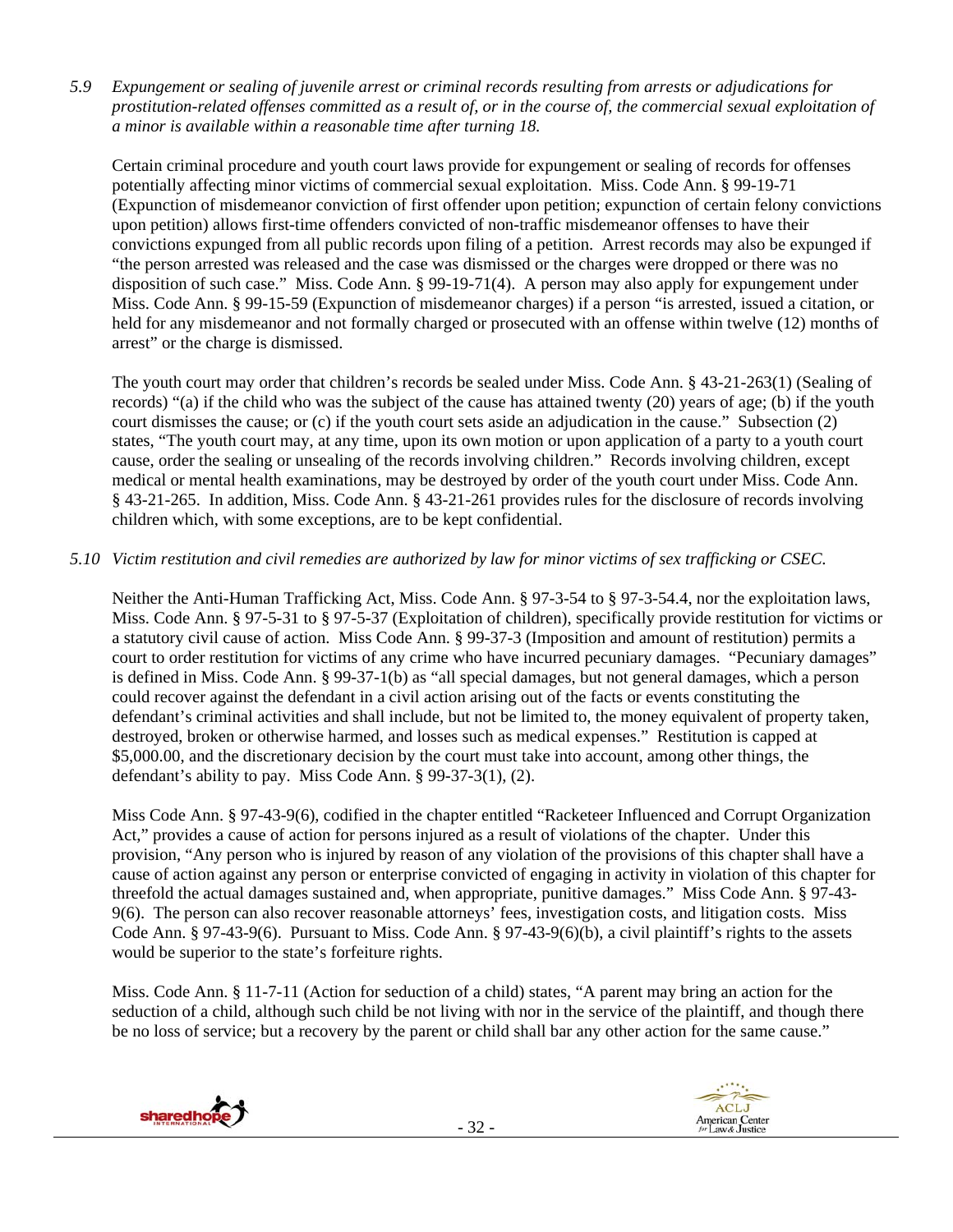- 5.10.1 Recommendation: Amend Miss. Code Ann. § 97-3-54.1(1)(c) (Anti-Human Trafficking Act; prohibited conduct; penalty) and § 97-5-33 (Exploitation of children; prohibitions) to provide restitution for victims and to make clear that civil causes of action may be pursued separately and irrespective of the outcome or pursuit of any prosecution of the offender.
- 5.10.2 Recommendation: Amend Miss. Code Ann. § 97-43-3 to include violations of Miss. Code Ann. § 97-3-54.1(1)(c) (Anti-Human Trafficking Act; prohibited conduct; penalty) in the definition of "racketeering activity."
- *5.11 Statutes of limitations for civil and criminal actions for child sex trafficking or CSEC offenses are eliminated or lengthened sufficiently to allow prosecutors and victims a realistic opportunity to pursue criminal action and legal remedies.*

With regard to civil claims, Miss. Code Ann. § 15-1-59 (Saving in favor of persons under disabilities) provides that the statute of limitations is tolled until after a minor reaches the age of majority.

With regard to criminal sex trafficking offenses, Miss. Code Ann. § 99-1-5 (Limitations; exceptions) eliminates the statute of limitations for the following sex offenses: "rape, . . . felonious abuse or battery of a child as described in Section 97-5-39 [Contributing to the neglect or delinquency of a child; felonious abuse and/or battery of a child], touching or handling a child for lustful purposes as described in Section 97-5-23 [Dissemination of sexually oriented material to persons under eighteen years of age; use of computer for purpose of luring or inducing persons under eighteen years of age to engage in sexual conduct], sexual battery of a child as described in Section 97-3-95(1)(c), (d) or (2) [Sexual battery], or exploitation of children as described in Section 97-5-33 [Exploitation of children; prohibitions]." The Anti-Human Trafficking Act is not included and is therefore subject to the general statute of limitations of only two years. Miss. Code Ann. § 99- 1-5.

5.11.1 Recommendation: Amend Miss. Code Ann. § 99-1-5 (Limitations; exceptions) to include Miss. Code Ann. § 97-3-54.1 (Anti-Human Trafficking Act; prohibited conduct; penalty) as a crime for which a criminal action can be brought at any time.



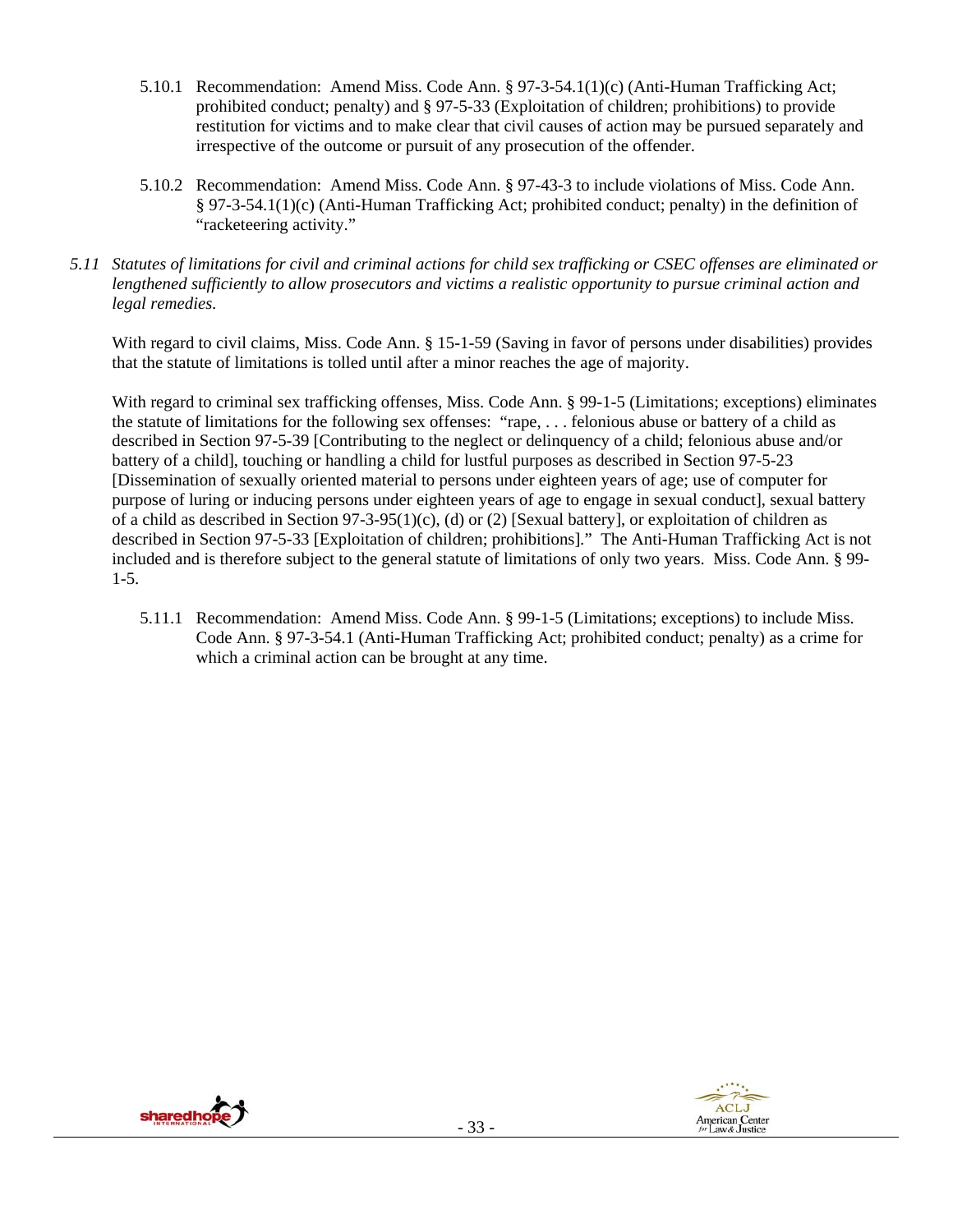# Framework Issue 6: Criminal justice tools for investigation and prosecutions

# *Legal Components:*

- *6.1 Training on human trafficking and domestic minor sex trafficking for law enforcement is statutorily mandated.*
- *6.2 Single party consent to audiotaping is permitted in law enforcement investigations.*
- *6.3 Domestic minor sex trafficking investigations may use wiretapping to investigate the crime.*
- *6.4 Using a law enforcement decoy posing as a minor to investigate buying or selling of commercial sex acts is not a defense to soliciting, purchasing, or selling sex with a minor.*
- *6.5 Using the Internet to investigate buyers and traffickers is a permissible investigative technique.*
- *6.6 Law enforcement and child welfare agencies are mandated to promptly report missing and recovered children. \_\_\_\_\_\_\_\_\_\_\_\_\_\_\_\_\_\_\_\_\_\_\_\_\_\_\_\_\_\_\_\_\_\_\_\_\_\_\_\_\_\_\_\_\_\_\_\_\_\_\_\_\_\_\_\_\_\_\_\_\_\_\_\_\_\_\_\_\_\_\_\_\_\_\_\_\_\_\_\_\_\_\_\_\_\_\_\_\_\_\_\_\_\_*

# *Legal Analysis:*

*6.1 Training on human trafficking and domestic minor sex trafficking for law enforcement is statutorily mandated.*

No provision mandating training of law enforcement on human trafficking was identified in the Mississippi Code.

- 6.1.1 Recommendation: Enact a statute requiring training for law enforcement on human trafficking, including domestic minor sex trafficking.
- *6.2 Single-party consent to audiotaping is permitted in law enforcement investigations.*

Single-party consent to audio-taping is permitted in Mississippi. Miss. Code Ann. § 41-29-531(d), (e) (Exceptions to civil liability for violation of this article) states that Mississippi's article on "Interception of Wire or Oral Communications" does not apply to, among others,

(d) A person acting under color of law who intercepts a wire, oral or other communication if the person is a party to the communication, or if one (1) of the parties to the communication has given prior consent to the interception; or

(e) A person not acting under color of law who intercepts a wire, oral or other communication if the person is a party to the communication, or if one (1) of the parties to the communication has given prior consent to the interception unless the communication is intercepted for the purpose of committing any criminal or tortious act in violation of the Constitution or laws of the United States or of this state, or for the purpose of committing any other injurious act.

*6.3 Domestic minor sex trafficking investigations may use wiretapping to investigate the crime.* 

The wiretapping statutes, Miss. Code Ann. § 41-29-501 to § 41-29-537 (Interception of wire or oral communications), only permit wiretapping and use of the resulting evidence in cases involving a suspected violation of the Controlled Substances Law. Miss. Code Ann. § 41-29-515(1)(a) (Granting of order; grounds; form; compensation of those furnishing assistance; time limit; authorization for covert entry; reports to judge; recusal of judge).

6.3.1 Recommendation: Amend the wiretapping statutes, Miss. Code Ann. § 41-29-501 to § 41-29-537 (Interception of wire or oral communications), to permit wiretapping when there is probable cause to believe that the wiretapping will provide evidence of a violation of Miss. Code Ann. § 97-3- 54.1(1)(c) (Anti-Human Trafficking Act; prohibited conduct; penalty).